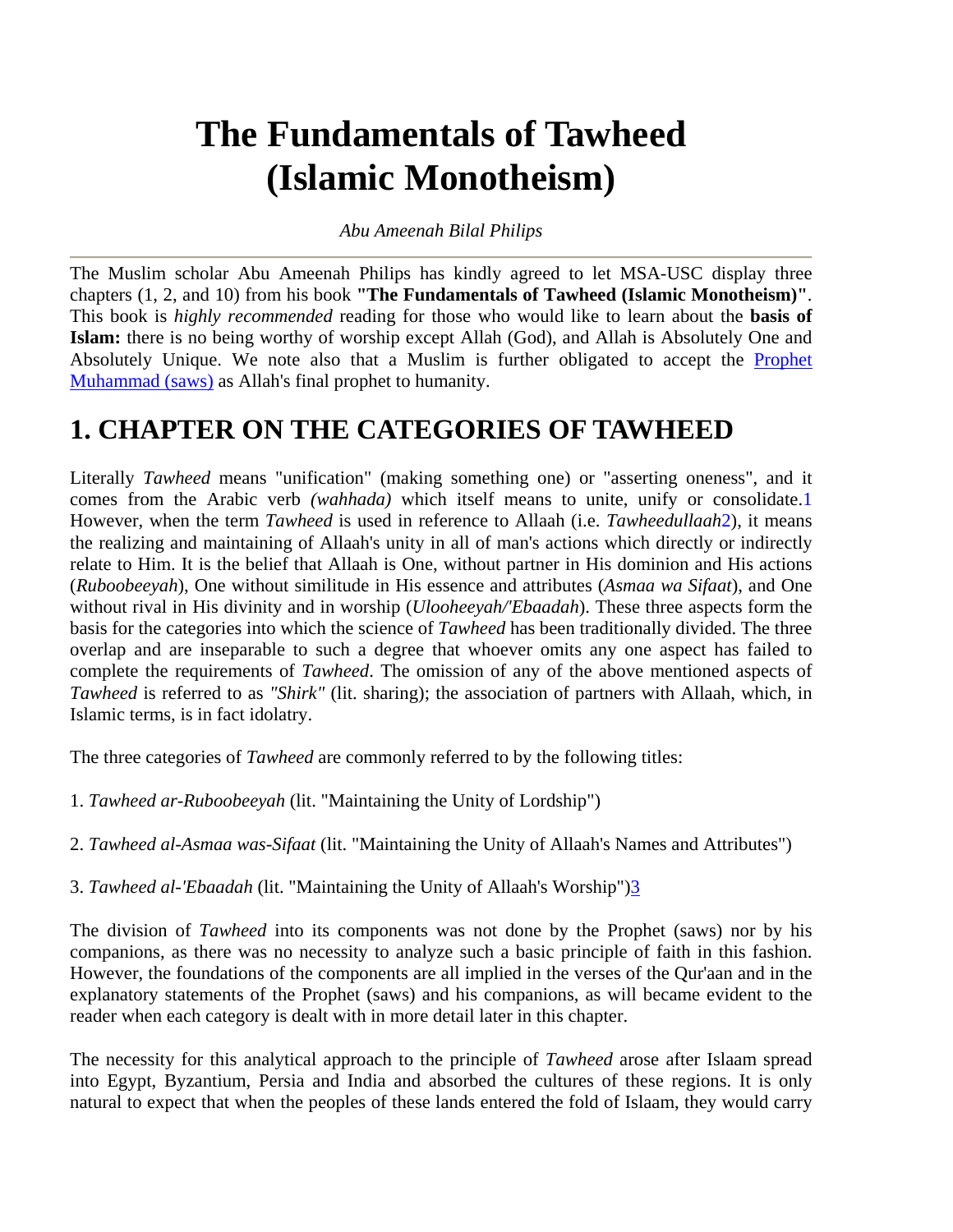with them some of the remnants of their former beliefs. When some of these new converts began to express in writings and discussions, their various philosophical concepts of God, confusion arose in which the pure and simple unitarian belief of Islaam became threatened. There were also others who had outwardly accepted Islaam but secretly worked to destroy the religion from within, due to their inability to oppose it militarily. This group began to actively propagate distorted ideas about Allaah among the masses in order to tear down the first pillar of *Eemaan* (faith) and with it Islaam itself.

According to Muslim historians, the first Muslim to express the position of man's free-will and the absence of destiny (*Qadar*) was an Iraqi convert from Christianity by the name of Sausan. Sausan later reverted to Christianity but not before infecting his student, Ma'bad ibn Khaalid al-Juhanee from Basrah. Ma'bad spread the teachings of his master until he was caught and executed by the Umayyad Caliph, 'Abdul-Malik ibn Marwaan (685-705), in the year 700 CE.4 The younger *Sahaabah* (companions of the Prophet (saws)) who were alive during this period, like 'Abdullaah ibn 'Umar (d. 694 CE) and 'Abdullaah in Abee Awfaa (d. 705CE), advised the people not to greet those who denied destiny nor make funeral prayers for those of them who died. That is, they considered them to be disbelievers.5 However, Christian philosophical arguments for free-will continued to find new supporters. Ghailaan ibn Muslim from Damascus studied under Ma'bad and championed the cause of free-will until he was brought before Caliph 'Umar ibn 'Abdul-'Azeez (717-720CE). He recanted his beliefs publicly, however, [and] on the caliph's death, he resumed teaching free-will. The following caliph, Hishaam ibn 'Abdul-Malik (724-743CE), had him arrested, tried and executed.6 Another prominent figure in this controversy was al-Ja'd ibn Dirham, who not only supported the philosophy of free-will, but also attempted to re-interpret the Qur'anic verses containing descriptions of Allaah's qualities according to neo-platonic philosophy. Al-Ja'd was at one point a tutor for the Umayyad prince, Marwaan ibn Muhammad, who later became the fourteenth caliph (744-750CE). During his lectures in Damascus, he openly denied some of Allaah's attributes, like seeing, hearing etc., until the Umayyad governor expelled him.7 He then fled to Kufah, where he continued to propound his ideas and gather followers until his heretical opinions became widely publicized and the Umayyad governor, Khaalid ibn Abdillaah, had him publicly executed in 736 CE. However, his main disciple, Jahm ibn Safwaan, continued to defend his master's doctrines in philosophical circles in Tirmiz and Balakh, when his heresies became widespread, he was executed by the Umayyad governor, Nasr ibn Sayyaar, in 743CE.8

The early caliphs and their governors were closer to Islamic principles and the consciousness of the masses was higher due to the presence of the Prophet's companions and their students. Hence, the demand for the elimination of open heretics received immediate response from the rulers. In contrast, the later Umayyad caliphs were more corrupt and as such cared little about such religious issues. The masses were also less Islamically conscious and thus were more susceptible to deviant ideas. As greater numbers of people entered Islaam, and the learning of an increasing number of conquered nations was absorbed, the execution of apostates was no longer used to stem the rising tide of heresy. The task of opposing the tide of heresy fell on the shoulders of the Muslim scholars of this period who rose to meet the challenge intellectually. They systematically opposed the various alien philosophies and creeds by categorizing them and countering them with principles deduced from the Qur'aan and the Sunnah. It was out of this defense that the science of *Tawheed* emerged with its precisely defined categories and components. This process of specialization occurred simultaneously in all of the other areas of Islamic knowledge as it has done in the various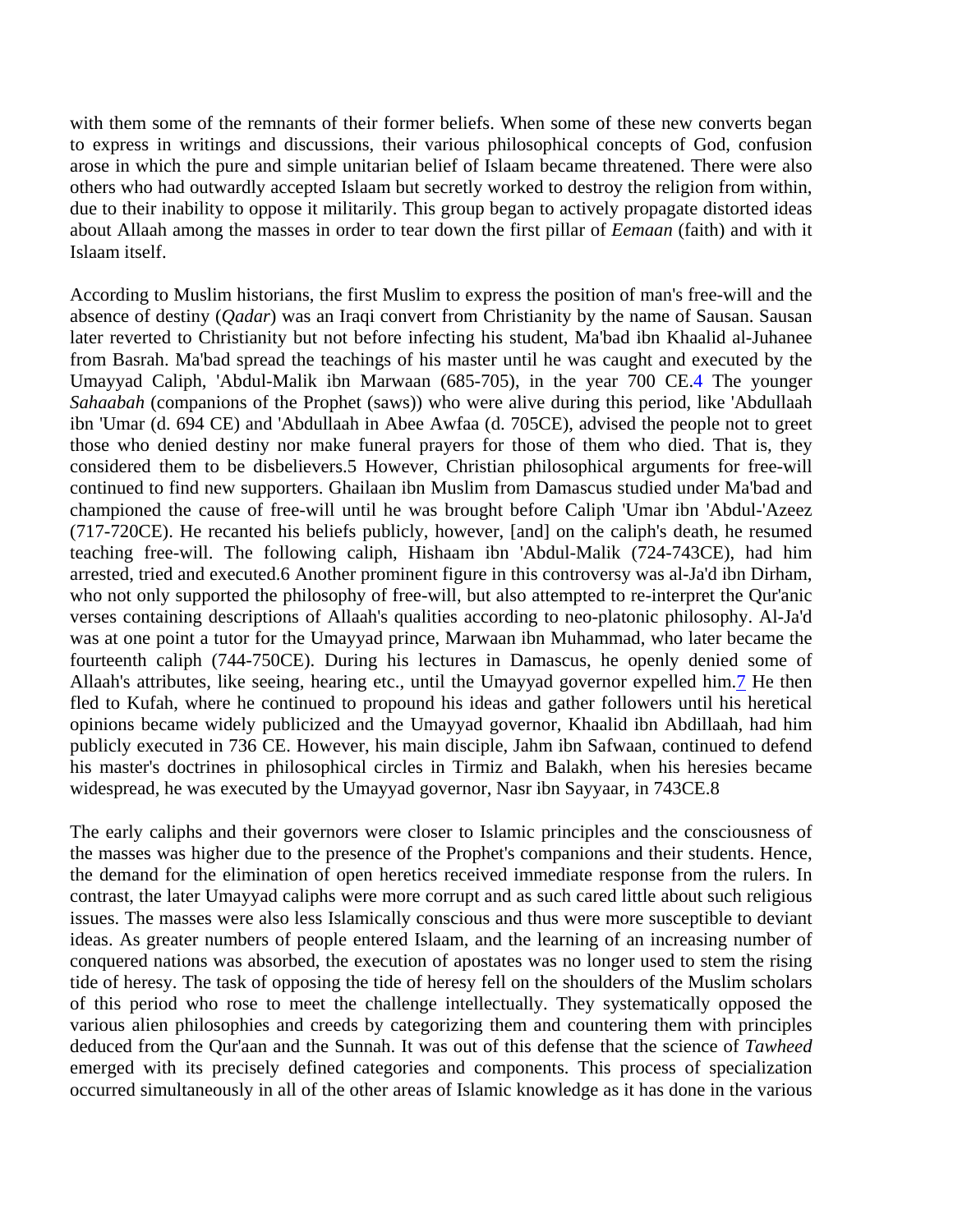secular sciences of today. Therefore, as the categories of *Tawheed* are studied separately and in more depth, it must not be forgotten that they are all a part of an organic whole which is itself the foundation of a greater whole, Islaam itself.

### *Tawheed ar-Ruboobeeyah (Maintaining the Unity of Lordship)*

This category is based on the fundamental concept that Allaah alone caused all things to exist when there was nothing; He sustains and maintains creation without any need from it or for it; and He is the sole Lord of the universe and its inhabitants without any real challenge to His sovereignty. In Arabic the word used to describe this creator-sustainer quality is *Ruboobeeyah* which is derived from the root *"Rabb"* (Lord). According to this category, since God is the only real power in existence, it is He who gave all things the power to move and to change. Nothing happens in creation except what He allows to happen. In recognition of this reality, Prophet Muhammad (saws) used to often repeat the exclamatory phrase *"La hawla wa laa quwwata illaa billaah"* (There is no movement nor power except by Allaah's will).

The basis for the *Ruboobeeyah* concept can be found in many Qur'anic verses. For example, Allaah says:

"Allaah created all things and He Is the agent on which all things depend."9

"And Allaah created you all and whatever you do."10

"It was not you who threw, when you threw, but it was Allaah who threw."11

"And no calamity strikes except by Allaah's permission."12

The Prophet (saws) further elaborated on this concept saying, *"Be aware that if the whole of mankind gathered together in order to do something to help you, they would only be able to do something for you which Allaah had already written for you. Likewise, if the whole of mankind gathered together to harm you, they would only be able to do something to harm you which Allaah had already written to happen to you"*13

Thus, what man conceives as good fortune and misfortune are merely events predestined by Allaah as part of the tests of this life. The incidents follow patterns set only by Allaah. Allaah has said in the Qur'aan,

"O Believers! Surely there Is In your wives and children an enemy for you, so beware of them."14

That is, within the good things of this life there are severe tests of one's faith in God. Likewise, in the terrible events of life there lies test as is mentioned in the verse,

"Surely We will test you with fear, hunger, loss of wealth and life and the fruits of your work, so give glad tidings to those who are patient."15

Sometimes the patterns are recognizable, as in the case of cause and effect relationships, and sometimes they are not, as in the case when apparently good results come from evil means or bad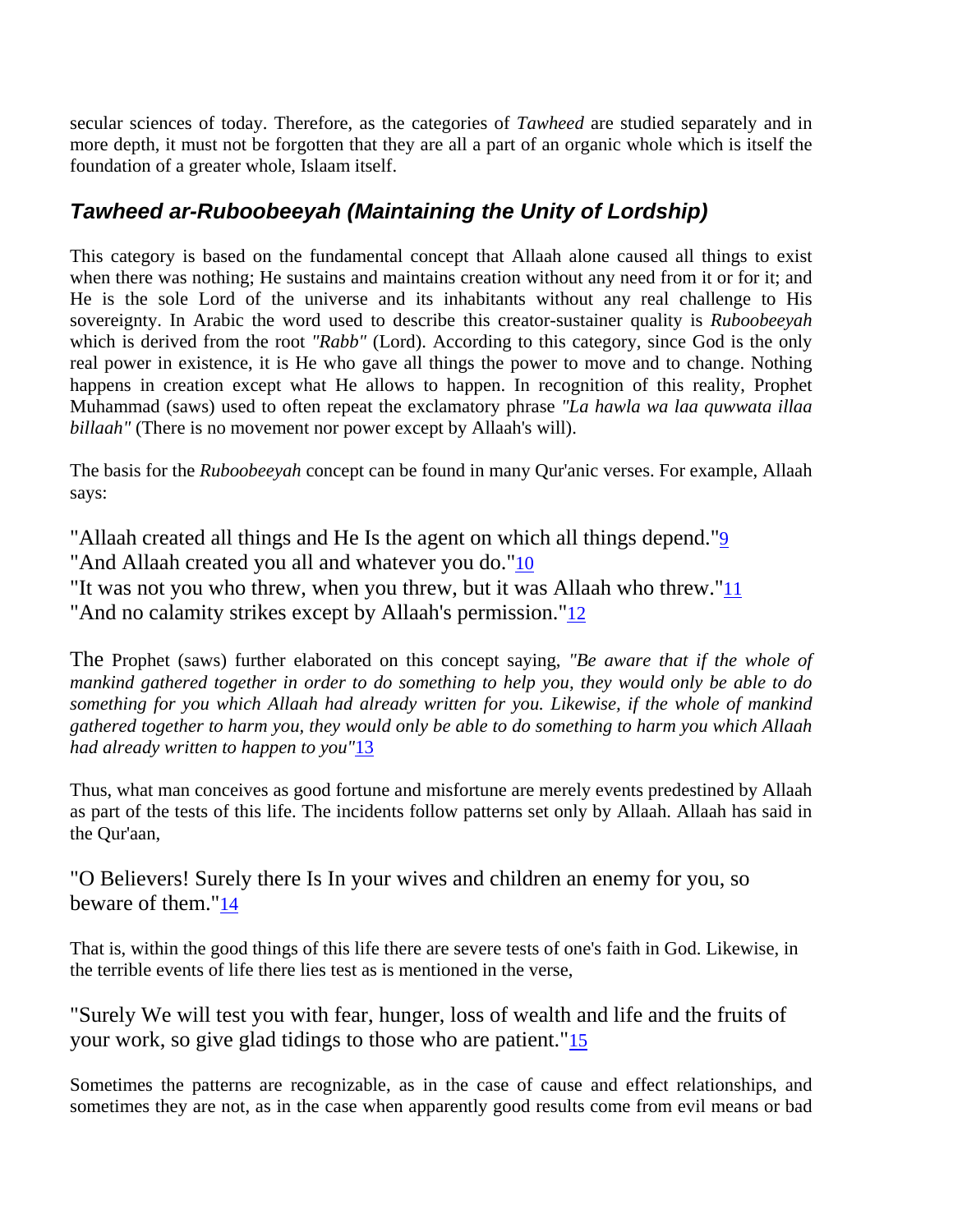results from good means. God has explained that the wisdom behind these apparent irregularities is often beyond man's immediate comprehension due to his limited scope of knowledge.

#### "Perhaps you may dislike something which is really good for you or like something bad for you, but Allaah knows (what is best for you), and you do not."16

Apparently evil events in human lives sometimes turn out to be for the best and apparently good things which people desire turn out to be harmful. Consequently, man's realm of influence in the course of events which make up his life is limited to the mental choice between options presented to him and not the actual results of his choice. In other words "man proposes and God disposes". Apparent "good fortune" and "misfortune" are both from Allaah and can not be caused by goodluck charms such as rabbit's feet, four-leaf clovers, wishbones, lucky numbers, zodiacal signs, etc., or by omens of bad luck like Friday the thirteenth, breaking mirrors, black cats, etc. In fact, the belief in charms and omens is a manifestation of the grave sin of *Shirk* (association) in this form of *Tawheed*. 'Uqbah, one of the companions of the Prophet (saws), reported *that once a group of men approached Allaah's messenger to give their allegiance to him, and he accepted the oath from nine of them but refused to accept it from one. When they asked him why he refused their companion's oath, he replied, "Verily, he is wearing an amulet"17 The man who was wearing the amulet put his hand in his cloak, pulled the amulet off and broke it then made the oath. The Prophet (saws) then said, "Whoever wears an amulet has committed Shirk."*18

As for using the Qur'aan like a charm or amulet by wearing or carrying Qur'anic verses on chains or in pouches to ward off evil or to bring good fortune, there is little difference between such practices and those of the pagans. Neither the Prophet (saws) nor his Companions used the Qur'aan in this fashion, and the Prophet (saws) said, *"Whoever innovates in Islaam something which does not belong to it will have it rejected."*19 It is true that the Qur'anic chapters, an-Naas and al-Falaq, were revealed specifically for exorcism (that is, for removing evil spells), but the Prophet (saws) demonstrated the proper method by which they should be used. On an occasion when a spell had been cast on him, he told 'Alee ibn Abee Taalib to recite the two chapters verse by verse and when he became ill he used to recite them on himself.20 He did not write them down and hang them around his neck, tie them on his arm or around his waist, nor did he tell others to do so.

#### *Tawheed al-Asmaa was-Sifaat (Maintaining the Unity of Allaah's Names and Attributes).*

This category of *Tawheed* has five main aspects:

1. For the unity of Allaah's names and attributes to be maintained in the first aspect, Allaah must be referred to according to how He and His Prophet (saws) have described Him without explaining away His names and attributes by giving them meanings other than their obvious meanings. For example, Allaah in the Qur'aan says He gets angry with the disbelievers and the hypocrites. He says: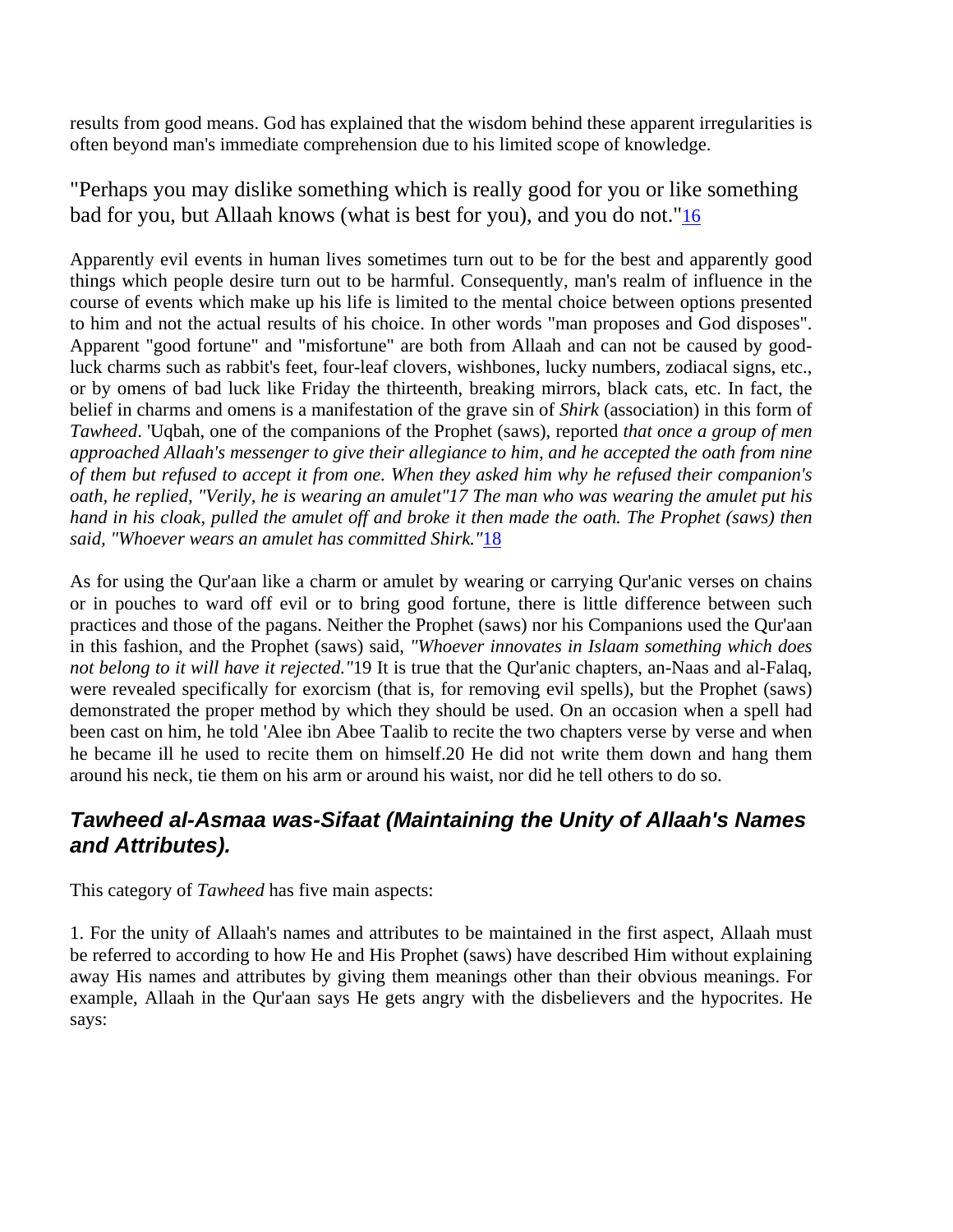"That He may punish the hypocrites, men and women, and the pagans men and women, who have an evil opinion of Allaah. A circle of evil is around them; Allaah is angry with them, curses them and has prepared for them an evil end."21

Thus, anger is one of God's attributes. It is incorrect to say that His anger must mean His punishment since anger is a sign of weakness in man and, as such, not befitting of Allaah. What Allaah has stated should be accepted with the qualification that His anger is not like human anger, based on Allaah's statement, *"There is nothing like him"*.22 The process of so-called "rational" interpretation when taken to its logical conclusion results in the denial of God's very existence. For, Allaah describes Himself as living and man lives, therefore, according to the rationalist argument, God is neither living nor existing. The fact is that the similarity between God's attributes and those of mankind is only in name and not in degree. When attributes are used in reference to God, they are to be taken in the absolute sense, free from human deficiencies.

2. The second aspect of *Tawheed al-Asmaa was-Sifaat* involves referring to Allaah as He has referred to Himself without giving Him any new names or attributes. For example, Allaah may not be given the name al-Ghaadib (the Angry one), in spite of the fact that He has said that He gets angry, because neither Allaah nor His messenger has used this name. This may seem to be a very fine point, but it must be maintained in order to prevent the false description of God. That is, finite man is in no position to define the infinite Lord of creation.

3. In the third aspect of *Tawheed al-Asmaa was-Sifaat* Allaah is referred to without giving Him the attributes of His creation. For example, it is claimed in the Bible and Torah that Allaah spent the first six days creating the universe then slept on the seventh. 23 For this reason, Jews and Christians take either Saturday or Sunday as a day of rest in which work is looked at as a sin. Such a claim assigns to God the attributes of His creation. It is man who tires after heavy work and needs sleep to recuperate.24 Elsewhere in the Bible and Torah, God is portrayed as repenting for His bad thoughts in the same way that humans do when they realize their errors.25 Similarly the claim that God is a spirit or has a spirit completely ruins this area of *Tawheed*. Allaah does not refer to Himself as a spirit anywhere in the Qur'aan nor does His Prophet (saws) express anything of that nature in *Hadeeth*. In fact, Allaah refers to the spirit as part of His creation.26

The key principle which should be followed when dealing with Allaah's attributes is the Qur'anic formula,

"There is nothing like Him and He is hearer and seer of all."27

The attributes of hearing and seeing are among human attributes, but when they are attributed to The Divine Being they are without comparison in their perfection. However, when these attributes are associated with men they necessitate ear and eye apparatuses which can not be attributed to God. What man knows about the Creator is only what little He has revealed to him through His prophets. Therefore, man is obliged to stay within these narrow limits. When man gives free rein to his intellect in describing God, he is liable to fall into errors by assigning to Allaah the attributes of His creation.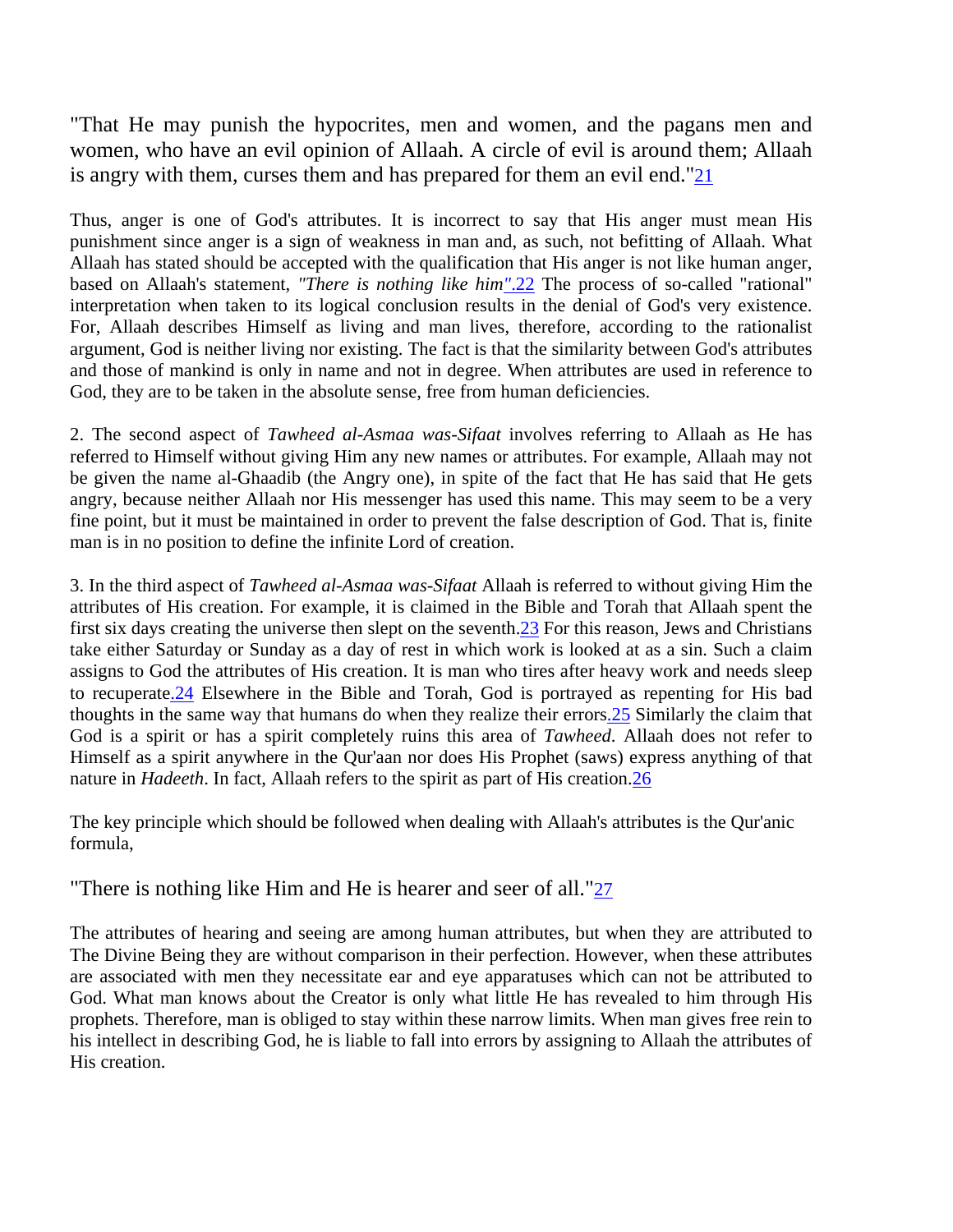In their love of pictorial representations, Christians have painted, carved and molded innumerable human likenesses and called them images of God. These have served to pave the way for the acceptance of Jesus' divinity among the masses. Once they accepted the conception of the Creator as being like a human being, accepting Jesus as God presented no real problem.

4. The fourth aspect of *Tawheed al-Asmaa was-Sifaat* requires that man not be given the attributes of Allaah. For example, in the New Testament Paul takes the figure of Melchizedek, king of Salem, from the Torah (Genesis 14:18-20) and gives both him and Jesus the divine attribute of having no beginning or end,

"1 For this Melchizedek, king of Salem, priest of the most high God, met Abraham returning from the slaughter of the kings and blessed him,2 and to him Abraham apportioned a tenth part of everything. He is first, by translation of his name, king of righteousness, and then he is also king of Salem, that is, king of peace.3 **He is without father or mother or genealogy, and has neither beginning of days nor end of life, but resembling the son of God he continues a priest forever.**"28

"5 So also Christ did not exalt himself to be made a high priest, but was appointed by him who said to him, 'Thou art my son, today I have begotten thee'; 6 as he says also in another place, 'Thou art a priest for ever, after the order of Melchizedek'.29

Most *Shi'ite* sects (with the exception of the *Zaidites* of Yemen) have given their *"Imaams"* divine attributes of absolute infallibility,30 knowledge of the past, the future and the unseen, the ability to change destiny $\frac{31}{2}$  and control over the atoms of creation. $\frac{32}{2}$  In so doing they set up rivals who share God's unique attributes and who, in fact, become gods besides Allaah.

5. Maintaining the unity of Allaah's names also means that Allaah's names in the definite form cannot be given to His creation unless preceded by the prefix *'Abd* meaning "slave of" or "servant of'. Many of the Divine names in their indefinite form like *Ra'oof* and *Raheem* are allowable names for men because Allaah has used some of them in their indefinite forms to refer to the Prophet (saws):

"A messenger has come to you from among yourselves to whom anything which burdens you is grievous. He is full of concern for you and is full of pity (Ra'oof) and full of mercy (Raheem)".33

But *ar-Ra'oof* (the One Most Full of Pity) and *ar-Raheem* (the Most Merciful) can only be used to refer to men if they are preceded by *'Abd* as in *'Abdur-Ra'oof* or *'Abdur-Raheem*, since in the definite form they represent a level of perfection which only belongs to God. Similarly, names like *'Abdur-Rasool* (slave of the messenger), *'Abdun-Nabee* (slave of the Prophet), *'Abdul-Husayn* (slave of Husayn), etc.,where people name themselves slaves to other than Allaah are also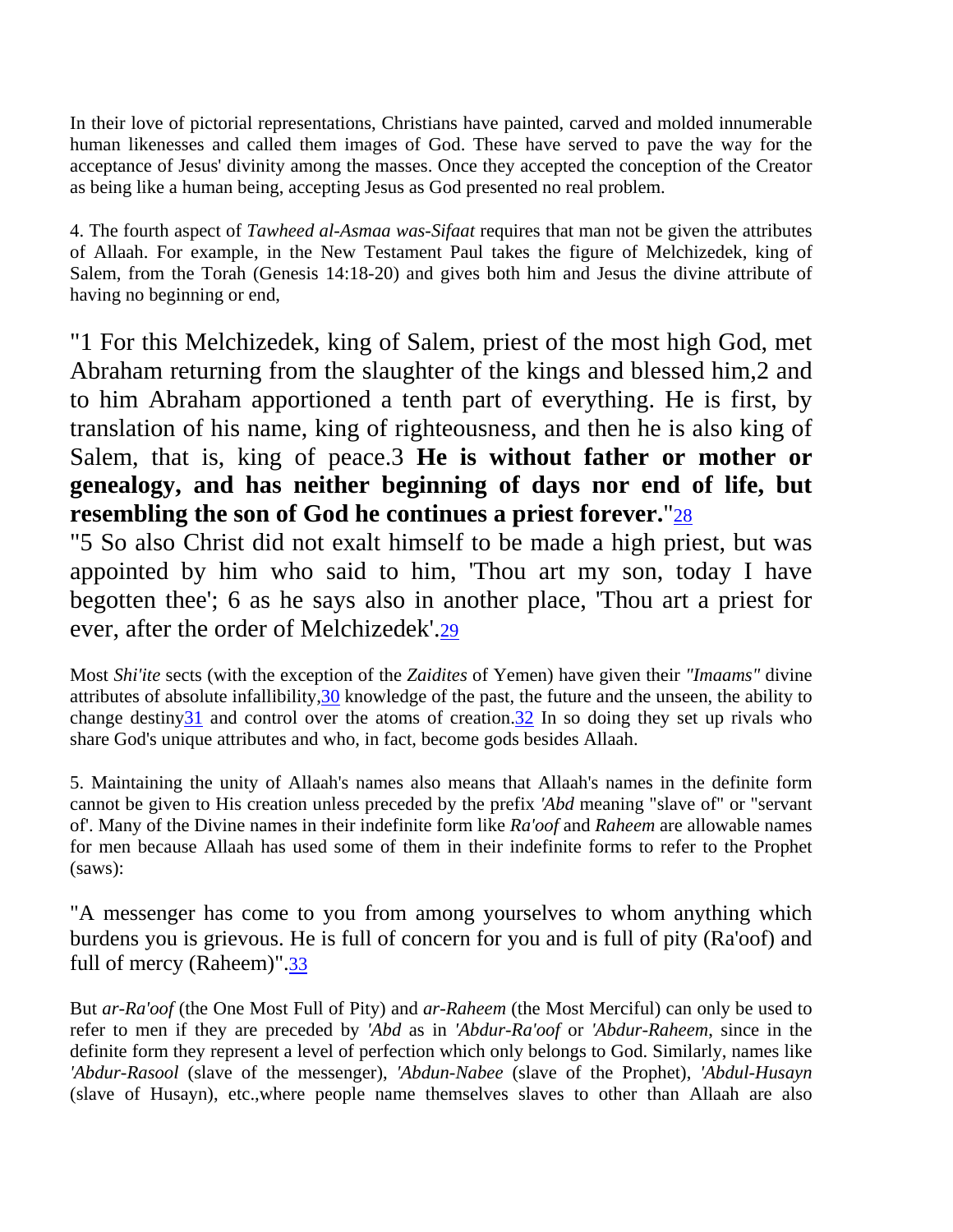forbidden. Based on this principle, the Prophet (saws) forbade Muslims from referring to those put under their charge as *'Abdee* (my slave) or *Amatee* (my slave girl).34

### *Tawheed al-'Ebaadah (Maintaining The Unity of Worship)*

In spite of the wide implications of the first two categories of *Tawheed*, firm belief in them alone is not sufficient to fulfill the Islamic requirements of *Tawheed*. *Tawheed ar-Ruboobeeyah* and *Tawheed al-Asmaa was-Sifaat* must be accompanied by their complement, *Tawheed al-'Ebaadah*, in order for *Tawheed* to be considered complete according to Islaam. This point is substantiated by the fact that Allaah Himself has related in clear terms that the *Mushrikoon* (idolators) of the Prophet's time confirmed many aspects of the first two forms of *Tawheed*. In the Qur'aan Allaah tells the Prophet (saws) to say to the pagans:

"Say: 'Who is it that gives you all sustenance from the sky and earth, governs sight and hearing, brings forth life from dead (matter) and death from the living, and plans the affairs of man?' They will all say 'Allaah'."35

"If you asked them who created them, they would surely say, 'Allaah' "36

"If you asked them who brings down water from the sky and with it brings the earth to life after its death? They will most certainly say, 'Allaah'."37

The pagan Makkans all knew that Allaah was their creator, sustainer, their Lord and Master yet that knowledge did not make them Muslims according to God. In fact, Allaah said:

"Most of them do not believe in Allaah except while joining partners to Him."38

Mujaahid's<sup>39</sup> commentary on this verse was as follows: "Their belief in Allaah represented by their statement, 'Allaah created us, provides for us and takes our lives', did not stop them from worshipping other gods along with Allaah."40 From the previously mentioned verses, it is clear that the *Kuffaar* (disbelievers) knew of Allaah's sovereignty, dominion and power. In fact, they used to faithfully devote various types of worship to Him like Hajj, charity, animal sacrifices, vows and even prayers in times of dire necessity and calamity. They even used to claim that they were following the religion of Abraham. Because of that claim, Allaah revealed the verse:

"Abraham was not a Jew nor was he a Christian, but (he) was a true Muslim and not among those who joined partners with Allaah."41

Some pagan Makkans even believed in the Resurrection and the Judgement and others in predestination (*Qadar*). Ample evidence of their belief can be found in pre-Islamic poetry. For example, the poet Zuhayr was reported to have said:

"It is either delayed, placed in a book and saved for the Day of Judgement or hastened and avenged."

'Antarah was quoted as saying: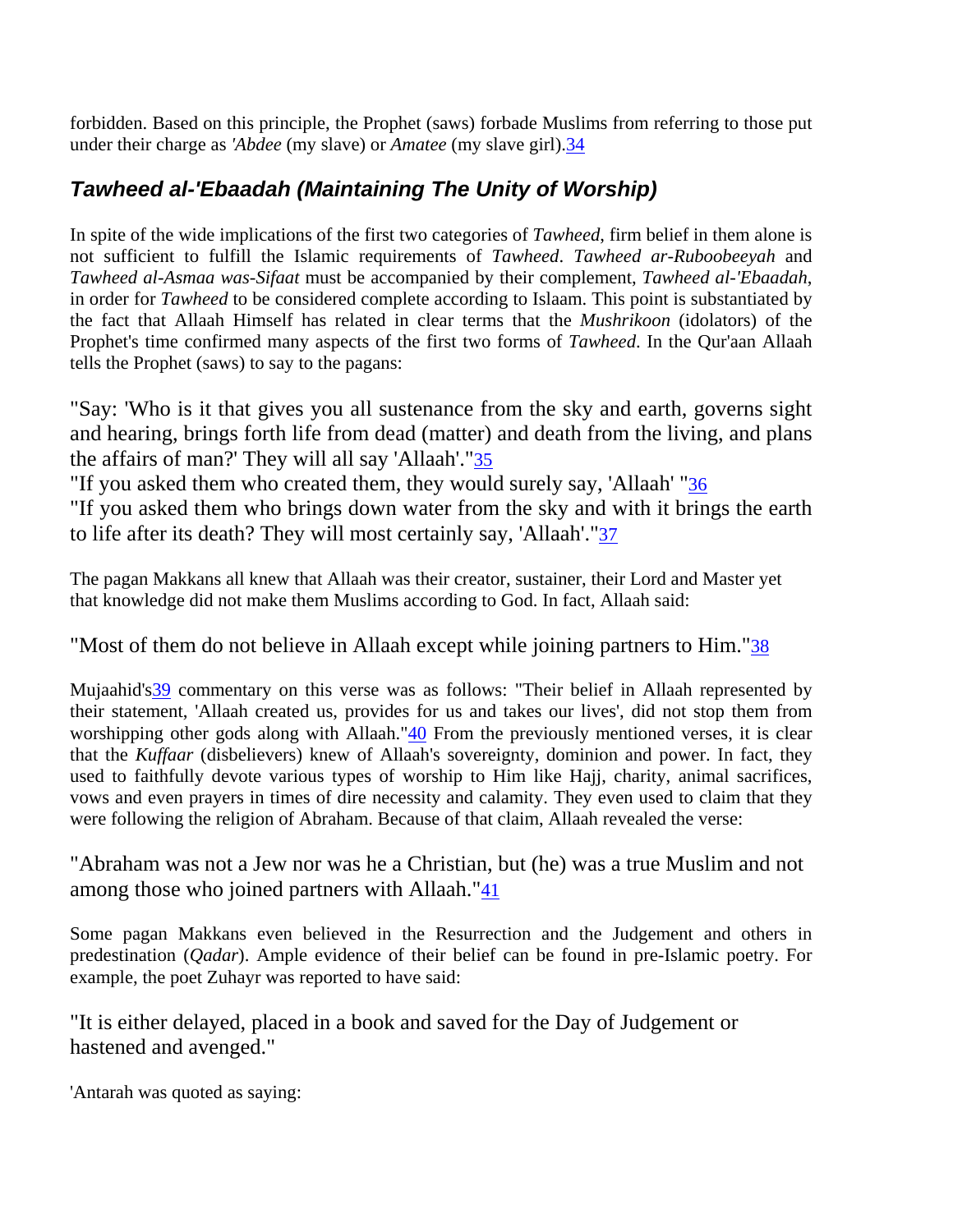"O 'Ebil to where will you run from death, if my Lord in the sky has destined it?"42

In spite of the Makkans' confessions of *Tawheed* and their knowledge of Allaah, Allaah classified them as disbelievers (*Kuffaar*) and pagans (*Mushrikoon*) simply because they worshipped other gods along with their worship of Allaah.

Consequently, the most important aspect of *Tawheed* is that of *Tawheed al-'Ebaadah*, maintaining the unity of Allaah's worship. All forms of worship must be directed only to Allaah because He alone deserves worship, and it is He alone who can grant benefit to man as a result of His worship. Furthermore, there is no need for any form of intercessor or intermediary between man and God. Allaah emphasized the importance of directing worship to Him alone by pointing out that this was the main purpose of man's creation and the essence of the message brought by all the prophets. Allaah says:

"I did not create the Jinn and Mankind except for My worship."<sup>43</sup> "Verily, We have sent to every nation a messenger (saying), 'Worship Allaah and avoid false gods'."44

Understanding the purpose of creation in a complete sense is beyond man's innate abilities. Man is a finite created being and can not reasonably hope to fully comprehend the actions of the infinite Creator. Hence, God made it a part of man's nature to worship Him, and He sent prophets and books of divine revelation to clarify the aspect of the purpose of creation which was within man's mental ability to grasp. That purpose is, as was previously mentioned: the worship of God (*'Ebaadah*) and the main message of the prophets was to worship God alone, *Tawheed al- 'Ebaadah*. Consequently, the gravest sin is *Shirk*, the worship of others instead of Allaah or along with Allaah. In Soorah al-Faatihah, which every Muslim is required to recite in his or her prayers at least seventeen times daily, verse four reads, **"You alone do we worship and from You alone do we seek help"**. A clear statement that all forms of worship should only be directed to the One who can respond, Allaah. The Prophet Muhammad (saws) confirmed the concept of unity of worship saying, *"If you ask in prayer ask only Allaah, and if you seek help, seek it only from Allaah."*45 The absence of any need for intercession is further emphasized by the many verses indicating His closeness to man. For example:

"When My servants ask you (O Muhammad) about Me (tell them), 'Verily I am close (to them), I listen to the prayer of every one who calls on Me. So let them respond to Me and believe In Me in order that they may he guided aright."46 "It is We who created man and We know what his soul whispers to him, for We are nearer to him than his jugular vein."47

# **The confirmation of** *Tawheed al-'Ebaadah* **conversely necessitates the denial of all forms of intercession or association of partners with**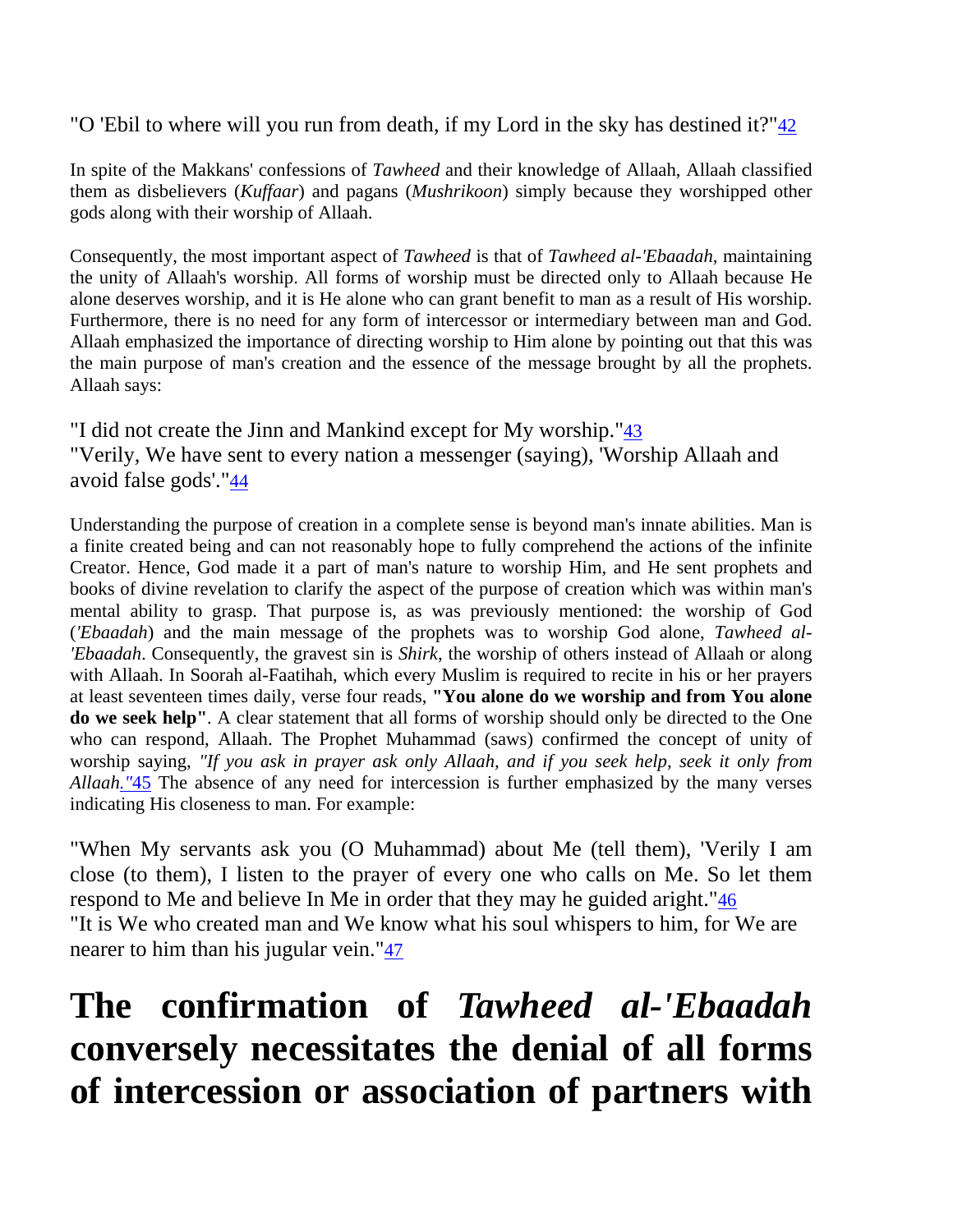**Allaah. If someone prays to the dead seeking their influence on the lives of the living or the souls of those who have passed away, they have associated a partner with Allaah, because worship is being shared between Allaah and His creation. The Prophet Muhammad (saws) said, in no uncertain terms,** *"Prayer (du'aa) is worship."***4The Fundamentals of Tawheed (Islamic Monotheism)** 

#### *Abu Ameenah Bilal Philips*

The Muslim scholar Abu Ameenah Philips has kindly agreed to let MSA-USC display three chapters (1, 2, and 10) from his book **"The Fundamentals of Tawheed (Islamic Monotheism)"**. This book is *highly recommended* reading for those who would like to learn about the **basis of Islam:** there is no being worthy of worship except Allah (God), and Allah is Absolutely One and Absolutely Unique. We note also that a Muslim is further obligated to accept the Prophet Muhammad (saws) as Allah's final prophet to humanity.

8 And, Allaah, Most Great and Glorious, said:

'Do not worship besides Allaah that which can not help or harm you."49 "Those on whom you call besides Allaah are only slaves like yourselves."50

If someone prays to the Prophet (saws), to so-called saints, *Jinns* or angels asking for help or asking them to request help from Allaah for them, they have also committed *Shirk*. The concept of "Ghaus-i-Azam" (*al-Ghawth al-A'dHam*), a title given by the ignorant to 'Abdul-Qaadir al-Jeelaanee,51 is also an expression of *Shirk* in this form of *Tawheed*. The title literally means "the greatest source of rescue; the one most able to save someone from danger" and such a description only belongs to Allaah. When misfortune occurs, some people call on 'Abdul-Qaadir by this title seeking his aid and protection even though Allaah has already said:

"If Allaah allows harm to befall you none can. remove it except Him." 52

According to the Qur'aan, when the Makkans were questioned about directing their prayers to their idols, they answered,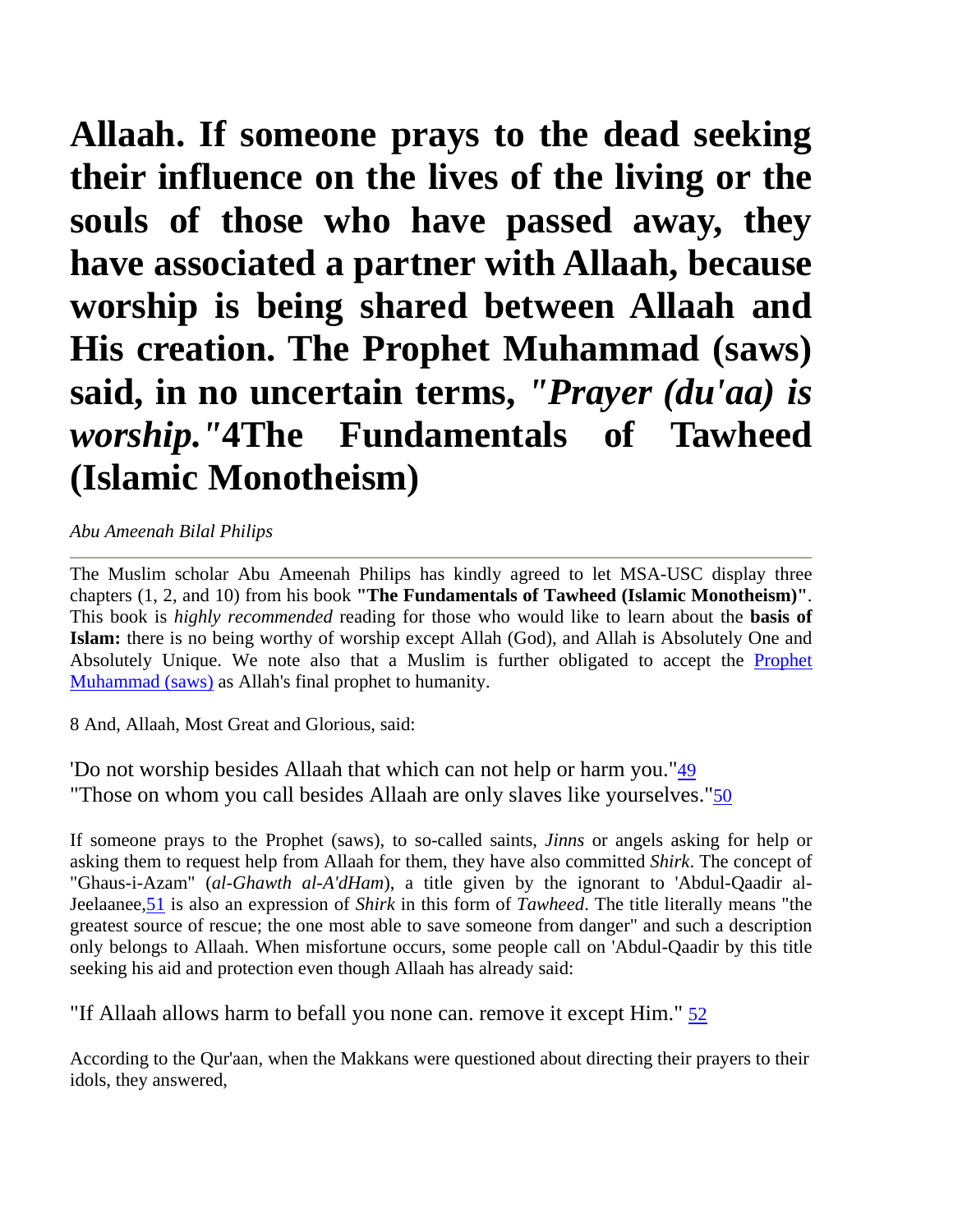"We only worship them so that they may bring us closer to Allaah."53

The idols were only used as intermediaries yet Allaah called them pagans for their practice. Those among Muslims who insist on praying to other than Allaah would do well to reflect on this fact.

Christians, influenced by the teachings of Saul from Tarsus (later called Paul), deified Prophet Jesus and directed their prayer to him and his mother. The Catholics among Christians have saints for every occasion to whom they direct their prayers in the belief that these saints can directly influence the affairs of this world. The Catholics also use their priests as intercessors between themselves and Allaah in the mistaken belief that the priests are closer to Allaah due to their celibacy and piety, and thus more likely to be listened to by Allaah. Most *Shi'ite* sects have devoted certain days of the week and hours of the day for prayer to 'Alee, Faatimah, Hasan and Husayn54 due to their distorted belief in intercession.

Worship (*'Ebaadah*) in the Islamic view, includes more than just fasting, paying *Zakaah*, Hajj and animal sacrifices. It includes emotions like love, trust, and fear, all of which have degrees which should only be directed to God. Allaah has addressed these emotions and warned against excesses in them as follows:

"There are among men those who take (for worship) others besides Allaah as equals to Him. They love them as they should only love Allaah. But those who believe have a much greater love of Allaah..."<sup>55</sup>

"Will you not fight people who broke their oaths, plotted to expel the messenger and were the first to (attack) you? Do you fear them? Allaah has more right to be feared if you are truly believers."56

"Put your trust in Allaah if you are truly believers."57

Since the term *'Ebaadah* means total obedience and Allaah is considered the ultimate Lawgiver, the implementation of secular legal systems not based on divine law (*Sharee'ah*) is an act of disbelief in the divine law and belief in the correctness of such systems, such a belief constitutes a form of worshipping other than Allaah (*Shirk*). Allaah said in the Qur'aan:

"Those who do not rule by what Allaah has revealed are disbelievers *(Kaafiroon)*. "58

*On one occasion, the Prophet's companion 'Adee ibn Haatim, who was a convert from Christianity, heard the Prophet (saws) recite the Qur'anic verse, "They have taken their rabbis and monks as lords besides Allaah,"*59 *so he said: 'Surely we did not worship them,' The Prophet (saws) turned to him and said 'Did they not make forbidden (Haraam) what Allaah had made allowable (Halaal)60, and you all made it Haraam, and did they not make Halaal what Allaah made Haraam61 and you all made it Halaal?' He replied, 'We certainly did.' The Prophet (saws) then said, 'That was how you worshipped them'*."62

Hence, a significant part of *Tawheed al-'Ebaadah* involves the implementation of *Sharee'ah*, especially in lands where Muslims form the majority of the population. Divine law has to be re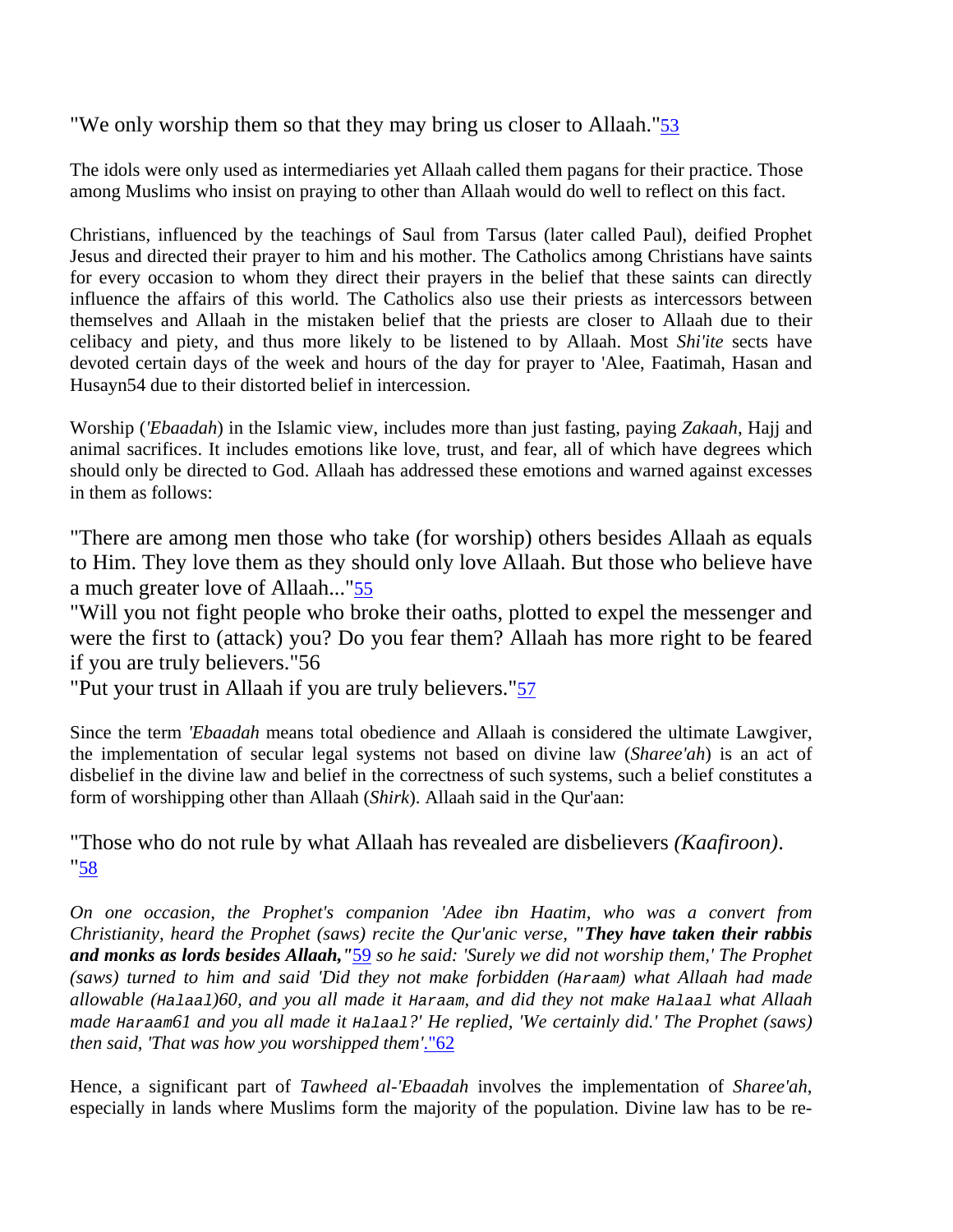introduced in the many so-called Muslim countries where governments now rule according to imported capitalist or communist constitutions, and Islamic law is either totally extinct or relegated to a few areas of minor importance. Likewise, Muslim countries, where Islamic law is on the books but secular laws are in force, have also to be brought in line with the *Sharee'ah* as it pertains to all aspects of life. The acceptance of non-Islamic rule in place of *Sharee'ah* in Muslim lands is *Shirk* and an act of *Kufr*. Those in a position to change it must do so, while those unable to do so must speak out against the rule of *Kufr* and call for the implementation of *Sharee'ah*. If even this becomes impossible, un-Islamic government must be sincerely hated and despised for the pleasure of God and the upholding of *Tawheed*.

# **2. CHAPTER ON THE CATEGORIES OF SHIRK**

The study of *Tawheed* cannot be considered complete without a careful analysis of its opposite, *Shirk*. Some mention of *Shirk* has already been made in the previous chapter and examples of it have been given to illustrate how *Tawheed* may be obliterated. However, in this chapter *Shirk* will be looked at as a separate topic whose grave importance Allaah has attested to in the Qur'aan,

#### **"Surely Allaah will not forgive the association of partners (Shirk) with Him, but He forgives (sins) less than that of whomever He wishes."**63

Because the sin of *Shirk* denies the very purpose of man's creation, it is to God the gravest of sins; the unforgivable sin.

*Shirk* literally means partnership, sharing or associating, 64 but Islamically it refers to the act of assigning partners to Allaah in whatever form it may take. The following analysis of *Shirk* is according to the three broad categories developed in the study of *Tawheed*. Hence, we will first look at the main ways in which *Shirk* can occur in the area of *Ruboobeeyah* (Lordship), then *Asmaa was-Sifaat* (Divine Names and Attributes) and finally in *'Ebaadah* (Worship).

## *Shirk in Ruboobeeyah*

This category of *Shirk* refers to either the belief that others share Allaah's Lordship over creation as His equal or near equal, or to the belief that there exists no Lord over creation at all. Most religious systems fall into the first aspect of *Shirk* in *Ruboobeeyah* while it is the philosophers and their man-made philosophies who tend to fill the second aspect.

#### **(A) Shirk by Association**

Beliefs which fall under this sub-category are ones in which a main God or Supreme Being over creation is recognized, however His dominion is shared by other lesser gods, spirits, mortals, heavenly bodies or earthly objects. Such belief systems are commonly referred to by theologians and philosophers as either monotheistic (having one God) or polytheistic (having more than one God). According to Islaam, all of these systems are polytheistic and many represent various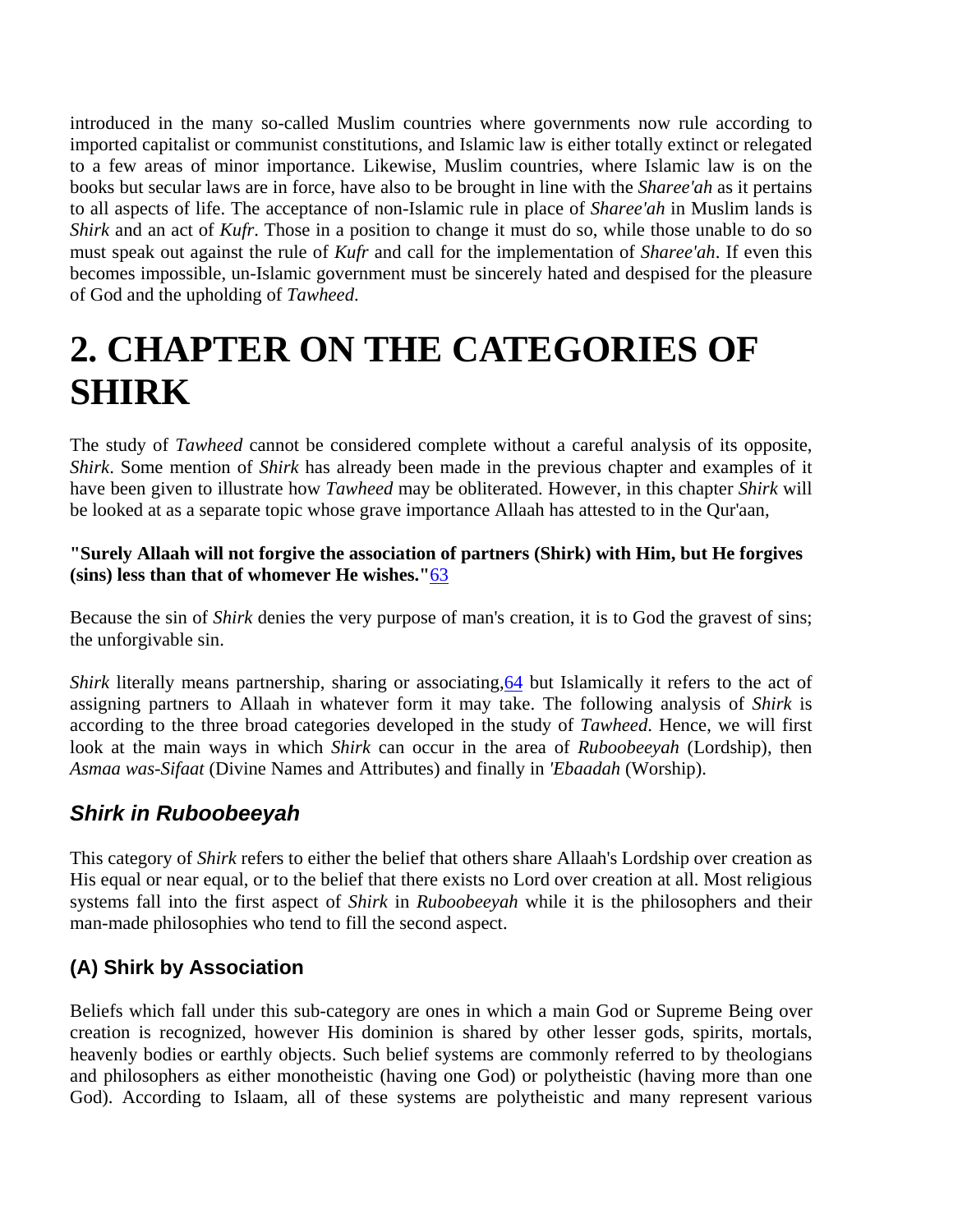degrees in the degeneration of divinely revealed religious systems all of which were originally based on *Tawheed*.

Within Hinduism, the Supreme Being *Brahman* is conceived as indwelling, all-pervading, unchangeable and eternal, the abstract impersonal Absolute, in which all things have their origin and end. While the god *Brahma* is the personified creator of the universe who forms a trinity with the preserver god, *Vishnu* and the destroyer god, *Shiva*.65 Thus, *Shirk* in *Ruboobeeyah* is expressed in Hinduism by the delegation of God's creative, destructive and preservative powers to other gods.

Christian belief states that the one God reveals himself in the three persons of Father, Son (Jesus Christ) and *Holy Spirit*. These three persons are nevertheless regarded as a unity, sharing one 'substance'.66 Prophet Jesus is elevated to divinity, sits on the right hand of God and judges the world. The *Holy Spirit*, who in the Hebrew Bible is the means by which God exercises his creative power, in Christian thought becomes a part of the God-head. Paul made the *Holy Spirit* the alter ego of Christ, the guide and help of Christians, first manifesting itself on the day of Penecost.67 Consequently, *Shirk* in *Ruboobeeyah* occurs in the Christian belief that Jesus and the *Holy Spirit* are God's partners in all of His dominion, in their belief that Jesus alone pronounces judgement on the world and in their belief that Christians are helped and guided by the *Holy Spirit*.

Zoroastrians (Parsis) conceive of God, *Ahura Mazda*, as being the creator of all that is good, and is alone worthy of absolute worship. Fire is one of the seven creations of *Ahura Mazda* and is considered his son or representative. But they also commit *Shirk* in *Ruboobeeyah* by conceiving of evil, violence and death as being the creation of another god called *Angra Mainyu* whom they represent by the symbol darkness. 68 Hence, God's sovereignty over all creation (i.e. His *Ruboobeeyah*) is shared with an evil spirit elevated to the level of an opposing god due to man's desire to not attribute evil to God.

In the Yoruba religion, followed by over 10 million people in West Africa (mainly Nigeria), there is one supreme God, *Olorius* (Lord of Heaven) or *Olodumare*. Nevertheless, modern Yoruba religion is characterized by a multitude of *Orisha* worship, so that Yoruba religion appears as strict polytheism.69 Consequently, Yorubas commit *Shirk* in *Ruboobeeyah* by turning over all of God's functions to minor gods and spirits.

The Zulus of South Africa believe in one God, *Unkulunkulu*, meaning the ancient, the first, the most revered one. The principal specific titles for God are; *Nkosi yaphezulu* (Lord-of-the-Sky) and *uMvelingqanqi* (the first to appear). Their Supreme Being is represented as a male, who, along with the earth female, bring forth the human world. Thunder and Lightening are in Zulu religion acts of God, whereas sickness and other troubles in life may be caused by the ancestors, the *"Idlozi"* or *"abaphansi"* (those under the earth). The ancestors also protect the living, ask for food, are pleased with ritual and sacrifice, punish neglect and take possession of fortune tellers (*inyanga*).70 Thus, *Shirk* in *Ruboobeeyah* takes place in the Zulu religion not only in their concept of the creation of the human world but also their attribution of good and evil in human life to the work of ancestral spirits.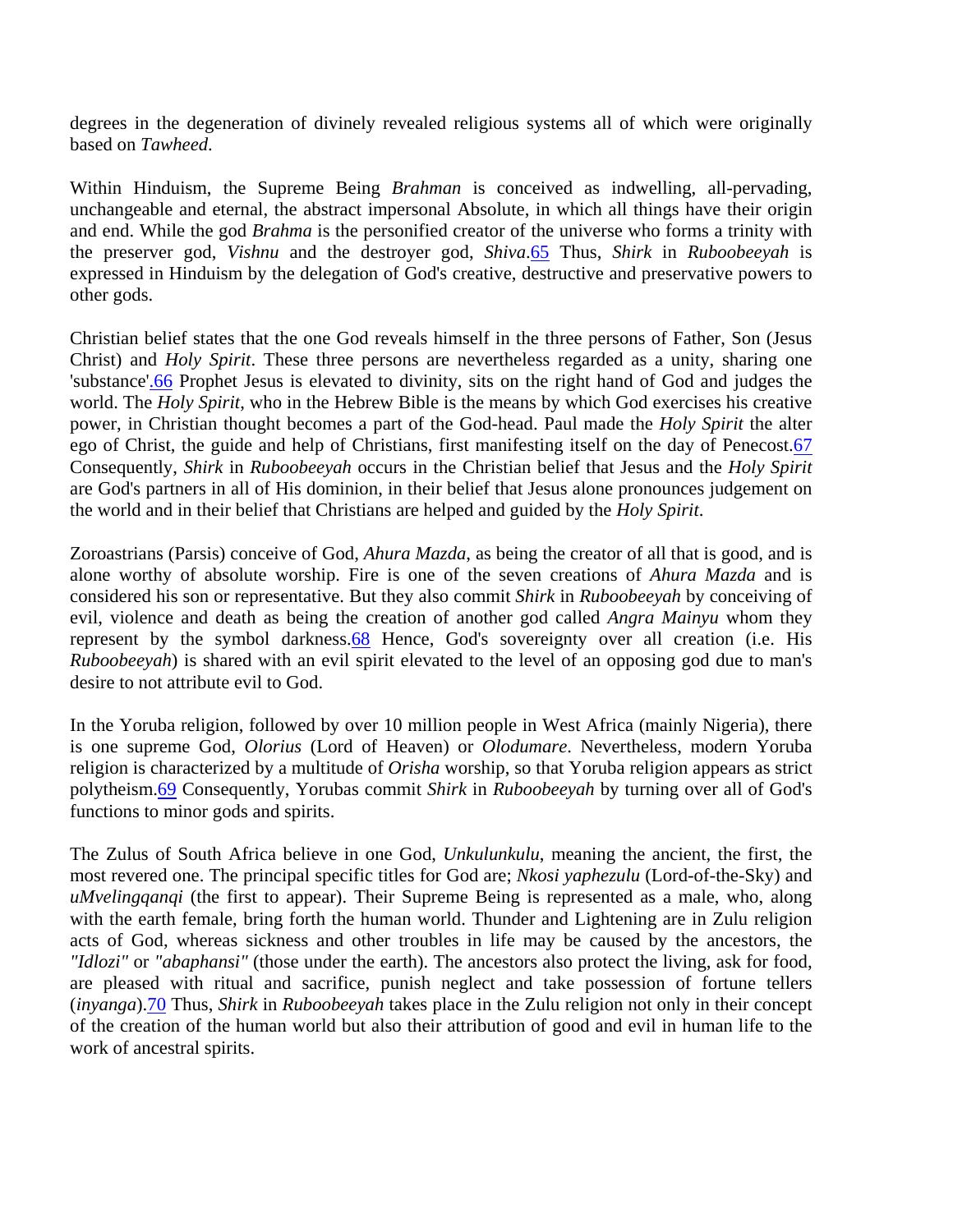Among some Muslim people, *Shirk* in *Ruboobeeyah* is manifested in their belief that the souls of saints and other righteous humans can affect the affairs of this world, even after their deaths. Their souls, it is believed, can fulfill one's needs, remove calamities and aid whoever calls on them. Therefore, grave worshippers assign to human souls the divine ability to cause events in this life which in fact only Allaah can cause.

Common among many *Sufis* (Muslim mystics) is the belief in "*Rijaal al-Ghayb*"71, chief of whom occupies the station called *"Qutub"* from which the affairs of this world are governed.72

#### **(B) Shirk by Negation**

This sub-category represents the various philosophies and ideologies which deny the existence of God either explicitly or implicitly. That is, in some cases God's non-existence is stated (Atheism), while in other cases His existence is claimed, but the way in which He is conceived actually denies His existence (Pantheism).

There are a few ancient religious "systems" in which God does not exist, foremost among them is the system attributed to Gautama Buddha. Buddhism, a reformist movement in Hinduism opposed to the caste system, was founded in the 6th century BC during the same period as Jainism. During the 3rd century BC it became the state religion. Eventually it was assimilated by Hinduism, Buddha himself becoming one of the *Avatars* (incarnations of God). It disappeared from India but became dominant in China and other Eastern nations. *Hinayana* Buddhism (400-250 BC), the earlier and more strict of the two interpretations of Buddhism which arose after Gautama Buddha's death, makes it clear that there is no God; hence the burden of salvation belongs to the individual alone.73 Thus, this ancient strain of Buddhism could be classified as an example of *Shirk* in *Ruboobeeyah* wherein God's existence is explicitly denied.

Similarly in the teachings of Jainism as systematized by Vardhamana, there is no God, but liberated souls achieve something of this status, having immortality and omniscience; and the religious community treats the liberated ones as though they were divine, building temples to them and venerating their images.74

Another ancient example is that of the Pharaoh of Prophet Moses' time. Allaah mentioned in the Qur'aan that he negated the existence of God and claimed to Moses and the people of Egypt that he, Pharaoh, was the only true lord of all creation. Allaah quoted him as saying to Moses, **"If you chose a god besides me, I will surely imprison you"**75 and to the people, **"He proclaimed, 'I am your Lord, the Most High'"**76

In the nineteenth and twentieth centuries a number of European philosophers asserted the nonexistence of God in what became know as the "death of God philosophy". The German philosopher Philipp Mainlander (1841-1876) in his principal writing, *The Philosophy of Redemption*, 1876, states that the world begins with the death of God, since God is a principle of unity shattered in the plurality of the world and a principle of joy denied in the law of suffering which dominates the worid.77 In Prussia Friedrich Nietzsche (1844-1900) supported the idea of the "death of God" proposing that God was nothing more than a projection of man's uneasy conscience and that man was the bridge to the Superman.78 Jean Paul Sartre, a French philosopher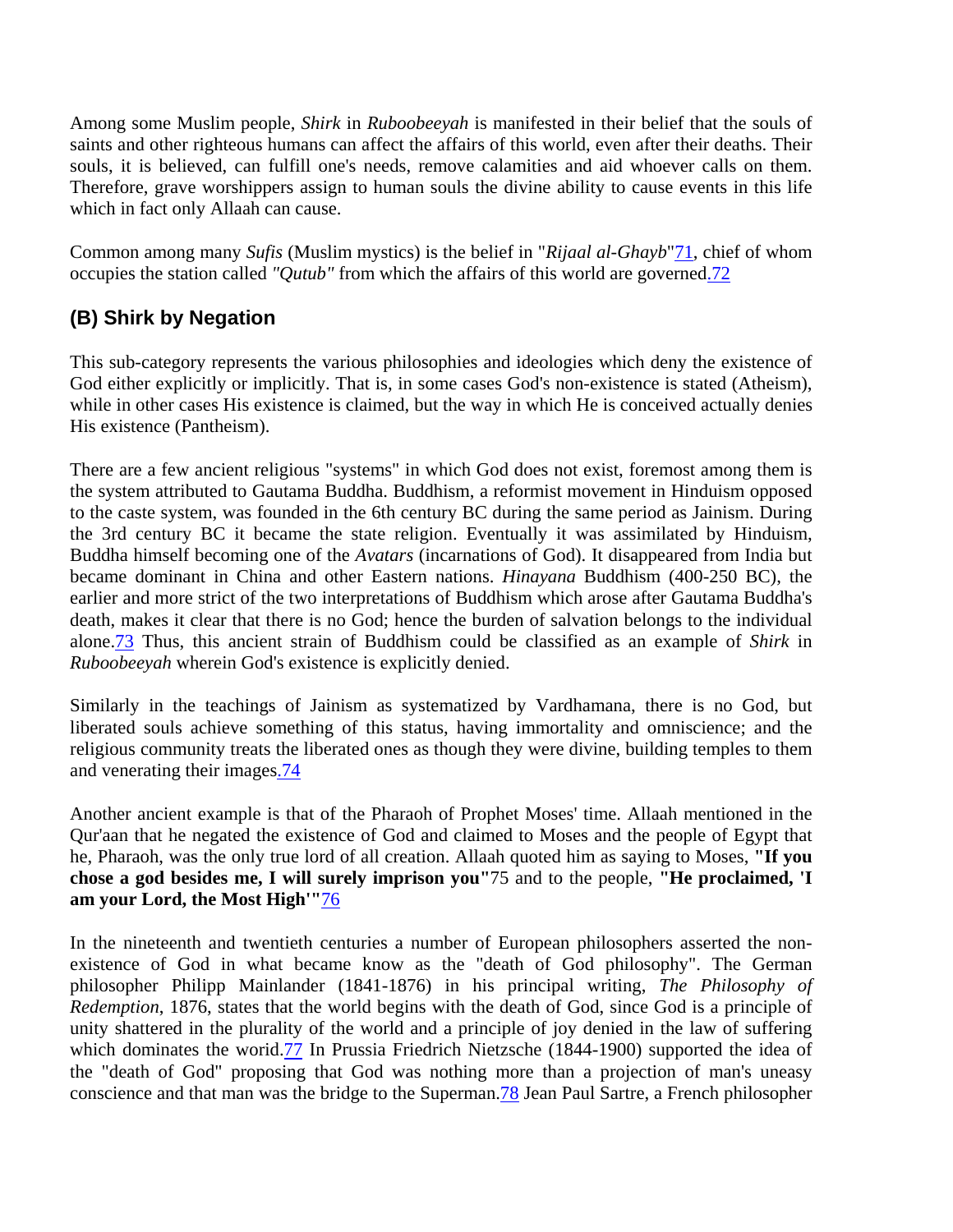of the twentieth century also echoed the "death of God" thought. He claimed that God could not exist because He was a contradiction in terms. The idea of God, according to him, is a projection which man must make being what he is.79

Darwin's (d. 1882) proposal that man was merely a glorified ape was widely adopted in the theories of social scientists and philosophers of the nineteenth century as it provided a "scientific" basis for the non-existence of God. According to them religion evolved from animism to monotheism along with man's supposed social evolution from an independent individual to a national state and his physical evolution from ape to man.

They attempt to escape the questions surrounding creation by claiming that there was none and by attributing Allaah's attribute of being without beginning and end to matter which He has created. Present day holders of this belief are the followers of Karl Marx, communists and scientific socialists, who claim that the origin of everything in existence is matter in motion. They further claim that God is a figment of man's imagination created by the ruling classes to justify their hereditary rule and divert the attention of the oppressed masses from the realities in which they live.

An example of this form of *Shirk* among some Muslims is that of many *Sufis* like Ibn 'Arabee who claim that only Allaah exists (All is Allaah, and Allaah is all). They deny the separate existence of Allaah and thereby in fact deny His existence. This idea was also expressed in the 17th century by the Dutch Jewish philosopher, Baruch Spinoza, who claimed that God is the total of all parts of the universe including man.

#### *Shirk in Ruboobeeyah*

This category of *Shirk* refers to either the belief that others share Allaah's Lordship over creation as His equal or near equal, or to the belief that there exists no Lord over creation at all. Most religious systems fall into the first aspect of *Shirk* in *Ruboobeeyah* while it is the philosophers and their man-made philosophies who tend to fill the second aspect.

#### **(A) Shirk by Association**

Beliefs which fall under this sub-category are ones in which a main God or Supreme Being over creation is recognized, however His dominion is shared by other lesser gods, spirits, mortals, heavenly bodies or earthly objects. Such belief systems are commonly referred to by theologians and philosophers as either monotheistic (having one God) or polytheistic (having more than one God). According to Islaam, all of these systems are polytheistic and many represent various degrees in the degeneration of divinely revealed religious systems all of which were originally based on *Tawheed*.

Within Hinduism, the Supreme Being *Brahman* is conceived as indwelling, all-pervading, unchangeable and eternal, the abstract impersonal Absolute, in which all things have their origin and end. While the god *Brahma* is the personified creator of the universe who forms a trinity with the preserver god, *Vishnu* and the destroyer god, *Shiva*.65 Thus, *Shirk* in *Ruboobeeyah* is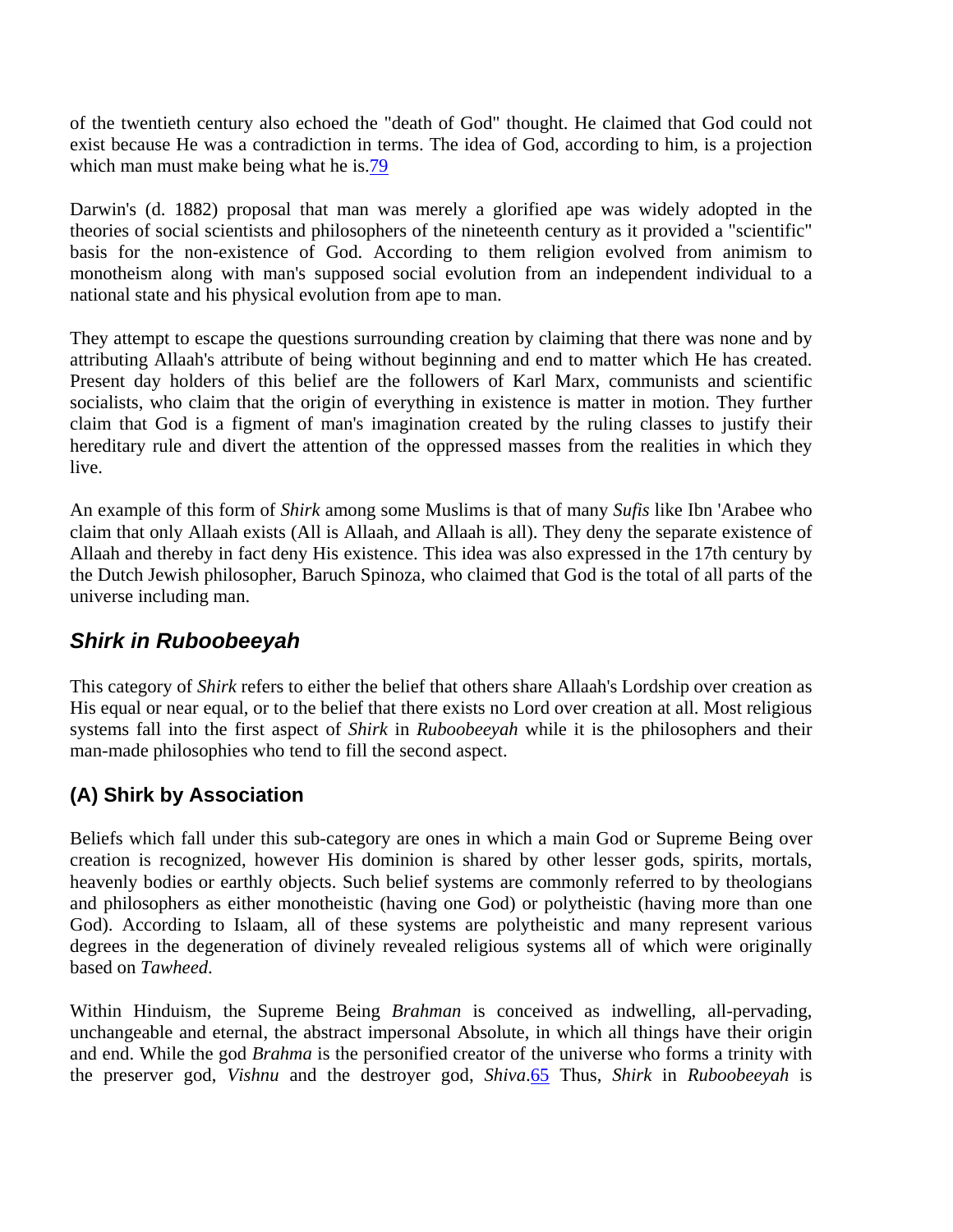expressed in Hinduism by the delegation of God's creative, destructive and preservative powers to other gods.

Christian belief states that the one God reveals himself in the three persons of Father, Son (Jesus Christ) and *Holy Spirit*. These three persons are nevertheless regarded as a unity, sharing one 'substance'.66 Prophet Jesus is elevated to divinity, sits on the right hand of God and judges the world. The *Holy Spirit*, who in the Hebrew Bible is the means by which God exercises his creative power, in Christian thought becomes a part of the God-head. Paul made the *Holy Spirit* the alter ego of Christ, the guide and help of Christians, first manifesting itself on the day of Penecost.67 Consequently, *Shirk* in *Ruboobeeyah* occurs in the Christian belief that Jesus and the *Holy Spirit* are God's partners in all of His dominion, in their belief that Jesus alone pronounces judgement on the world and in their belief that Christians are helped and guided by the *Holy Spirit*.

Zoroastrians (Parsis) conceive of God, *Ahura Mazda*, as being the creator of all that is good, and is alone worthy of absolute worship. Fire is one of the seven creations of *Ahura Mazda* and is considered his son or representative. But they also commit *Shirk* in *Ruboobeeyah* by conceiving of evil, violence and death as being the creation of another god called *Angra Mainyu* whom they represent by the symbol darkness.68 Hence, God's sovereignty over all creation (i.e. His *Ruboobeeyah*) is shared with an evil spirit elevated to the level of an opposing god due to man's desire to not attribute evil to God.

In the Yoruba religion, followed by over 10 million people in West Africa (mainly Nigeria), there is one supreme God, *Olorius* (Lord of Heaven) or *Olodumare*. Nevertheless, modern Yoruba religion is characterized by a multitude of *Orisha* worship, so that Yoruba religion appears as strict polytheism.69 Consequently, Yorubas commit *Shirk* in *Ruboobeeyah* by turning over all of God's functions to minor gods and spirits.

The Zulus of South Africa believe in one God, *Unkulunkulu*, meaning the ancient, the first, the most revered one. The principal specific titles for God are; *Nkosi yaphezulu* (Lord-of-the-Sky) and *uMvelingqanqi* (the first to appear). Their Supreme Being is represented as a male, who, along with the earth female, bring forth the human world. Thunder and Lightening are in Zulu religion acts of God, whereas sickness and other troubles in life may be caused by the ancestors, the *"Idlozi"* or *"abaphansi"* (those under the earth). The ancestors also protect the living, ask for food, are pleased with ritual and sacrifice, punish neglect and take possession of fortune tellers (*inyanga*).70 Thus, *Shirk* in *Ruboobeeyah* takes place in the Zulu religion not only in their concept of the creation of the human world but also their attribution of good and evil in human life to the work of ancestral spirits.

Among some Muslim people, *Shirk* in *Ruboobeeyah* is manifested in their belief that the souls of saints and other righteous humans can affect the affairs of this world, even after their deaths. Their souls, it is believed, can fulfill one's needs, remove calamities and aid whoever calls on them. Therefore, grave worshippers assign to human souls the divine ability to cause events in this life which in fact only Allaah can cause.

Common among many *Sufis* (Muslim mystics) is the belief in "*Rijaal al-Ghayb*"71, chief of whom occupies the station called *"Qutub"* from which the affairs of this world are governed.72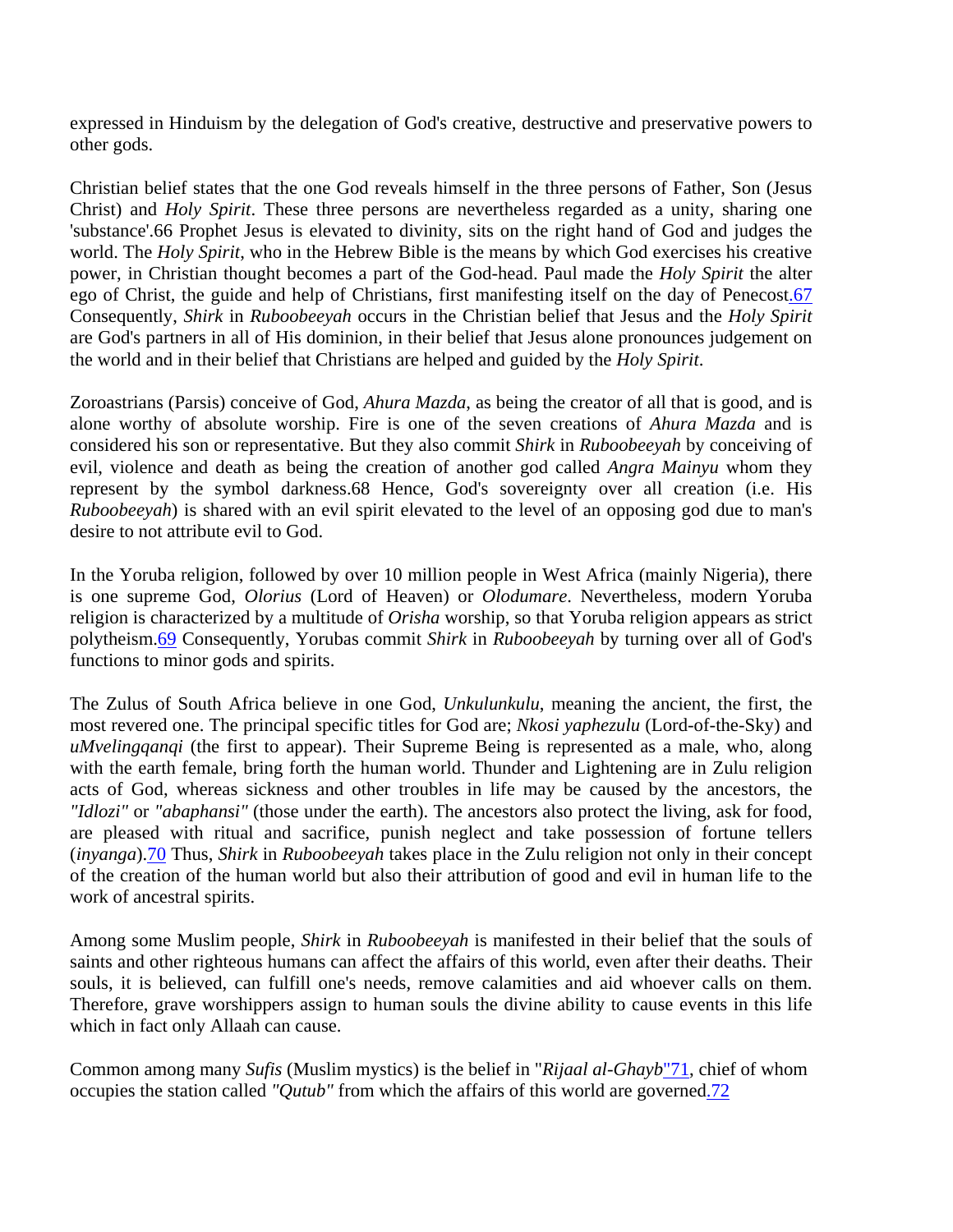#### **(B) Shirk by Negation**

This sub-category represents the various philosophies and ideologies which deny the existence of God either explicitly or implicitly. That is, in some cases God's non-existence is stated (Atheism), while in other cases His existence is claimed, but the way in which He is conceived actually denies His existence (Pantheism).

There are a few ancient religious "systems" in which God does not exist, foremost among them is the system attributed to Gautama Buddha. Buddhism, a reformist movement in Hinduism opposed to the caste system, was founded in the 6th century BC during the same period as Jainism. During the 3rd century BC it became the state religion. Eventually it was assimilated by Hinduism, Buddha himself becoming one of the *Avatars* (incarnations of God). It disappeared from India but became dominant in China and other Eastern nations. *Hinayana* Buddhism (400-250 BC), the earlier and more strict of the two interpretations of Buddhism which arose after Gautama Buddha's death, makes it clear that there is no God; hence the burden of salvation belongs to the individual alone.73 Thus, this ancient strain of Buddhism could be classified as an example of *Shirk* in *Ruboobeeyah* wherein God's existence is explicitly denied.

Similarly in the teachings of Jainism as systematized by Vardhamana, there is no God, but liberated souls achieve something of this status, having immortality and omniscience; and the religious community treats the liberated ones as though they were divine, building temples to them and venerating their images.74

Another ancient example is that of the Pharaoh of Prophet Moses' time. Allaah mentioned in the Qur'aan that he negated the existence of God and claimed to Moses and the people of Egypt that he, Pharaoh, was the only true lord of all creation. Allaah quoted him as saying to Moses, **"If you chose a god besides me, I will surely imprison you"**75 and to the people, **"He proclaimed, 'I am your Lord, the Most High'"**76

In the nineteenth and twentieth centuries a number of European philosophers asserted the nonexistence of God in what became know as the "death of God philosophy". The German philosopher Philipp Mainlander (1841-1876) in his principal writing, *The Philosophy of Redemption*, 1876, states that the world begins with the death of God, since God is a principle of unity shattered in the plurality of the world and a principle of joy denied in the law of suffering which dominates the worid.77 In Prussia Friedrich Nietzsche (1844-1900) supported the idea of the "death of God" proposing that God was nothing more than a projection of man's uneasy conscience and that man was the bridge to the Superman.78 Jean Paul Sartre, a French philosopher of the twentieth century also echoed the "death of God" thought. He claimed that God could not exist because He was a contradiction in terms. The idea of God, according to him, is a projection which man must make being what he is.79

Darwin's (d. 1882) proposal that man was merely a glorified ape was widely adopted in the theories of social scientists and philosophers of the nineteenth century as it provided a "scientific" basis for the non-existence of God. According to them religion evolved from animism to monotheism along with man's supposed social evolution from an independent individual to a national state and his physical evolution from ape to man.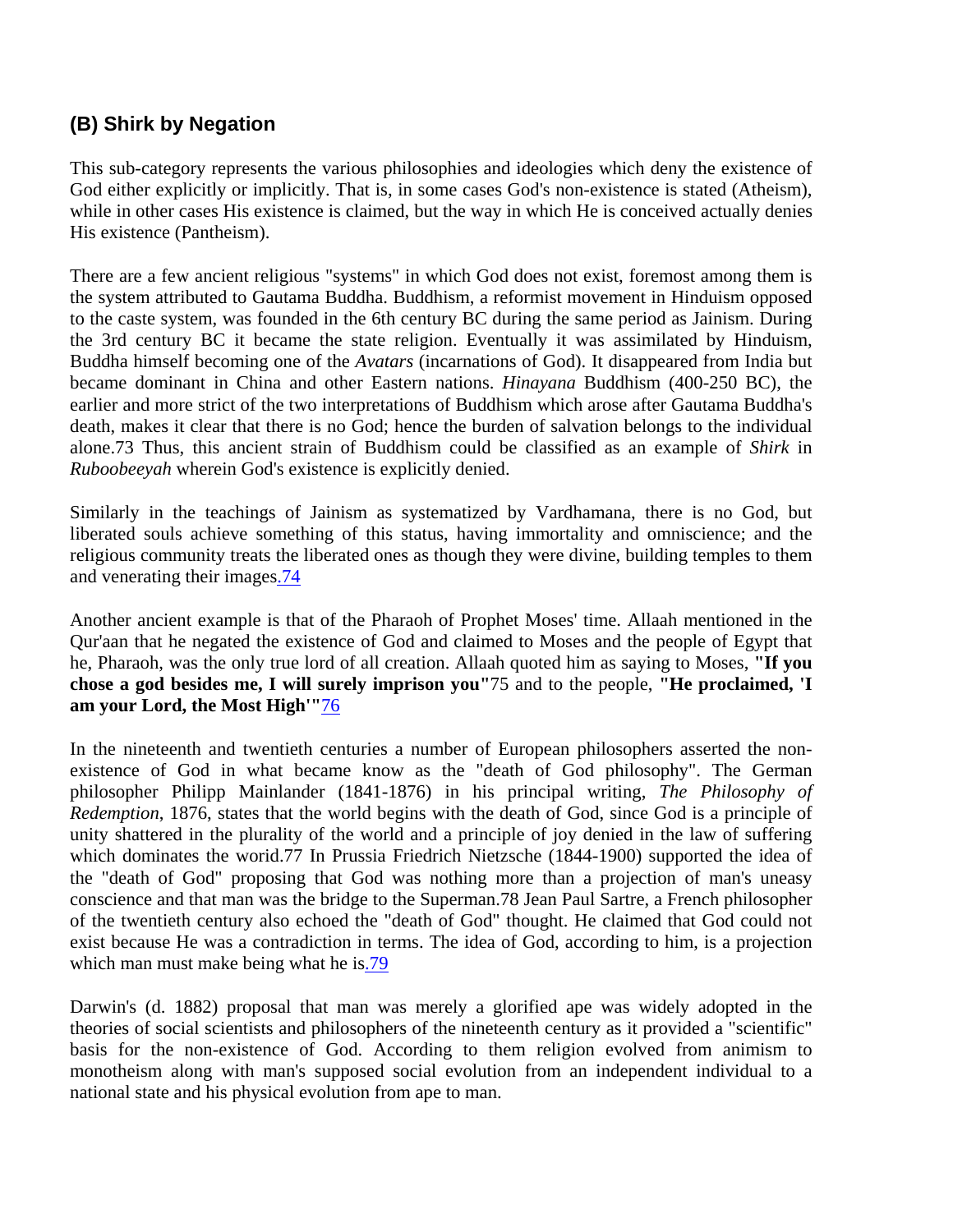They attempt to escape the questions surrounding creation by claiming that there was none and by attributing Allaah's attribute of being without beginning and end to matter which He has created. Present day holders of this belief are the followers of Karl Marx, communists and scientific socialists, who claim that the origin of everything in existence is matter in motion. They further claim that God is a figment of man's imagination created by the ruling classes to justify their hereditary rule and divert the attention of the oppressed masses from the realities in which they live.

An example of this form of *Shirk* among some Muslims is that of many *Sufis* like Ibn 'Arabee who claim that only Allaah exists (All is Allaah, and Allaah is all). They deny the separate existence of Allaah and thereby in fact deny His existence. This idea was also expressed in the 17th century by the Dutch Jewish philosopher, Baruch Spinoza, who claimed that God is the total of all parts of the universe including man.

#### *Shirk in al-Asmaa was-Sifaat*

*Shirk* in this category includes both the common pagan practise of giving Allaah the attributes of His creation as well as the act of giving created beings Allaah's names and attributes.

#### **(A) Shirk by Humanization**

In this aspect of *Shirk* in *al-Asmaa was-Sifaat*, Allaah is given the form and qualities of human beings and animals. Due to man's superiority over animals, the human form is more commonly used by idolaters to represent God in creation. Consequently, the image of the Creator is often painted, moulded or carved in the shape of human beings possessing the physical features of those who worship them. For example, Hindus and Buddhists worship countless idols in the likeness of Asian men and consider them manifestations of God in creation. Modern day Christian belief that Prophet Jesus was God incarnate; that the Creator became His creation, is another good example of this type of *Shirk*. There have been many so-called great Christian painters like Michaelangelo (d. 1565), who painted pictures of God as a naked old European man with long flowing white hair and beard on the ceiling of the Sistine Chapel in the Vatican. These pictures have in turn, been held by the Christian world in the highest of esteem.

#### **(B) Shirk by Deification**

This form of *Shirk* in *al-Asmaa was-Sifaat* relates to cases where created beings or things are given or claim Allaah's names or His attributes. For example, it was the practice of the ancient Arabs to worship idols whose names were derived from the names of Allaah. Their main three idols were: al-Laat taken from Allaah's name al-Elaah, al-'Uzza taken from al-'Azeez and al-Manaat taken from al-Mannaan. During the Prophet Muhammad's era there was also a false prophet in a region of Arabia called Yamaamah, who took the name *Rahmaan* which only belongs to Allaah.

Among the *Shi'ite* sects is the *Nusayreeyah* of Syria, who believe that the Prophet Muhammad's cousin and son-in-law, 'Alee ibn Abee Taalib, was a manifestation of Allaah and give him many of Allaah's qualities. Among them is also the *Ismai'ils* also know as Agha Khanis who consider their leader, the Agha Khan, to be God incarnate. Also included in this category are the *Druze* of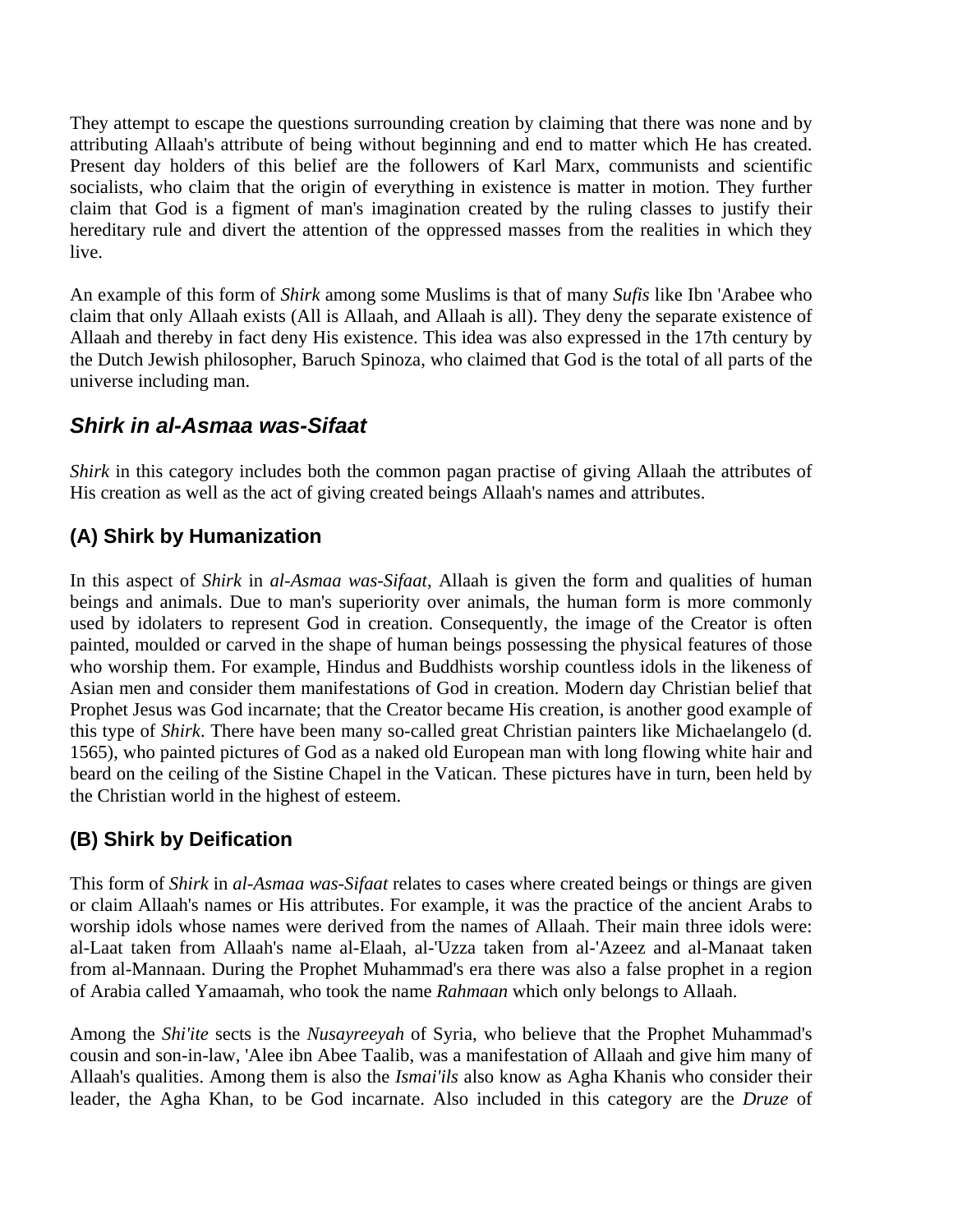Lebanon who believe that the Faatimid Caliph al-Haakim bi Amrillaah, was the last manifestation of Allaah among mankind.

Claims of *Sufis* (muslim mystics) like al-Hallaaj that they have become one with God and as such exist as manifestations of the Creator within His creation may also be included in this aspect of *Shirk* in *al-Asmaa was-sifaat*. Modern-day spiritualists and mediums like Shirley Maclaine, J.Z. Knight, etc., often claim divinity for themselves as well as mankind in general. Einstein's Theory of Relativity ( $E = mc2$ , Energy is equal to mass times the square of the speed of light) taught in all schools is in fact an expression of *Shirk* in *al-Asmaa was-Sifaat*. The theory states that energy can neither be created nor destroyed; it merely transforms into matter and vice versa. However, both matter and energy are created entities and they both will be destroyed as Allaah clearly states:

## **"Allaah is the creator of all things..."**80 **"Everything in (the world) will perish..."**81

The theory also implies that mass and energy are eternal having no beginning or end since they are supposed to be uncreated and transform into each other. However, this attribute belongs only to Allaah who alone is without beginning or end.

*[MSA-USC Editor's note: Understand that the author is pointing out a flaw in an informal part of the theory of relativity, that is, that matter and energy are eternal. The author is not arguing against the mathematical relationship between these two, but rather against their independence from Allaah's all-encompassing power - both creative and destructive.]* 

Darwin's theory of evolution is also an attempt to explain the evolution of life and its forms from lifeless matter without the intervention of God. One of the leading Darwinists of this century, Sir Aldous Huxley expressed this thought as follows:

"Darwinism removed the whole idea of God as the creator of organisms from the sphere of national discussion." $82$ 

#### *Shirk In al-'Ebaadah*

In this category of *Shirk*, acts of worship are directed to other than God and the reward for worship is sought from the creation instead of the Creator. As in the case of the previous categories, *Shirk* in *al-'Ebaadah* has two main aspects.

#### **(A) Ash-Shirk al-Akbar (Major Shirk):**

This form of *Shirk* occurs when any act of worship is directed to other than Allaah. It represents the most obvious form of idolatry which the prophets were specifically sent by Allaah to call the masses of mankind away from. This concept is supported by Allaah's statement in the Qur'aan:

"Surely we have sent to every nation a messenger saying, worship Allaah and avoid Taaghoot (false gods)"83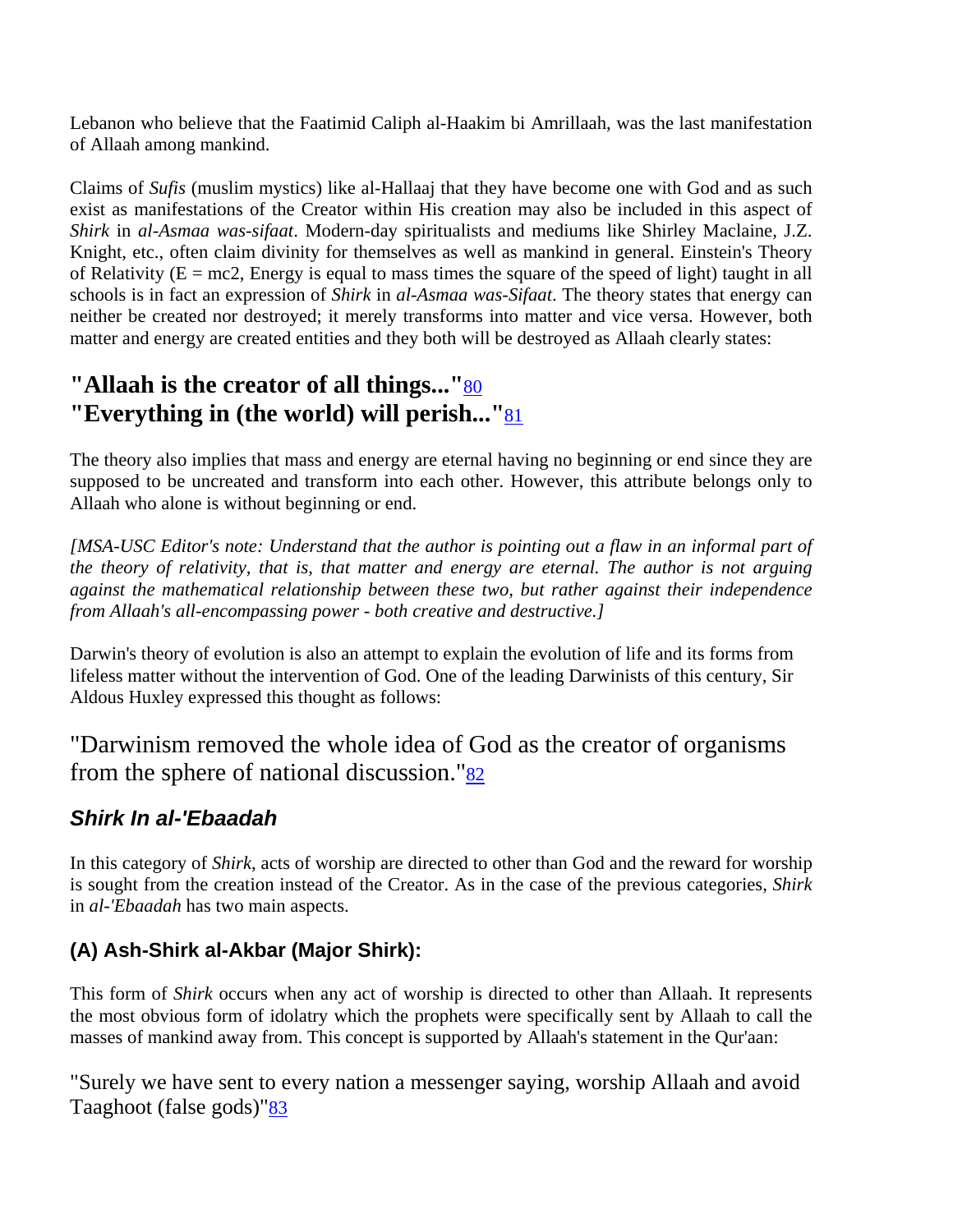*Taaghoot* actually means anything which is worshipped along with Allaah or instead of Allaah. For example, love is a form of worship which, in its perfection, should only be directed to Allaah. In Islaam, the love of God is expressed by total obedience to Him. It is not the type of love which man naturally feels toward creation; towards parents, children, food, etc. To direct that type of love towards God is to lower Him to the level of His creation which is *Shirk* in *al-Asmaa was-Sifaat*. Love which is worship is the total surrender of one's will to God. Consequently, Allaah told the Prophet (saws) to tell the believers:

"Say: If you love Allaah, follow me and Allaah will love you."84

The Prophet (saws) also told his companions, *"None of you is a true believer until I become more beloved to him than his child, his father and the whole of mankind"*.85 Love of the Prophet (saws) is not based on his humanity but on the divine origin of his message. Thus, like the love of Allaah, it is also expressed by total obedience to his commands.

Allaah said in the final revelation:

"Whoever obeys the Messenger has obeyed Allaah,"86

and

```
"Say: Obey Allaah and obey the Prophet..."87
```
If man allows the love of anything or anyone to come between himself and Allaah, then he has worshipped that thing. In this way, money can become one's god or even one's desires could become a god. The Prophet (saws) said, *"The worshipper of the Dirham will always be miserable"*88 and Allaah said in the Qur'aan

"Have you not seen the one who takes his desires as his god?"89

Much emphasis has been placed on the evils of *Shirk* in *'Ebaadah* (worship) because it contradicts the very purpose of creation as expressed in Allaah's statement:

"I have not created Jinn or mankind except for my worship."90

Major *Shirk* represents the greatest act of rebellion against the Lord of the Universe, and is thus the ultimate sin. It is a sin so great that it virtually cancels out all good a person may do and guarantees its perpetrator eternal damnation in Hell. Consequently, false religion is based primarily on this form of *Shirk*. All man-made systems in one way or another invite their followers to the worship of creation. Christians are called upon to pray to a man, a Prophet of God named Jesus, whom they claim to have been God incarnate. Catholics among Christians pray to Mary as the "mother of God", to the angels like Michael who is honored on May 8 and September 29, Michaelmas Day, as St. Michael,91 as well as to human saints, whether real or fictitious.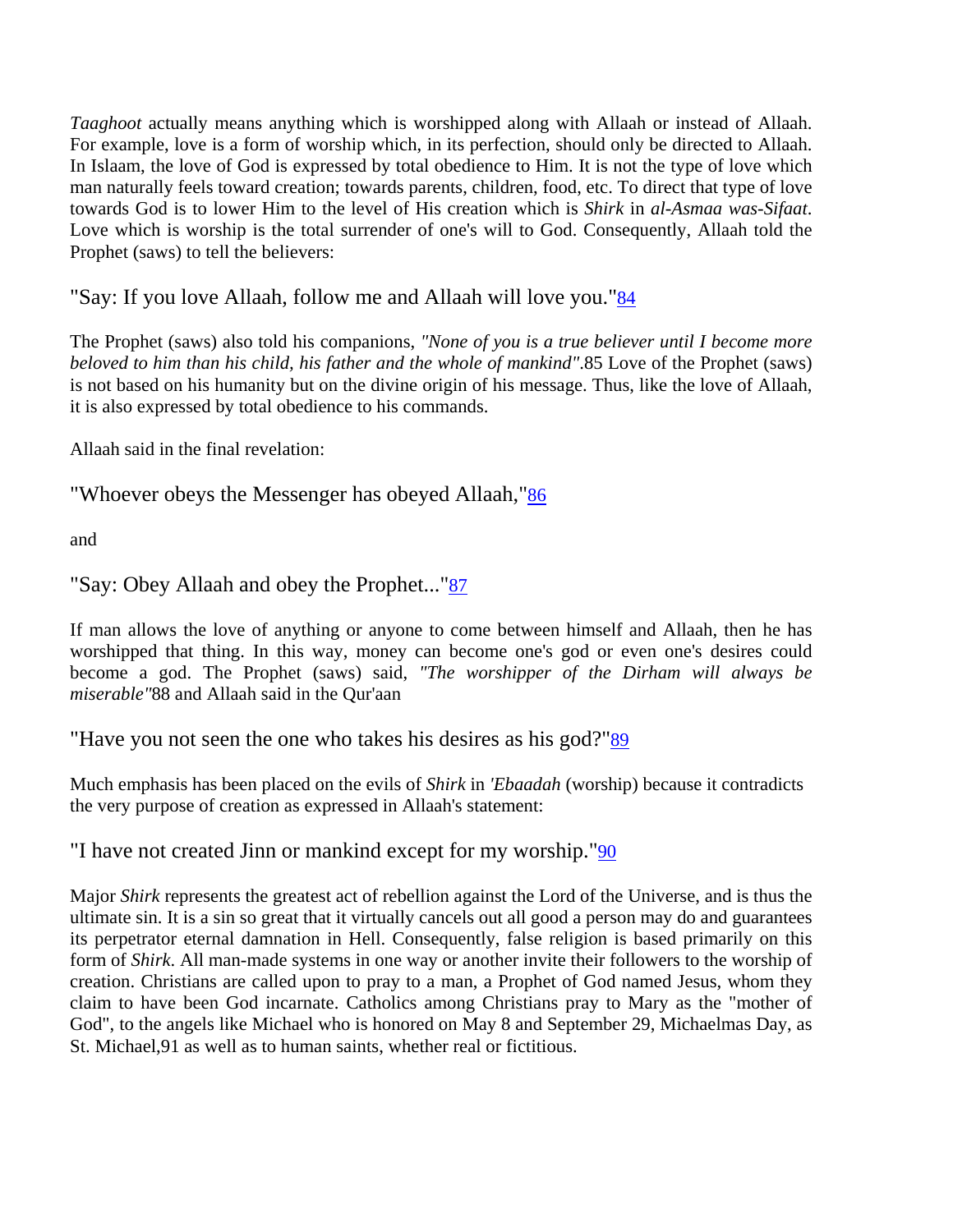Muslims whose acts of worship fall into this category of *Shirk* are those who pray to Prophet Muhammad (saws) or to mystics in the *Sufi* hierarchy of saints believing that they can answer their prayers, though Allaah has clearly said in the Qur'aan:

"Say: Think to yourselves, if Allaah's punishment came upon you or the Final Hour, would you then call on other than Allaah? (Reply) if you are truthful."92

#### **(B) Ash-Shirk al-Asghar (Minor Shirk):**

Mabmood ibn Lubayd reported, "Allaah's messenger (saws) said: *"The thing I fear for you the most is* ash-Shirk al-Asghar *(minor shirk)." The companions asked "Oh! messenger of Allaah, what is minor Shirk?" He replied "*Ar-Riyaa *(showing off), for verily Allaah will say on the Day of Resurrection when people are receiving their rewards, 'Go to those for whom you were showing off in the material world and see if you can find any reward from them.'"*93

Mahmood ibn Lubayd also said, *"The Prophet (saws) came out and announced, 'O people, beware of secret* Shirk*!' The people asked, 'O messenger of Allaah, what is secret* Shirk*?' He replied, 'When a man gets up to pray and strives to beautify his prayer because people are looking at him; that is secret* Shirk*.'"*94

#### **Ar-Riyaa**

*Riyaa* is the practise of performing any of the various forms of worship in order to be seen and praised by people. This sin destroys all the benefits that lie in righteous deeds and brings on the one who commits it a serious punishment. It is particularly dangerous, because it is natural for man to desire and enjoy the praise of his fellow men. Doing religious acts to impress people or in order to be praised by them is, therefore, an evil which deserves man's utmost caution. This danger is really significant to the believers whose goal is to make all of the acts of their lives religious acts dedicated to God. In fact, the likelihood that knowledgable true believers would commit *ash-Shirk al-Akbar* is small, since its pitfalls are so obvious. But, for the true believer like everyone else, the chance of committing *Riyaa* is great because it is so hidden. It only involves the simple act of changing one's intention. The motivating forces behind it are also very strong, since it comes from man's inner nature. Ibn 'Abbaas alluded to this reality when he said, *"Shirk is more hidden than a black ant creeping on a black stone in the middle of a moonless night."*95

Thus, great care has to be taken to ensure that one's intentions begin pure and remain pure whenever righteous deeds are being done. In order to ensure this, the saying of Allaah's name is enjoined in Islaam before all acts of importance. A series of *Du'aas* (informal prayers) have also been prescribed by the Prophet (saws) before and after all natural habits like eating, drinking, sleeping, sex, and even going to the toilet, in order to turn these everyday habits into acts of worship and develop in Muslims a keen awareness of Allaah. It is this awareness, called *Taqwaa*, which ultimately insures that intentions remain pure.

The Prophet (saws) also provided protection against the inevitable acts of *Shirk* by teaching certain specific prayers which may be said anytime. Abu Moosaa said, *"One day Allaah's messenger delivered a sermon saying 'O people, fear Shirk for it is more hidden than the creeping of an ant.'*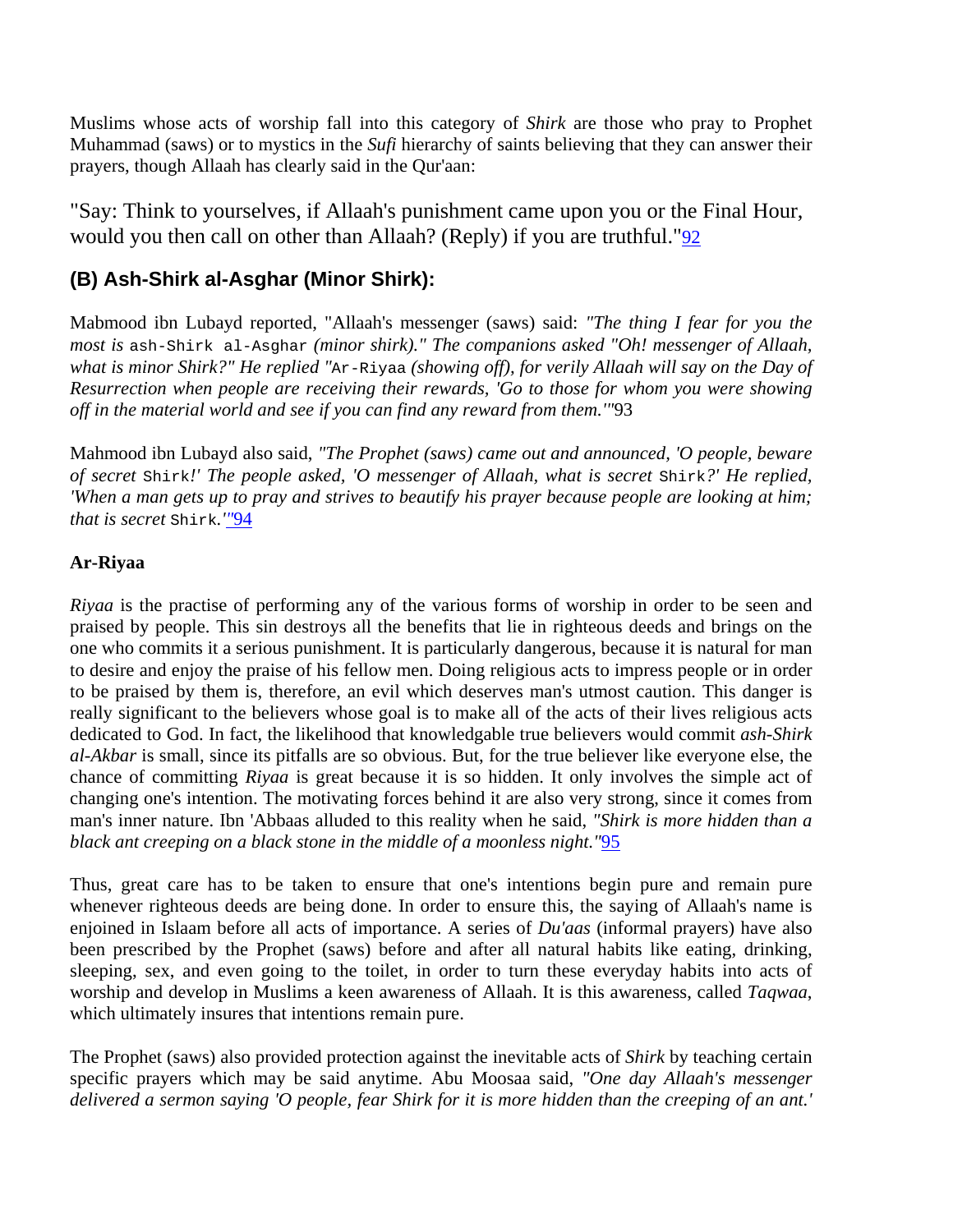*Those whom Allaah wished asked, 'And how do we avoid it when it is more hidden than the creeping of an ant, O Messenger of Allaah?' He replied, 'Say: Allaahumma Innaa na'oodhu bika an nushrika bika shay'an na'lamuh, wa nastaghfiruka limaa laa na'lamuh* (O Allaah, we seek refuge in you from knowingly committing shirk with you and we ask your forgiveness for what we do not know about).'"96

In the following chapters a more detailed look will be taken of the most prominent areas in which *Shirk* in all its three aspects most commonly occurs.

## 10. CHAPTER ON SAINT WORSHIP

## *Allaah's Favor:*

It is a part of man's nature to elevate some human beings over others. He likes to hold them in high esteem and prefers to follow them rather than make decisions on his own. This is a direct result of the fact that Allaah has favored some people over others, in various ways. Man has been placed over woman socially:

"Men are guardians of women by that which Allaah favored some of them over others"97

"And men are one level over women."98

And some men have been placed over other men economically:

"Allaah has favored some of you over others with sustenance."99

The tribe of Israel was favored over the rest of mankind by divine guidance:

"Remember, Oh Israel, the blessing which I bestowed on you by favoring you over all mankind."100

The prophets were favored over all mankind by revelation and Allaah favored some of the prophets over others:

"Those are the prophets of whom We favored some over others."101

Yet Allaah has told us not to desire the things by which He has favored some of mankind over others

"Do not wish for that with which We have favored some of you over others."102

because these favors are tests which carry with them great responsibilities. They are not a result of man's strivings, and, as such, should not be a source of pride. Allaah will not give us a reward for having them, although we will be held to account for how we used them. Thus, Allaah's Messenger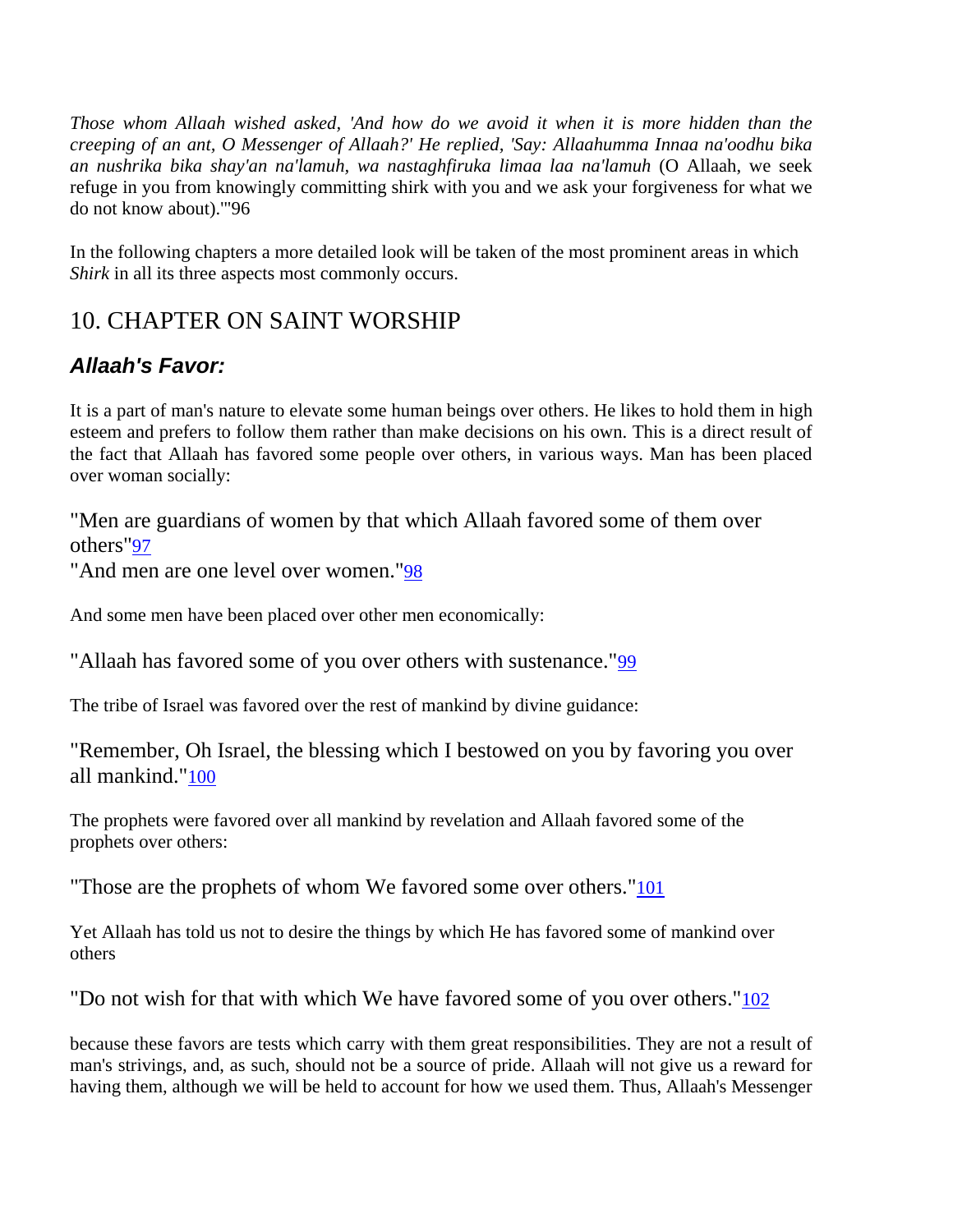advised us, *"Look at those below you and not those above you. It is better for you, so that you do not deny Allaah's blessings on you."*103

Everyone has been placed above others in some way or another, and everyone has certain responsibilities for which he will be held accountable. The Prophet (saws) said, *"Everyone of you is a shepherd, and everyone is responsible for his flock."*104 These responsibilities are the basic components of the tests of this life. If we are thankful to Allaah for His favors and apply them justly, we succeed; otherwise, we fail. But, perhaps the greatest test of responsibility is that of Allaah's favoring man over all creation. This favor was confirmed by Allaah's command to the angels to prostrate to Aadam and the responsibility is twofold:

a. It carries a personal responsibility of accepting Islaam: total submission to Allaah.

b. It also carries a group commitment of establishing Allaah's law throughout the earth.

Thus, believers are far superior to disbelievers in Allaah's sight because of their acceptance of their responsibilities. Allaah said:

"You (believers) are the best of nations brought forth for the benefit of mankind (because) you command the good, prohibit evil and believe in Allaah."105

#### *Taqwaa:*

Among the community of believers, some are superior to others; and this superiority is a direct result of their own strivings. It is a superiority linked to *Eemaan*, the strength and depth of faith. A living faith drives the one who possesses it to shield himself from whatever displeases Allaah. This shield in Arabic is called "*Taqwaa*." It has been variously translated as "fear of God", "piety", as well as "God-consciousness"; and it carries all these meanings and more. Allaah clearly expressed the superiority of *Taqwaa* as follows:

"Verily the most noble among you Is the one with the most **Taqwaa."**106

Allaah is here saying that the only factor which makes a believing man or woman truly superior to another is the level of *Taqwaa*. It is this piety or fear of God which elevates man from the level of "thinking animal" to that of governor (*Khaleefah*) of the planets. The importance of the fear of Allaah in a Muslim's life cannot be overstressed. Allaah mentioned *Taqwaa* and its derivatives 26 times in the Qur'aan, everywhere emphasizing that *Taqwaa* is the driving force behind living faith. Without it, faith is only a meaningless jumble of memorized words and phrases, and 'righteous' deeds only shells of pretense and hypocrisy. Consequently, piety is preferred over all other considerations in all of life's transactions. The Messenger of Allaah (saws) said: *"A woman is married for four (reasons): her wealth, her nobility, her beauty, and her piety. Choose the pious one and be successful."*107 No matter how beautiful, rich or well bred a woman might be, if she is not pious, she is inferior to a pious, ugly, poor woman from a dishonorable family. The converse is also true, as the Prophet (saws) said, *"If a man whose practise of the religion satisfies you, asks you for your daughter in marriage, you should marry them; otherwise there will be corruption in the land."*108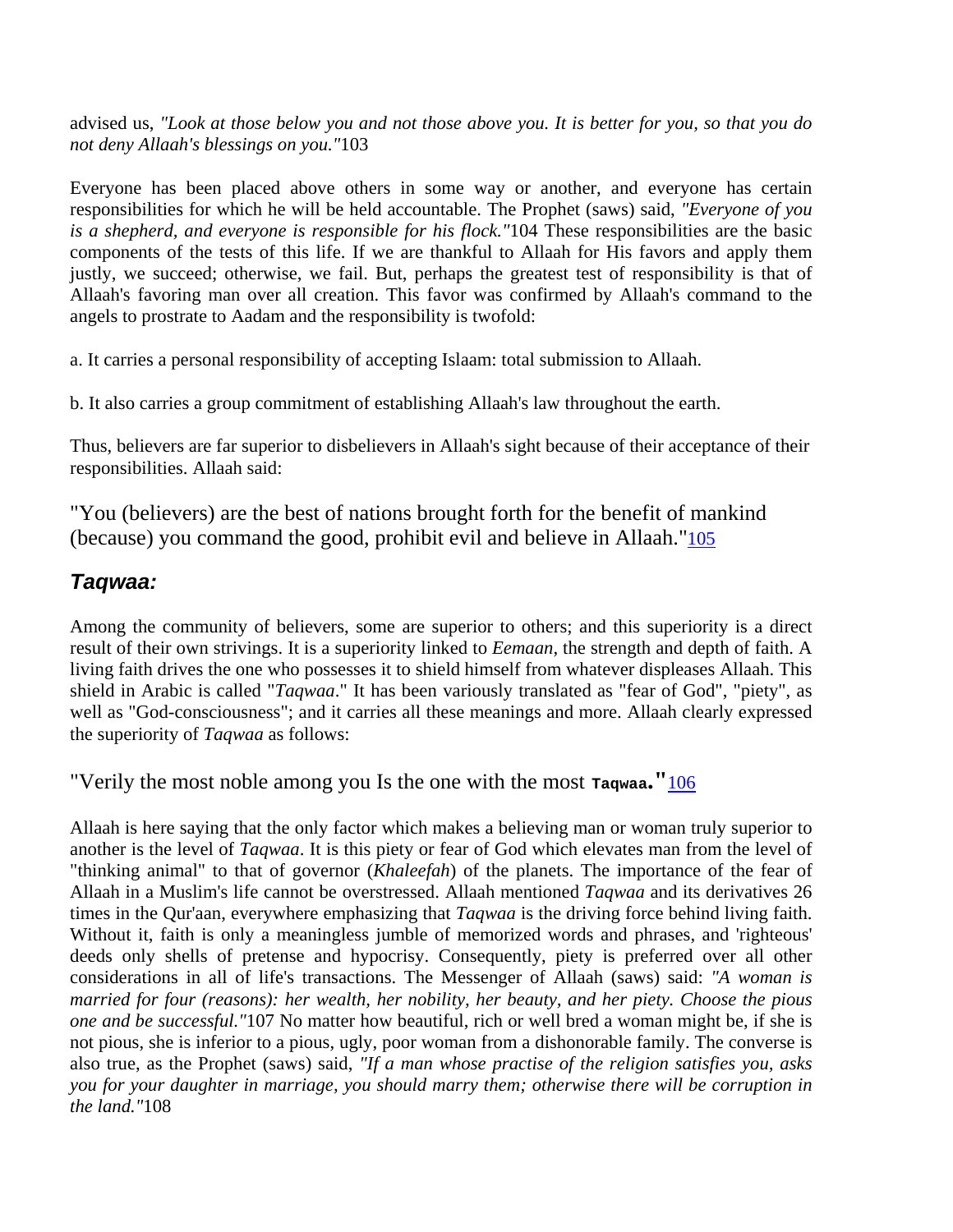The Prophet (saws) once reprimanded Abu Dharr for derisively calling Bilal, 'son of a black woman', then he went on to say, *"Look! Surely you are not better than a brown man nor a black man except by fearing Allaah more than them."*109 This understanding was hammered home time and time again by Allaah's messenger (saws). Even in the Farewell Pilgrimage, done shortly before he died, he lectured the people on the insignificance of racial differences and the all importance of *Taqwaa*.

The most pious individuals are only known to Allaah, because the seat of *Taqwaa* is the heart. Man can only judge people by each other's outward deeds which may or may not be misleading. Allaah made that abundantly clear in the following verse:

"There is among people in this life, he whose speech will dazzle you. And he will call on Allaah as a witness to what is in his heart; yet, he will be among the most vicious of enemies."110

Therefore, it is not permissible for humans to designate certain people as being particularly saintly and pious to a degree beyond the reach of ordinary humans. The Prophet Muhammad (saws) specified among his companions (*Sahaabah*) some whom he gave glad tidings of paradise in this life.111 However, such pronouncements were based on revelation and not his own ability to judge the hearts. For example, when the Prophet (saws) said concerning those who make a pledge of allegiance known as *Bay'ah ar-Ridwaan, "No one who made the pledge beneath the tree will enter the hellfire,"*112 he was confirming the Qur'anic verse revealed to that effect:

"Allaah is pleased with the believers when they pledged allegiance to you beneath the tree..."113

Similarly, he judged some whom everyone thought were destined to paradise to be among those destined for the hellfire. All such judgements were based on revelation. Ibn 'Abbaas said that he was told by 'Umar ibn al-Khattaab that *on the day of (the battle) of Khaybar, some of the Prophet's companions came and said, "So and so is a martyr and so and so is a martyr," but when they came to a man about whom they said, "So and so is a martyr," Allaah's messenger declared, "By no means! I have seen him in hell in a cloak which he took (from the spoils) dishonestly." Allaah's messenger then said, "Go, Ibn al-Khattaab, and announce among the people three times that only the believers will enter paradise."*114

In Christian tradition down through the ages, some individuals were highly praised for their supposed spiritual achievements. Miracles were attributed to them and the rank of "saint" was bestowed on them. In pre-Christian Hindu and Buddhist tradition, teachers who were supposed to have climbed the ladder of spiritual excellence and who had performed supernatural feats were also given titles like *Guru*, *Avatar*, etc., indicating spiritual superiority. These designations have led the masses to either seek intercession through them or to worship them as gods. Consequently, these religious traditions have lists of saints to whom the masses fervently pray. Islaam, on the other hand, opposes even the excessive praise of.Prophet Muhammad (saws) who said, *"Do not praise me excessively as the Christians did to 'Eesaa ibn Maryam, verily I am only a slave, so call me instead the slave of Allaah and His messenger."*115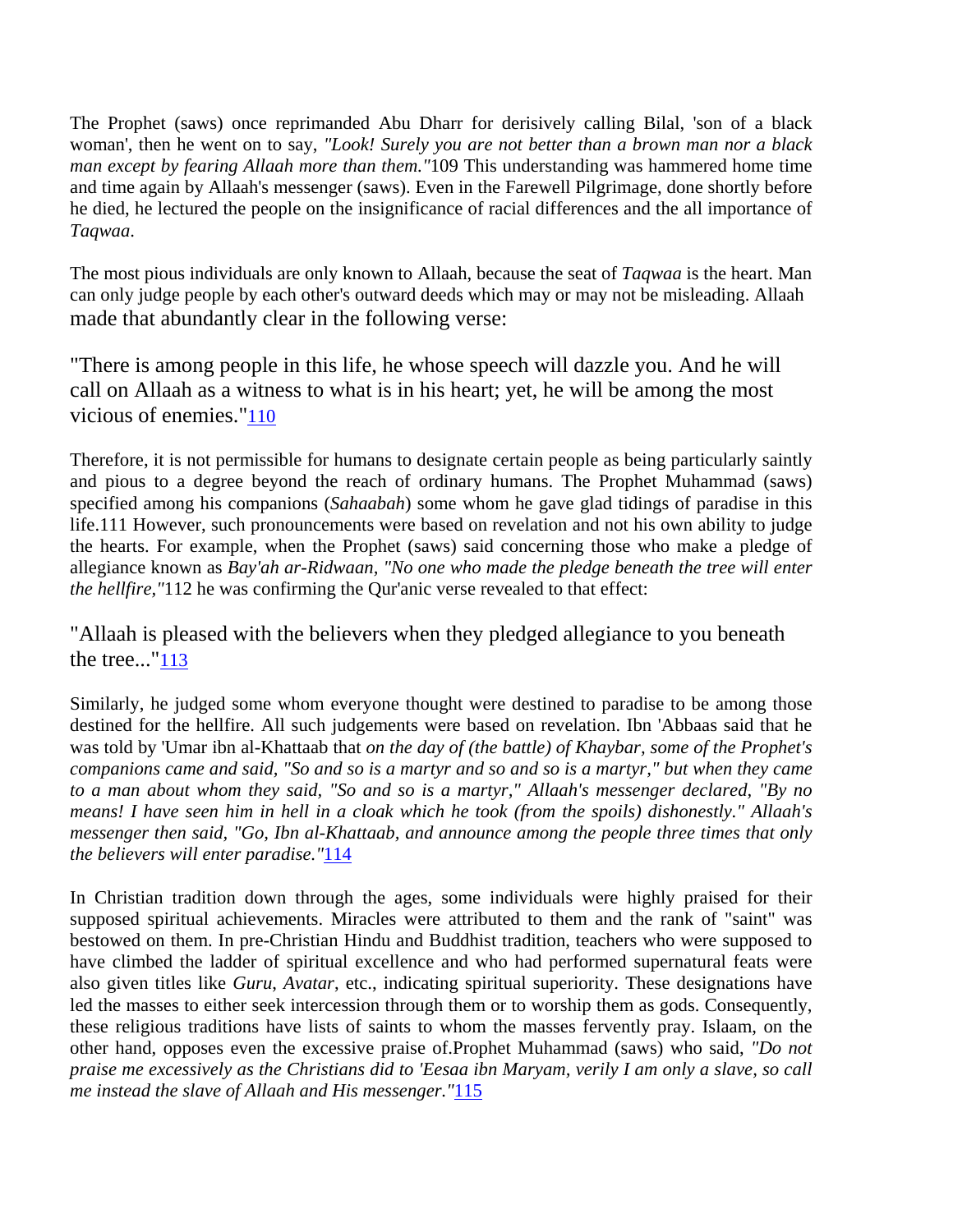#### *Walee: The "Saint"*

The term saint has been used to translate the Arabic word *Walee* (pl. *Awliyaa*) which Allaah used, to designate those who are close to Him. But, a more appropriate translation is "close friend" because *Walee* literally means an "ally." Allaah even uses it to refer to Himself in the verse:

"Allaah is the Walee of those who believe and takes them from the darkness into light."116

He also uses it to refer to Satan as in the verse:

"Whoever takes Satan as a Walee instead of Allaah, has clearly lost all."117

This term also means "close relative" as in the following verse:

"We have given power to the Walee of whoever is wrongly killed, but do not be excessive in the execution (of the murderer)."118

It is also used in Qur'aan to indicate closeness between men, for example,

"The believers should not take the disbelievers as Awliyaa instead of other believers."119

But the usage which concerns us most is *"Awliyaa-ullaah"* close friends of Allaah. In the Qur'aan Allaah has designated among mankind certain types of individuals whom He considers especially close to Himself. AIlaah's description of His *Walees* can be found in Soorah al-Anfaal where Allaah states:

"Verily His (Allaah's) Awliyaa are only those with Taqwaa, but most people do not realize that."120

And Soorah Younus:

"Behold! Certainly no fear nor grief shall overcome the Awliyaa of Allaah, those who believe and have **Taqwaa**."121

Allaah explains for us that the criterion for "*Walaayah*" (divine friendship) is *Eemaan* (faith) and *Taqwaa* (piety) and these qualities are shared by all true believers.122 Among the ignorant masses, the main criterion for *Walaayah* ("Sainthood") is the performance of miracles which are commonly called *Karaamaat* to distinguish them from the miracles *Mu'jizaat* of the prophets. To most who hold this belief, the faith and practise of the "miracle" worker are of no consequence. Hence, some who have been designated "saints" held heretical beliefs and practises, while others were known to have abandoned the religious rituals, and, yet others were even involved in licentious and vulgar behavior. However, nowhere has Allaah made the working of miracles a stipulation for being His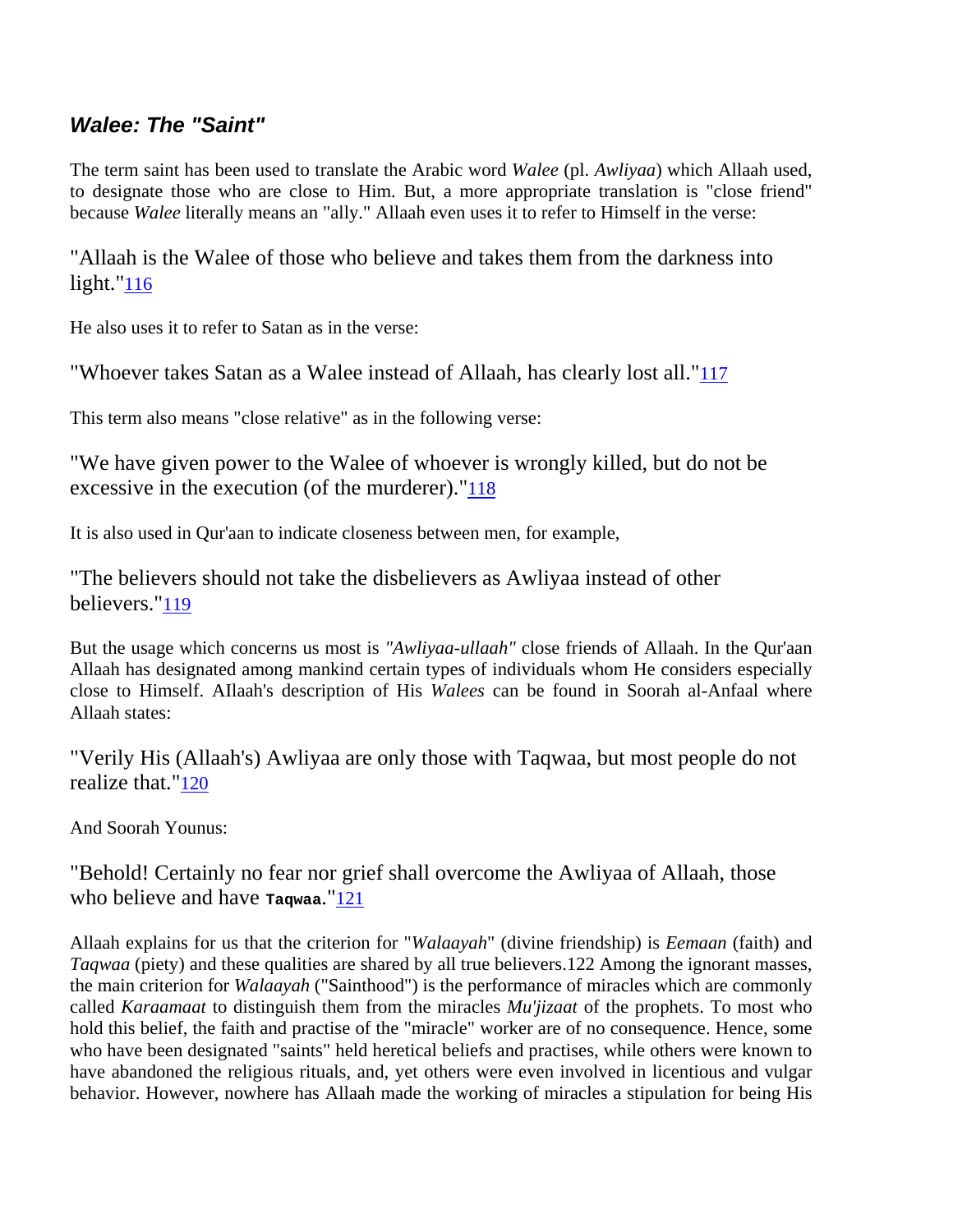*Walee*. Therefore, as earlier stated, all believers who have *Eemaan* and *Taqwaa* are *Walees* of Allaah and He is their *Walee*, as Allaah Himself said,

"Allaah is the Walee of those who believe."123

Consequently, Muslims are not allowed to designate certain believers as being *Awliyaa* of Allaah and not others. In spite of this clear Islamic position, a hierarchy of so-called Muslim saints has become a prominent feature in *Sufi* circles and among the masses who blindly follow them. In ascending order of merit they are: the *Akhyaar* (chosen) who number 300; the *Abdaal* (substitutes) numbering 40; the 7 *Abraar* (pious); the 4 *Awtaad* (pegs); the 3 *Nuqabaa* (watchmen), the *Qutb* (pole) who is considered the greatest saint of his time, and at the top of the list is the *Ghawth* (Succor), the greatest of Saints, who is believed, in some circles, to be capable of taking on his shoulders a portion of the sins of the believers. According to the belief of "mystics", the saints of the top three classes are present invisibly in Makkah at the hours of prayer. When the *Ghawth* dies, the *Qutb* replaces him and there is a moving up all through the series, the purest soul of each class rising to the next degree.124 This body of mythology has been borrowed from Christianity, just as *Dhikr* beads were adopted from the Christian rosary, and *Mawlid* from the Christian celebration of Christmas.

## *Fanaa: The Union of Man With God*

A close look at various lists of the most prominent so-called saints, reveals names like that of al-Hallaaj who was publicly executed as an apostate for daring to openly claim divinity in his infamous pronouncement "*Ana-al-Haqq*" 'I am the Reality' when Allaah already said:

"That is so, because Allaah is the Reality and it is He who gives life to the dead."125

What led this deranged individual to make such a pronouncement was his belief in a principle very similar to the ultimate state of being in Buddhism known as "*Nirvana*."126 In this state, according to a branch of Buddhist thought, the ego disappears and the human soul and consciousness are extinguished.127

This concept also forms the core of a philosophy known as "mysticism". Mysticism128 is defined as an experience of union with God and the belief that man's main goal lies in seeking that union. The origins of mysticism can be found in the writings of ancient Greek philosophers like *Plato's Symposium* in which mention is made of various ladders of ascent, composed of steep and hard steps, whereby a union of the soul with God is finally attained.129 A parallel concept can also be found in Hinduism's identification of *Atman* (human soul) with *Brahman* (the impersonal Absolute), the realization of which is the ultimate goal or release from existence and rebirth.130 Greek mystic thought blossomed in the Gnostic Christian movements which, like that of Valentinus (c. 140 CE), reached their peak in the second century CE. These trends were combined in the third century with Platonism by the Egypto-Roman philosopher, Plotinus (205-270 CE), to form a religious philosophy known as *neoplatonism*. Christian anchorites or hermits of the 3rd century CE, who began the monastic tradition in Christendom by withdrawing into the Egyptian desert, adopted the mystic goal of union with God as it was propounded in neoplatonic thought at that time, within a framework of meditative and ascetic practises of self-denial. Although it was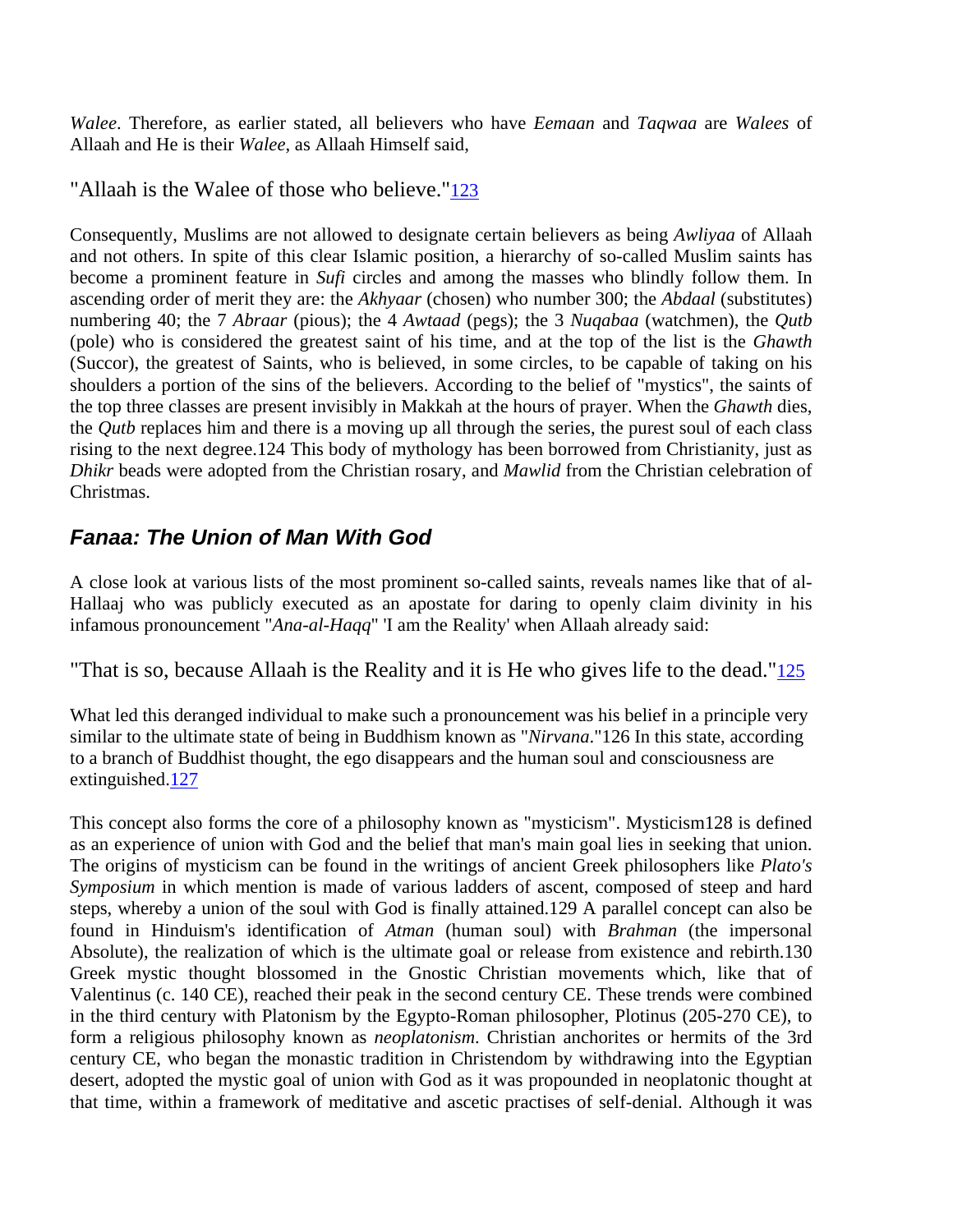"St." Pachomius (290-346 CE) who established the first set of rules for Christian monasticism and founded nine monasteries in the Egyptian desert; "St." Benedict of Nursia (480-547 CE), in developing the Benedictine Rule for the monastery at Monte Cassino in Italy, came to be regarded as the real founder of Western monastic order.131

The mystic tradition kept alive in monastic Christianity began to find expression among Muslims from about 8th century CE, a century after the borders of the Islamic state had expanded to include Egypt and Syria and its major centers of monasticism.132 A group of Muslims who were not satisfied with what the *Sharee'ah* (Islamic Law) had to offer, developed a parallel system which they named the *Tareeqah* (the way). Just as the ultimate goal of the Hindu was unity with the world soul and of the Christian mystic union with God; the ultimate goal of this movement became *Fanaa*, the dissolution of the ego, and *Wusool* the meeting and unification of the human soul with Allaah in this life. A series of preliminary stages and states which had to be attained were defined. They were called *Maqaamaat* (stations) and *Haalaat* (states). A system of spiritual exercises was also designed for the initiate in order to bring about this "meeting." These exercises of *Dhikr*133 often involved head and body movements and sometimes even dance, as in the case of whirling dervishes. All of these practises were attributed to the Prophet (saws) through chains of narration in order to validate them, but there does not exist any authentic support for them in any of the classical books of *Hadeeth*. A multiplicity of systems evolved, and orders, similar to those among Christian monks, appeared named after their founders, like the *Qaadiri, Chishti, Nakhshabandi,* and *Teejaani* orders. Along with that, volumes of legends and fairy tales were spun around the founders and the outstanding personalities of these orders. And, just as Christian and Hindu monks chose special isolated structures (i.e. monasteries) in which to house their communities, the *Sufi* orders developed similar housing schemes called *Zaawiyahs* (lit. corners).

In time, a body of heretic creeds developed out of the mystic "union-with-God" belief. For example, most orders claimed that Allaah could be seen when the state of *Wusool* (arrival) was achieved. Yet when 'Aa'eshah asked the Prophet (saws) if he saw Allaah during *Mi'raaj* (ascension) he replied that he had not.134 Prophet Moosaa was also shown that neither he nor any man could withstand seeing Allaah in this life by Allaah revealing some of His being to a mountain which crumbled to dust during the revelation.135 Some Sufi adepts claimed that when the state of *Wusool* was attained, the mundane obligations of *Sharee'ah* like five times daily *Salaah*, were no longer obligatory. Most of them prescribed that prayers to Allaah could be sent through the Prophet (saws) or through the so-called saints; many also began the practice of making *Tawaaf*136, animal sacrifices and other acts of worship around the shrines and tombs of the saints. *Tawaaf* can be observed today around the grave of Zaynab and Sayyid al-Badawi in Egypt, around the tomb of Muhammad Ahmad (The *Mahdi*) in Sudan, and around the Darghas of countless saints and holy men in India and Pakistan.

The *Sharee'ah* came to be looked at as the outer path designed for the ignorant masses, while the *Tareeqah* was the inner path of an elite enlightened few. Opinionated *Tafseer* (Qur'anic commentary) appeared in which the meanings of the Qur'anic verses were bent and twisted to support the heretical ideas of the mystic movement. Greek philosophical thought was also blended with fabricated *Hadeeths* to produce a body of inauthentic literature which challenged the early Islamic classics and eventually displaced them among the masses. Music was introduced in most circles and drugs like marijuana could be found in others as a means of heightening the pseudo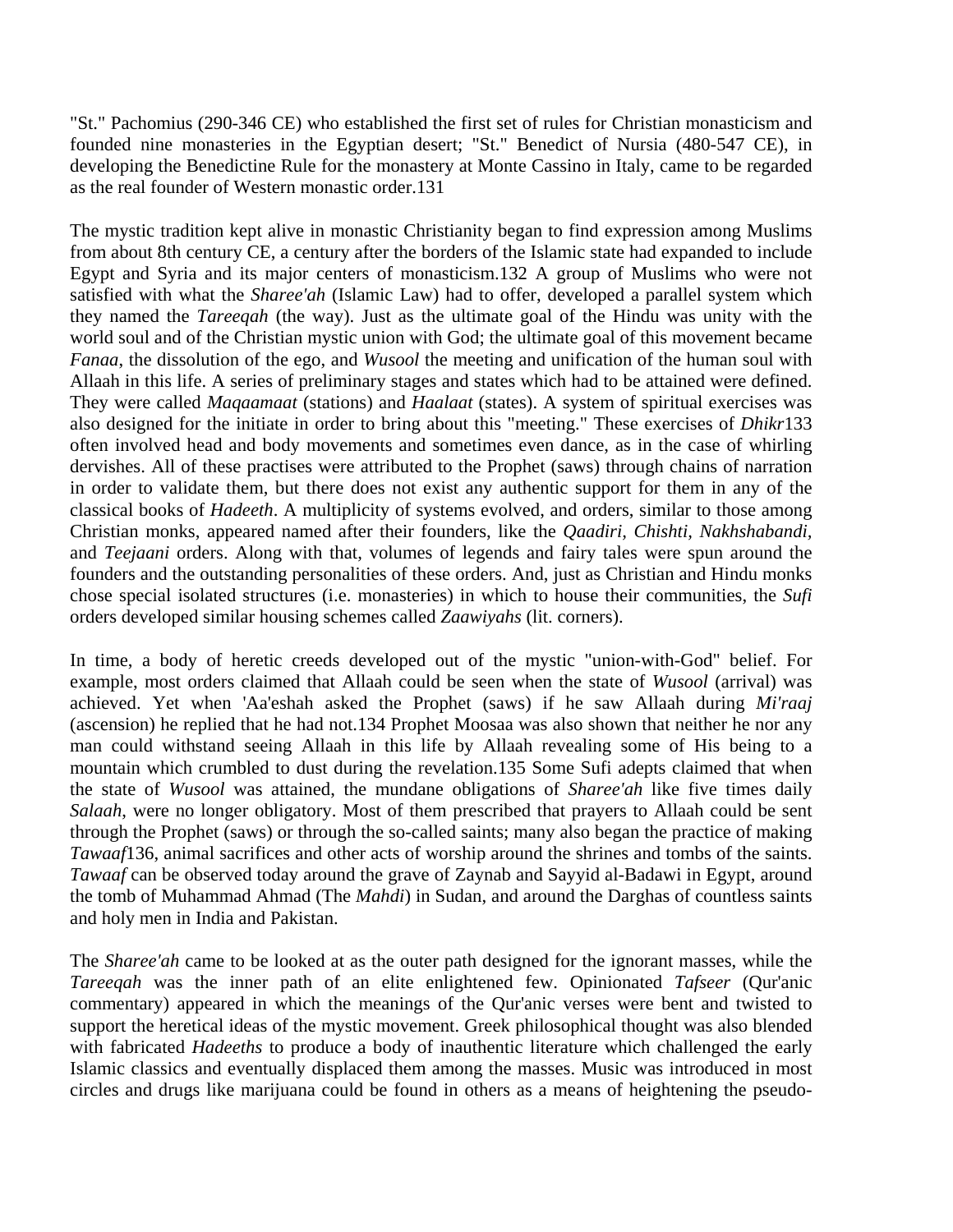spiritual experience which they all sought. Such was the legacy of the latter generation of *Sufis* which had been built on the false premise that union of the human soul with Allaah was attainable. The early generation of pious individuals, like 'Abdul-Qaadir al-Jeelaani, and others to whom some orders were attributed, clearly understood the importance of distinguishing between the Creator and the created. The two could never become one, as One was Divine and Eternal, while the other was human and finite.

### *The Union of God With Man*

Nothing escapes Allaah's knowledge, therefore, the wise are those who act accordingly. They feel His presence at all times. They carefully perform all their obligatory (*Fard*) duties, then they piously try to make up for any of the inevitable deficiencies by doing a host of voluntary acts. These voluntary acts help to protect the obligatory duties. For example, during times of weakness or spiritual lows, one may become lax in fulfilling one's religious duties. However, those who had voluntary practices would likely neglect some of their voluntary practices, while keeping their obligatory duties intact. If they did not have a protective shield of voluntary acts and they fell into a period of spiritual laziness, some of their obligatory duties are likely to be discarded or neglected. The more someone strengthens his obligatory practices by performing voluntary acts, the more his life conforms to the *Sharee'ah*, the will of Almighty Allaah. Allaah conveyed this principle through the Prophet (saws) in a Hadeeth saying: *"The most beloved thing with which My slave may come close to me is that which I have made obligatory (Fard) on him. My servant will continue to come closer to me by voluntary acts (of worship) until I love him. If I love him, I will be his hearing by which he hears, his sight by which he sees, his hand by which he grasps, and his foot by which he walks. If he asks Me anything I would give it and if he seeks refuge in Me I would protect him."*137

This *Walee* of Allaah would only hear, see, grasp and walk to what is *Halaal* (lawful), while conspicuously avoiding all the *Haraam* (prohibited) as well as that which leads towards it. This is the only true goal worthy of dedicating one's life. Its attainment is the perfection of man's dual role as servant of God and governor of the world. But, it cannot be reached except by the route prescribed in the *Hadeeth*. First the compulsory duties have to be completely established, then the prescribed voluntary acts of worship have to be performed consistently and according to the *Sunnah*. Allaah emphasized this fact by telling His Prophet to inform the believers:

#### "Say, if you love Allaah, follow me (Muhammad) and Allaah will love you."138

Therefore Allaah's love can only be attained by strictly following the directives (*Sunnah*) of His Apostle (saws) and by carefully avoiding all innovations in religious matters. This formula is contained in the following *Hadeeth* in which the Prophet (saws) was reported by Abu Najeeh to have said, *"Keep to my Sunnah and that of the rightly guided caliphs. Bite on to it with your molars. And beware of innovations, for verily they are all heresy (Bid'ah) and heresy is misguidance which leads to the hellfire."*139

One who strictly follows this principle will only listen to what Allaah wishes for him to listen to. For Allaah said describing the righteous: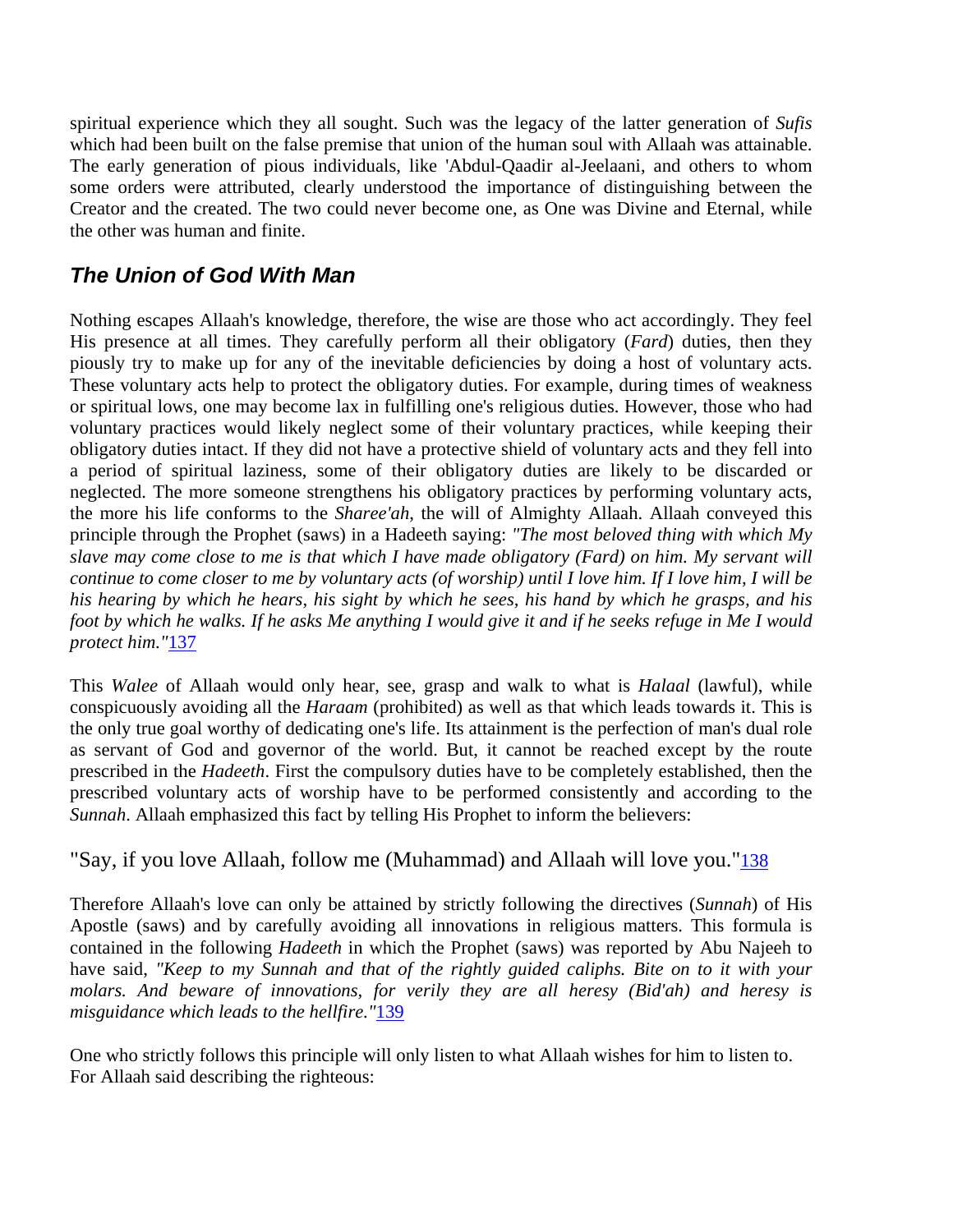"And when the ignorant (mockingly) address them, they merely say: 'Peace'"140

Elsewhere in the Qur'aan He also said,

"He has already revealed to you in the Book, that when you hear the signs of Allaah denied and ridiculed, you should not sit with them unless they change the subject. If you did you would be like them."141

By him listening only to what Allaah wishes for him to hear, Allaah has metaphorically become his hearing. In a similar way, Allaah becomes his sight, hands and feet.

This is the correct interpretation of the previously mentioned *Hadeeth* in which Allaah states that He will become man's hearing, sight, hands and feet. Unfortunately, this *Hadeeth* has been misinterpreted by mystics as support for the concept of union with Allaah - May Allaah forbid.

#### *Roohullaah: The "Spirit" of Allaah*

Support for the mystic belief in the re-unification of the human soul with Allaah has also been falsely deduced from some of the verses of the Qur'aan itself. The following verses in which Allaah said:

"Then He (Allaah) fashioned him (Aadam) and blew in him from His spirit." $\frac{142}{2}$ 

and

#### "When I fashioned him and blew into him of My Spirit..."143

have been used as evidence for the belief that every human being contains within his body a part of God. The portion of Allaah's "spirit" which Allaah breathed into Aadam has supposedly been inherited by all of his descendents. Reference has also been made to Prophet 'Eesaa about whose mother Allaah said,

"She was chaste, so We blew into her from Our Spirit..."144

Thus, it is believed among mystics that this divine eternal spirit within man yearns to reunite with its origin from whence it came. However, this is not the case. Possessive pronouns (my, your, his, her, our) in Arabic, as in English, have two general meanings depending on the context in which they are used. They may describe an attribute or a possession which is or is not a part of its owner. For example, in Allaah's command to Prophet Moosaa (Moses)

"Put your hand inside your shirt and it will come out shining unharmed..."145

both the "hand" and "shirt" belonged to Prophet Moosaa but his hand was an attribute which was a part of him, while his shirt was a possession which was not a part of him. The same is the case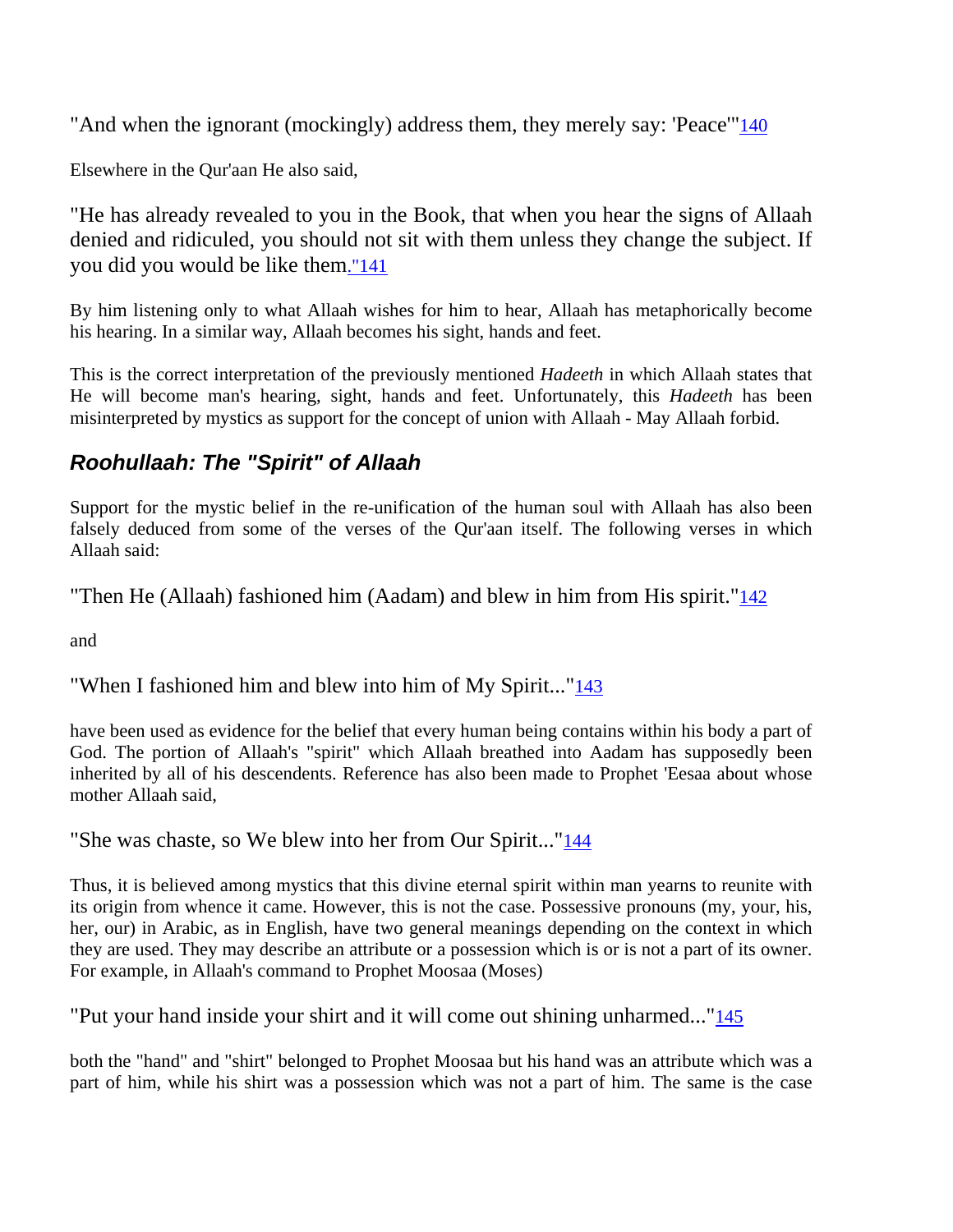relative to God with regards to His attributes and His creation.146 For example, in the case of divine mercy wherein He says:

"Allaah gives His mercy specifically to whomsoever He wishes..."147

Allaah's mercy is one of his attributes and not a part of His creation. On the other hand, Allaah sometimes refers to created things as "His" to emphasize the fact that He created them. Yet others are referred to as His to indicate the special position of honor with which He views them. For example, with respect to the She-Camel sent as a test to Prophet Saalih's people, the Thamood, Allaah quoted Prophet Saalih as saying,

"This is Allaah's camel sent to you as a sign. So allow it to graze in Allaah's earth."148

The camel was miraculously sent as a sign to the Thamood who did not have any right to deny it from grazing, because the whole earth belongs to Allaah. Similarly is the case of the Ka'bah about which Allaah made a covenant with Prophets Ibraaheem (Abraham) and Ismaa'eel (Ishmael):

"That they may purify My house for those who circle it, cling to it, bow down prostrate (near it)"149

and paradise in the case of the righteous who on the Day of Judgement will be told by Allaah **"Enter My paradise."**150

As for the spirit (*Rooh*), it is one of Allaah's creations. Allaah states in the Qur'aan

"They ask you concerning the spirit, tell them the Spirit is from my Lord's command; and you have not been given except a very small amount of knowledge."151

Elsewhere in the Qur'aan He said:

"If Allaah has decided a thing, He only has to command: Be, and it is."152

And He also said:

"He (Allaah) created him (Aadam) from clay then said: Be, and he was."153

The command is "be" for all of creation. Therefore, the spirit is created by Allaah's command. Islaam does not consider God to be an incorporeal Spirit, as do some religions like Christianity. He has neither corporeal body nor is He a formless spirit. He has a form befitting His majesty, the like of which no man has ever seen or conceived, and which will only be seen (to the degree of man's finite limitations) by the people of paradise.154 Consequently, when Allaah refers to the blowing of a spirit from Himself into prophets Aadam and 'Eesaa, special honor is given to their created spirits due to the prominence of Prophet Aadam's position in relation to the rest of mankind and to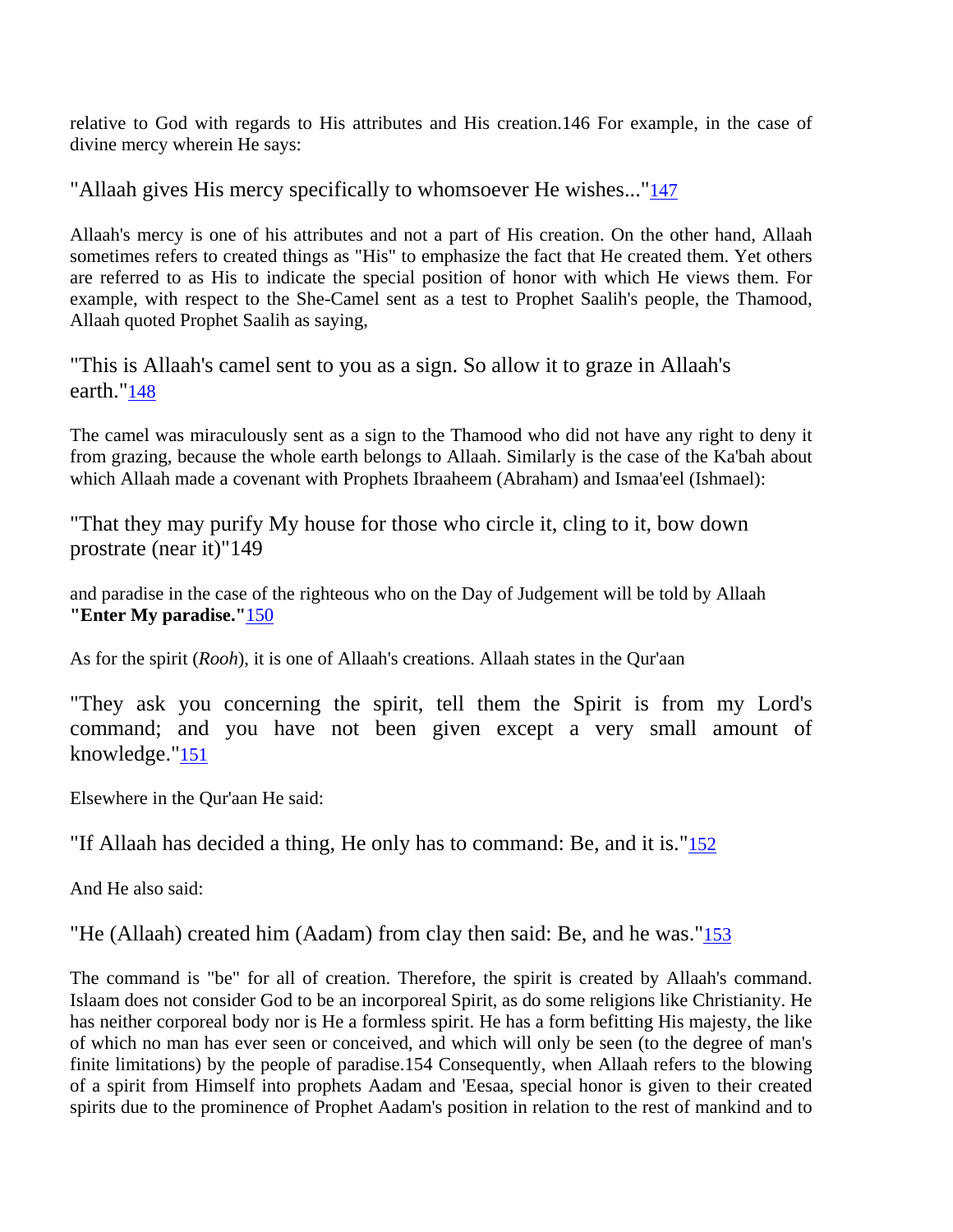clarify the confusion concerning Maryam's virgin birth of Prophet 'Eesaa. Even Allaah's attribution of the act of blowing to Himself is, in fact, a clarification of His will and supreme power, for it is the angels who actually insert and extract the souls into man. This fact is evident from the following *Hadeeth* of Ibn Mas'oud who reported that Allaah's Messenger said, *"Verily your creation is combined in your mother's womb for forty days in the form of an oily fluid, then as a*  leech-like clot for a similar period and as a clump of flesh for another similar period. Then an *angel is sent to him to blow the spirit into him..."*155 Thus, Allaah has the spirit blown into every human by one of His angels. By saying that 'He blew', Allaah in fact reminds us that He is the primary cause of all that takes place in creation, as He said:

"Allaah created you and whatever you do."156

Just prior to the battle of Badr the Prophet (saws) threw a handful of dust at the enemy ranks assembled hundreds of yards away, but Allaah caused some of the dust particles to miraculously reach all of the eyes of the enemy. Allaah referred to the Prophet's action as follows:

"It was not you that threw when you threw but it was Allaah who threw."157

Thus, by attributing the Spirit to Himself, Allaah simply gave it a special place of honor among the spirits which He has created. Not that He, Allaah, has a spirit and blew off a piece of it into both Prophet Aadam and Prophet 'Eesaa. To further emphasize that point Allaah also refers to the Angel sent to inform Maryam as "His spirit":

"So we sent to her Our Spirit who took the appearance of a well formed man."158

The Qur'aan is a totality. Its verses explain themselves and the sayings and practices of the Prophet (saws) further clarify its meanings. When verses are taken out of context, the meanings of the Qur'aan can easily be distorted. For example, verse four of Soorah al-Maa'oon reads:

"Woe be on those who make prayer (Salaah)."159

This verse by itself is in total contradiction to the rest of Qur'aan and Islaam. *Salaah* has been made obligatory throughout the Qur'aan, For example, Allaah said:

"Verily I am Allaah, there is no god besides me, so worship me and establish prayer (Salaah) in order to remember Me."160

Yet this verse curses those who make *Salaah*! However, the verses which follow it clarify the intended meaning as:

"Those who are negligent in their Salaah, who do it to be seen. Yet they refuse even the simplest of kindness."161

Thus, Allaah's curse is on the *Salaah* of the hypocrites who pretend belief and not on all who make *Salaah*.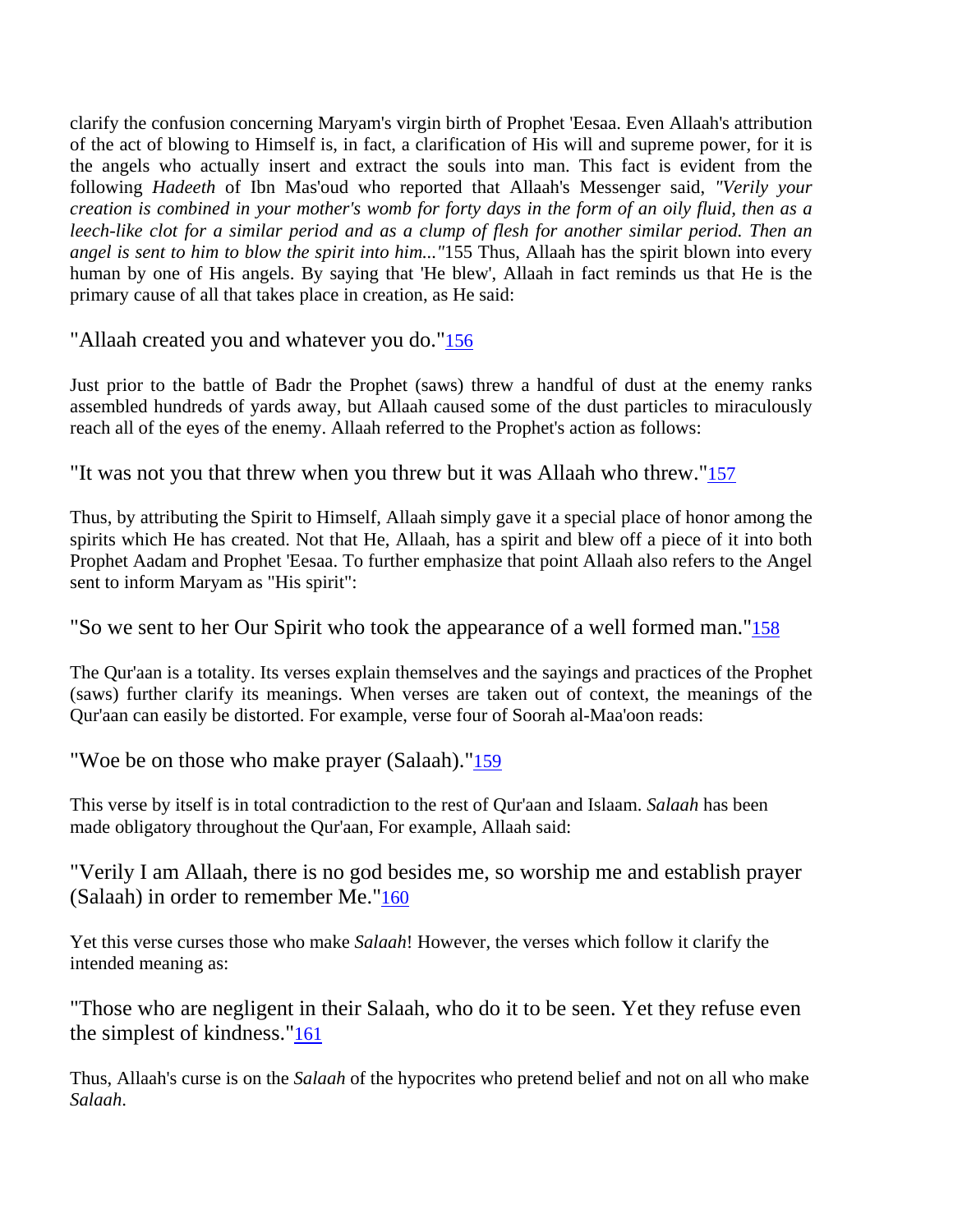A more meaningful translation of the verse *"Then He fashioned him (Aadam) and blew into him from His spirit,"* would be **"Then He fashioned him and caused one of His (noble) spirits to enter him."** Consequently, there is no basis in the divine scriptures for the mystic belief in the uncreated soul of man, yearning to re-unite with its origin, God. In Islaam, there is no distinction between the Arabic terms *Rooh* (spirit - pl. *Arwaah*) and *Nafs* (soul - pl. *Anfus*) with respect to man except that when it is connected to the body it is usually referred to as a *Nafs*. In the Qur'aan God states:

"It is Allaah who takes the souls (Anfus) at death and those which do not die (He takes) during their sleep..."162

The Prophet (saws) was reported by Umm Salamah to have said, *"Verily, when the spirit (Rooh) is taken the eyes follow it"*163

The successful souls will be made to enter paradise as Allaah said to the righteous souls

"O soul (Nafs) at peace, come back to your Lord pleased with yourself and pleasing to Him. Enter among My devotees. Enter My paradise."164

Thus, in the end, the righteous human soul will not become extinguished in God nor unite with His supreme being, but will remain a finite spirit reunited with a finite body enjoying the pleasures of paradise for as long as Allaah wishes

#### *Footnote*

**1** J.M. Cowan, *The Hans Wehr Dictionary of Modern Written Arabic*, (Spoken Language Services Inc., New York, 3rd. ed., 1976), p.1055.

**2** The word *Tawheed* does not actually occur in either the Qur'aan or in the statements (*Hadeeths*) of the Prophet (~). However, when the Prophet (~) sent Mu'aadh ibn Jabal as governor of Yemen in 9AH, he told him, "You will be going to Christians and Jews (*ahl al-Kitaab*), so the first thing you should invite them to is the assertion of the oneness of Allaah (*Yuwahhidoo Allaah*)." (Narrated by Ibn 'Abbaas and collected by al-Bukhaaree (Muhammad Muhsin Khan, *Sahih Al-Bukhari*, (Arabic-English), (Riyadh: Maktabah ar-Riyaad al-Hadeethah, 1981), vol.9, pp. 348-9, no.469) and Muslim (Abdul Hamid Siddiq, *Sahih Muslim* (English Trans.), (Lahore: Sh. Muhammad Ashraf Publishers, 1987), vol.1, pp.14-5, no.27). In this *Hadeeth* the present tense of the verb from which the verbal noun *Tawheed* is derived was used by the Prophet  $(\sim)$ .

**3** Ibn Abil-'Ezz al-Hanafee, *Sharh al-'Aqeedah at-Tahaaweeyah*, p.78.

**4** Ibn Hajar, *Tahdheeb at-Tahdheeb*, (Hydrabad, 1325-7)vol. 10, p.225.

**5** 'Abdul-Qaahir ibn Taahir aI-Baghdaadee, *Al-Farq bain al-Firaq*, (Beirut: Daar al-Ma'rifah), pp.19-20.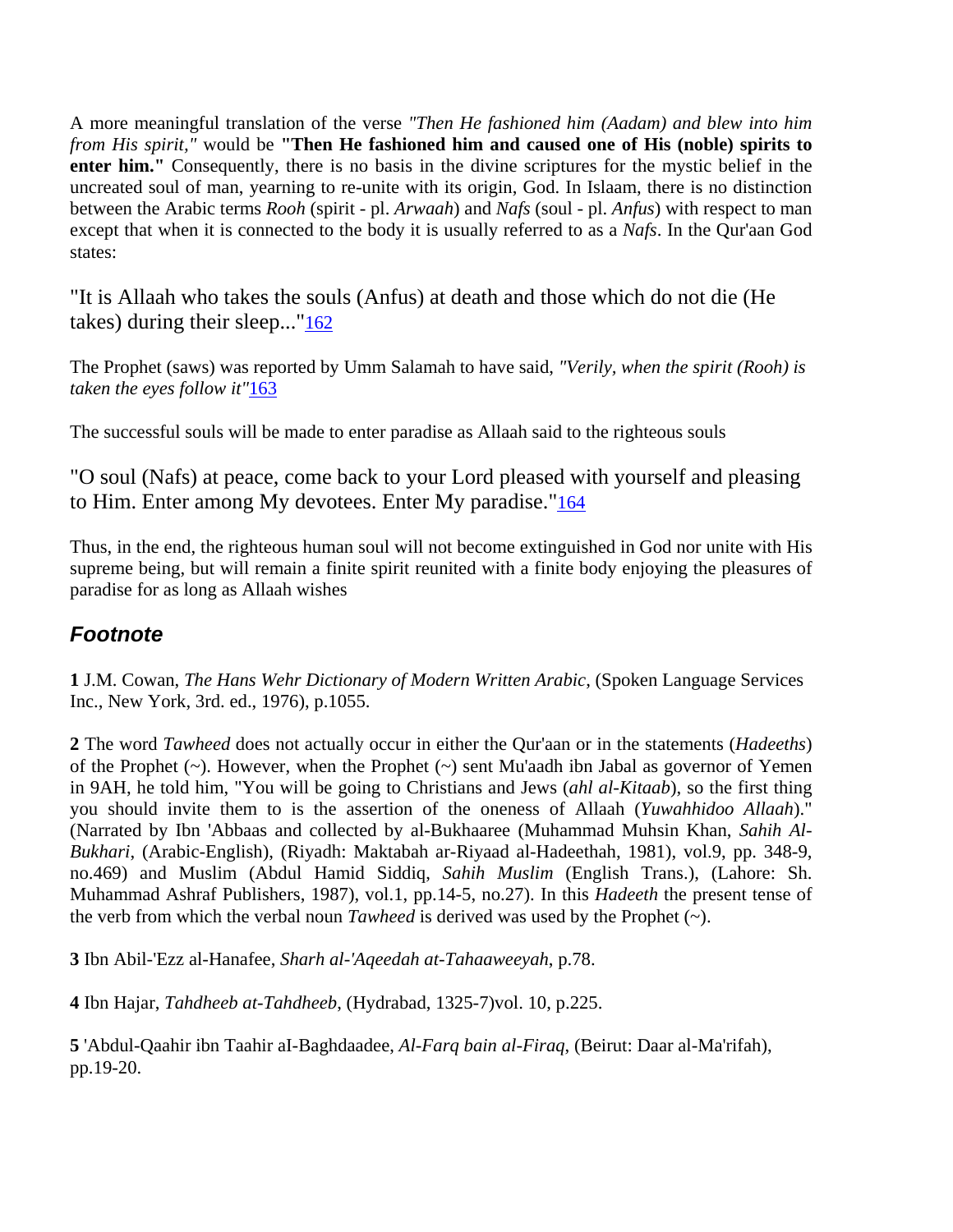**6** Muhammad ibn 'Abdul-Kareem ash-Shahrastaanee, *Al-Milal wan-Nihal*, (Beirut: Daar al-Ma'rifah, 2nd ed., 1975), vol.1, p.30.

**7** Ahmad ibn Hanbal, *Ar-Radd 'alaa al-Jahmeeyah*, (Riyadh: Daar al-Liwaa, 1st ed., 1977), pp.41- 43.

**8** Muhammad ibn 'Abdul-Kareem ash-Sharastaanee, *Al-Milal wan-Nihal*, vol.1, p.46.

**9** Soorah az-Zumar 39:62.

**10** Soorah as-Saafaat 37:96.

**11** Soorah al-Anfaal 8:17. This was in reference to a miraculous incident which took place when the Prophet  $(\sim)$  gathered some dust in his hand and threw it at the enemy (at the beginning of the Battle of Badr). Allaah caused the dust to reach the faces of the enemy in spite of their great distance.

**12** Soorah at-Taghaabun 64:11.

**13** Reported by Ibn 'Abbaas and collected by at-Tirmidhee. See Ezzeddin Ibrahim and Denys Johnson - Davies, *An-Nawawi's Forty Hadith*, (English Trans.), (Damascus, Syria: The Holy Koran Publishing House, 1976), p.68, no.19.

**14** Soorah at-Taghanbun 64:14.

**15** Soorah al-Baqarah 2:155.

**16** Soorah al-Baqarah, 2:216.

**17** A charm worn to bring good fortune or avert evil.

**18** Collected by Ahmad.

**19** Reported by 'Aaeshah and collected by al-Bukhaaree (*Sahih Al-Bukhari*, (Arabic - English) vol.3, p.535, no.861), Muslim (*Sahih Muslim*, (English Trans.) vol.3, i,. 931, no.4266 and no.4267) and Abu Daawood (Ahmad Hasan, *Sunan Abu Dawud* (English Trans.), (Lahore: Sh. Muhammad Ashraf Publishers, 1st. ed., 1984), vol.3, p. 1294).

**20** Reported by 'Aa'eshah and collected by al-Bukhaaree (*Sahih Al-Bukhari*, (Arabic-English), vol.6, p.495, no.535) and Muslim (*Sahih Muslim*, (English Trans.), vol.3, p.1195, no.5439 and 5440).

**21** Soorah al-Fat-h 48:6.

**22** Soorah ash-Shooraa 42:11.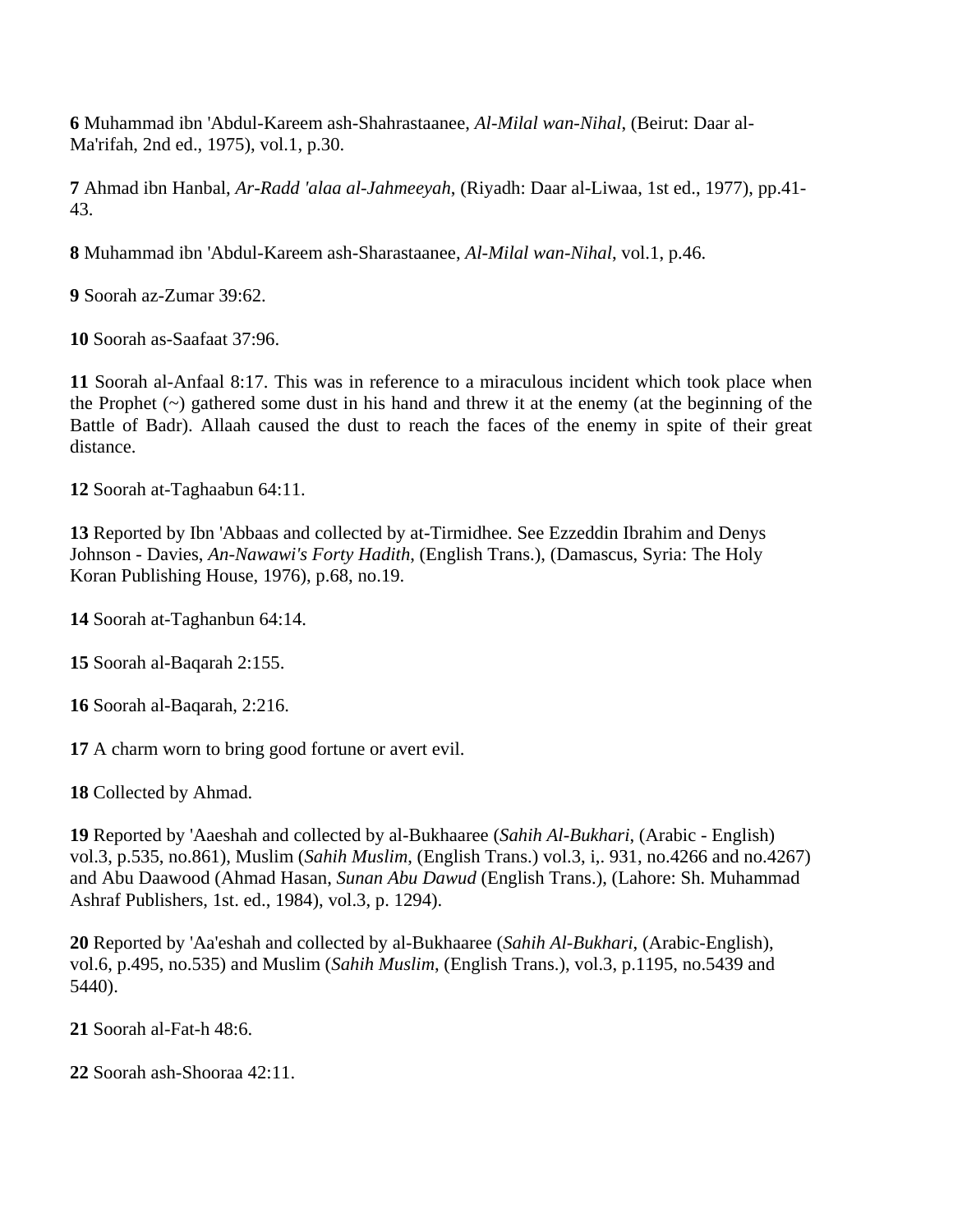**23** Genesis 2:2, "And on the seventh day God finished his work which he had done, and he rested on the seventh day from all his work which he had done." (*Holy Bible*, Revised Standard Version (Nelson, 1951), p.2).

**24** In contrast Allaah says explicitly in the Qur'aan, **"No tiredness overcomes Him nor sleep..."** (Soorah al-Baqarah 2:255).

**25** Exodus 32:14, "And the Lord repented of the evil which he thought to do to his people." (*Holy Bible*, Revised Standard Version),

**26** Allaah clearly states that in the following verse: **"They ask you (Muhammad) about the spirit. Tell (them) that the spirit (exists) by my Lord's command"** (Soorah al-Israa 17:85).

**27** Soorah ash-Shooraa 42-11.

**28** Hebrews 7:1-3, (*Holy Bible*, Revised Standard Version).

**29** Hebrews, 5:5-6, (*Holy Bible*, Revised Standard Version).

**30** Muhammad Rida al-Muzaffar states in his book *Faith of Shi'a Islam*, (U.S.A.: Muhammadi Trust of Great Britain and Northern Ireland, 2nd ed. 1983): "We believe that, like the prophet, an **Imam must be Infallible, that is to say incapable of making errors or doing wrong, either Inwardly or outwardly, from his birth to his death, either intentionally or unintentionally**, because the Imams are the preservers of Islam and it is under their protection." (p.32). See also *Islam*, (Teheran: A Group of Muslim Brothers, 1973), p.35, by Sayed Saeed Akhtar Rizvi.

**31** AI-Muzaffar further states: "We maintain that the powers of the Imams to receive inspiration has reached the highest degree of excellence, and we say that it is a Divinely - given power. By this means **the Imam is able to understand information about anything, anywhere, and at any time**, and he understands by means of this Divinely - given power at once, without recourse to methodological reasoning or guidance from a teacher.

**32** Al-Khomeini states: "Certainly the Imam has a dignified station, a lofty rank, a creational caliphate, and sovereignty and mastery over all atoms of creation." (Aayatullah Musavi al-Khomeini, *al-Hukoomah al-Islaameeyah*, (Beirut: at-Talee'ah Press; Arabic ed., 1979), p.52).

**33** Soorah at-Tawbah 9:128.

**34** (*Sunan Abu Dawud*, (English Trans.), vol.3, pp. 1385-86, no.4957).

**35** Soorah Yoonus 10:31.

**36** Soorah az-Zukhruf, 43:87.

**37** Soorah al-'Ankaboot, 29:63.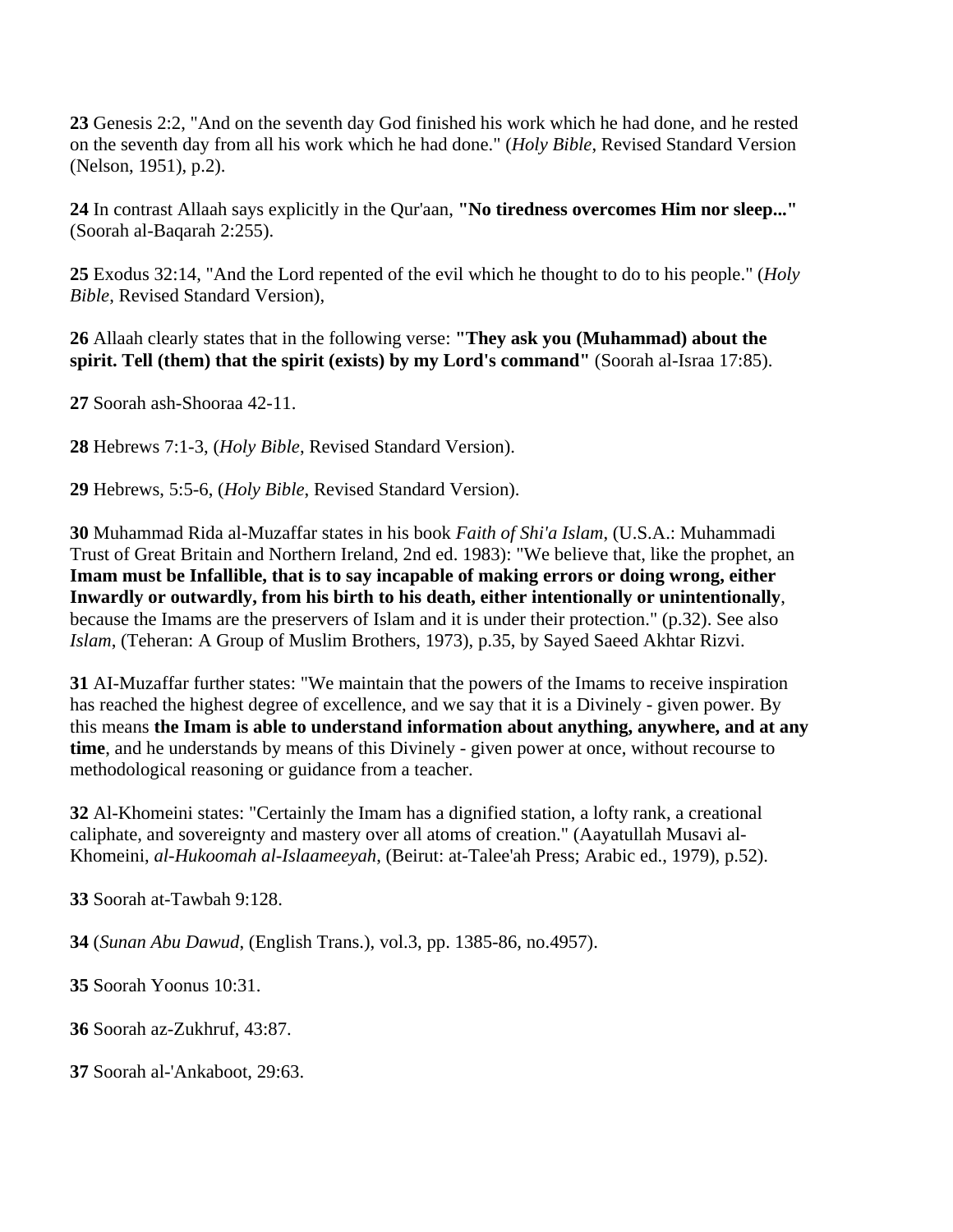**38** Soorah Yoosuf, 12:106.

**39** Mujaahid ibn Jubayr al-Makkee (642-722) was Ibn 'Abbaas' most outstanding student. The narrations of his *Tafseer* (commentary) of the Qur'aan has been compiled by 'Abdur-Rahmaan at-Taahir and published in two volumes under the title, *Tafseer Mujaahid*, (Islamabad: Majma' al-Buhooth).

**40** Collected by Ibn Jareer at-Tabaree.

**41** Soorah Aal'Imraan, 3:67.

**42** Quoted in Sulaymaan ibn 'Abdul-Wahhaab's *Tayseer al-'Azeez al-Hameed*, (Beirut: al-Maktab al-Islaamee, 2nd., 1970), p.34.

**43** Soorah adh-Dhaariyiat, 51:56.

**44** Soorah an-Nahl, 16:36.

**45** Reported by Ibn 'Abbaas and collected by at-Tirmidhee. See *An-Nawawi's Forty Hadith*, (English Trans.), p.68.

**46** Soorah al-Baqarah, 2:186.

**47** Soorah Qaaf, 50:16.

**48** *Sunan Abu Dawud*, vol.1, p.387, no.1474.

**49** Soorah al-Anbiyaa, 21:66.

**50** Soorah al-A'raaf, 7:194.

**51** Abdul-Qaadir (1077-1166) was a principal of a school of Hanbalite Law and a Ribaat (monastery) in Baghdad. His Sermons (collected in *al-Fat-h ar-Rabbaane*, Cairo 1302) were strictly orthodox with some, mystic interpretations of the Qur'aan. Ibn 'Arabee (born 1165) declared him the *Qutb* of his time and stated that he had a rank which placed him above all beings except God. 'Alee ibn Yousuf ash-Shattanawfee (d. 1314 CE) wrote a book called *Bahjat al-Asraar* (Cairo, 1304) in which he attributed many miracles to 'Abdul-Qaadir. The Qaadireeyah Sufi order is named after him and its spiritual exercises and regulations traced back to him. (*Shorter Encyclopedia of Islam*, pp.5-7 and 202-205).

**52** Soorah al-An'aam, 6:17.

**53** Soorah az-Zumar, 39:3.

**54** Faatimah was the Prophet Muhammad's youngest daughter who married the Prophet's cousin 'Alee ibn Abee Taalib, and Hasan and Husayn were their sons.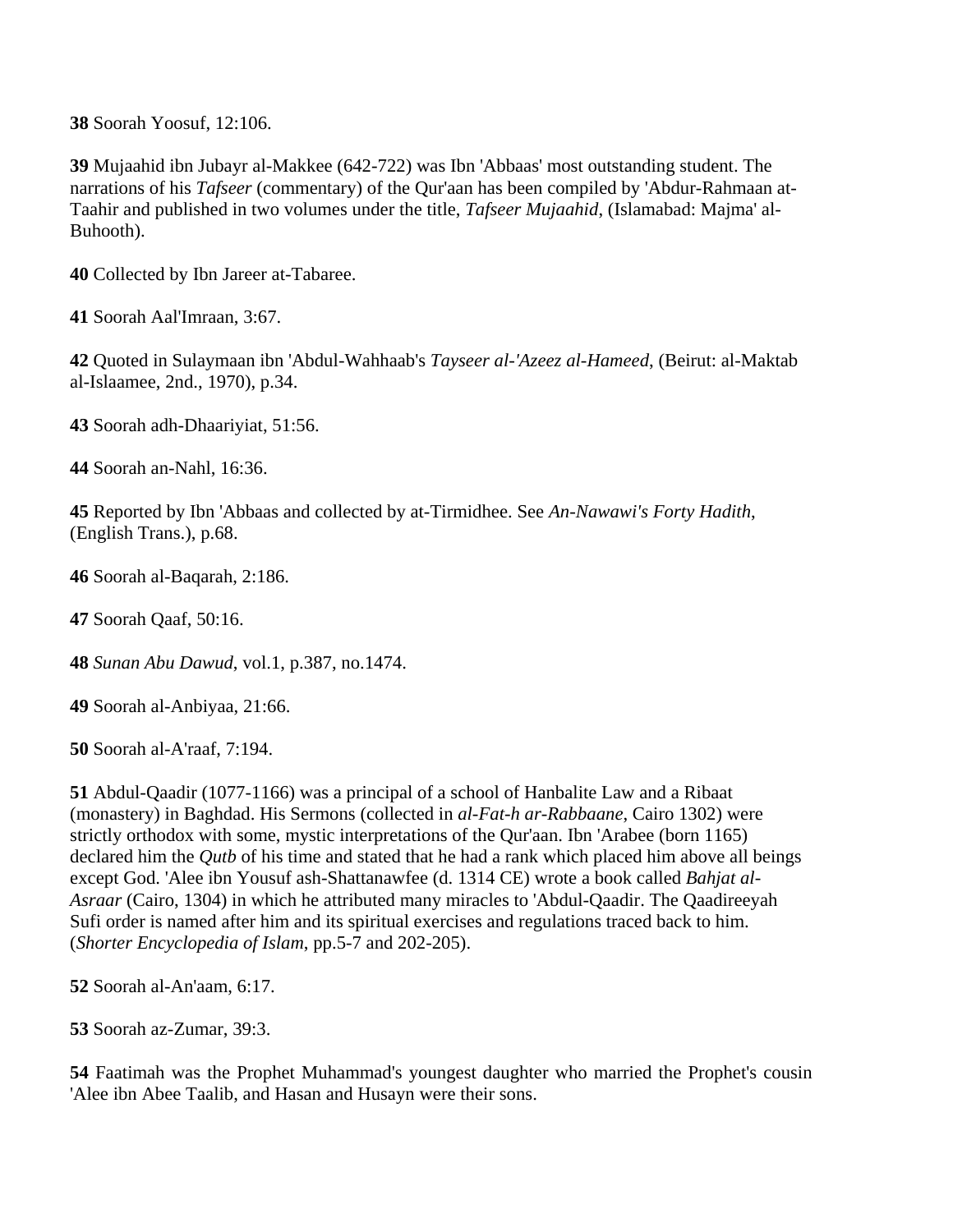Soorah al-Baqarah, 2:165.

Soorah at-Tawbah 9:13.

Soorah al-Maa'idah, 5:23.

Soorah al-Maa'idah, 5:44.

Soorah at-Tawbah, 9:31.

 Christian clergy made *Haraam* the marrying of more than one wife and the marrying of first cousins. Roman Catholicism forbade priests from marrying and forbade divorce in general.

 The Christian Church made *Halaal* the consumption of pork, blood and alcohol. Some of them also made allowable painting and statues depicting God as a man.

Collected by at-Tirmidhee.

Soorah an-Nisaa, 4:48.

*The Hans Wehr Dictionary of Modern Written Arabic*, p.468.

 W.L. Reese, *Dictionary of Philosophy and Religion*, (New Jersey: Humanities Press, 1980), pp.66-67 and 586-7. See also John Hinnells, *Dictionary of Religions* (England: Penguin Books, 1984) pp.67-8.

*Dictionary of Religions*, p.337.

*Dictionary of Philosophy and Religion*, p.231.

*Dictionary of Religions*, pp.361-2.

*Dictionary of Religions*, p.358.

Ibid., p. 363.

 Literally, "men of the unseen world". The world is supposed to endure due to the intercessions of a hierarchy of "averting" Saints whose number are fixed, the place of one who dies being immediately filled. (*Shorter Encyclopedia of Islam*, p.582).

*Shorter Encyclopedia of Islam*, pp.55.

*Dictionary of Philosophy and Religion*, p.72.

*Dictionary of Philosophy and Religion*, pp. 262-3.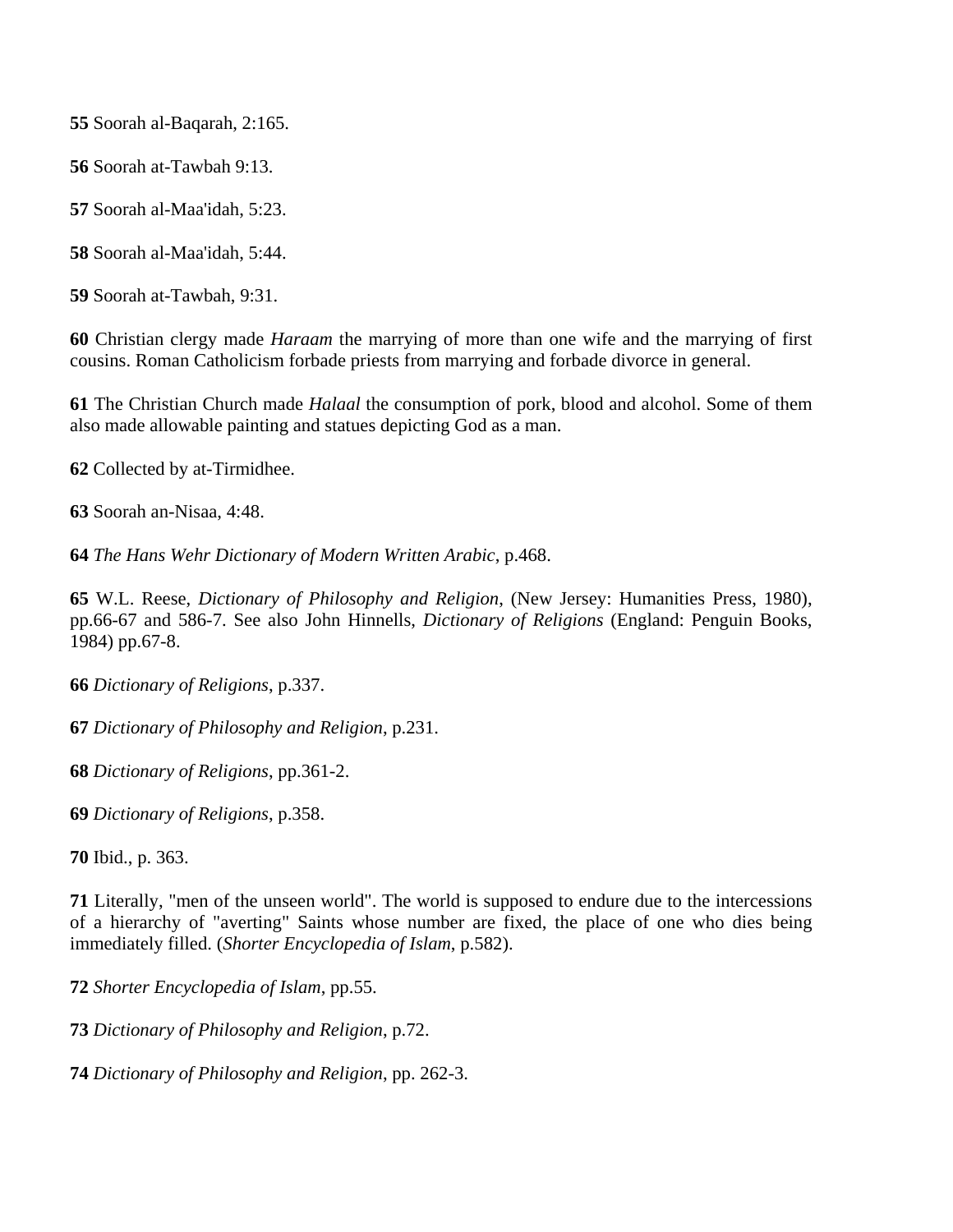Soorah ash-Shooraa, 26:29.

Soorah an-Naazi'aat, 79:24.

*Dictionary of Philosophy and Religion*, p.327.

Ibid., p.391.

*Dictionary of Philosophy and Religion*, pp.508-9.

Soorah az-Zumar, 39:62.

Soorah ar-Rahmaan, 55:26.

 Quoted in Francis Hitching's, *The Neck of the Giraffe*, (New York: Ticknor and Fields, 1982), p.254 from Tax and Callender, 1960, vol.111, p.45.

Soorah an-Nahl, 16:36.

Soorah Aal'Imraan, 3:31.

 Reported by Anas and collected by al-Bukhaaree (*Sahih Bukhari* (English- Arabic), vol.1, p.20, no.13) and Muslim (*Sahih Muslim* (English Trans.), vol.1, p.31, no.71).

Soorah an-Nisaa, 4:80.

Soorah Aal'Imraan, 3:32.

Reported by al-Bukhaaree (*Sahih Bukhari*, (English-Arabic), vol.8, p.296, no.443).

Soorah al-Furqaan, 25:43.

Soorah adh-Dhaariyaat, 51:56.

 William Halsey (ed.), *Colliers Encyclopedia*, (U.S.A: Crowell-Collier Educational Foundation; 1970, vol.16, p.110.

Soorah al-An'aam, 6:40.

 Reported by Ahmad. at-Tabaraanee and al-Bayhaqee in *az-Zuhd*. See *Tayseer al-'Azeez al-Hameed*, p.118.

Collected by Ibn Khuzaymah.

Reported by Ibn Abee Haatim and quoted in *Tayseer al-'Azeez al-Hameed*, p. 587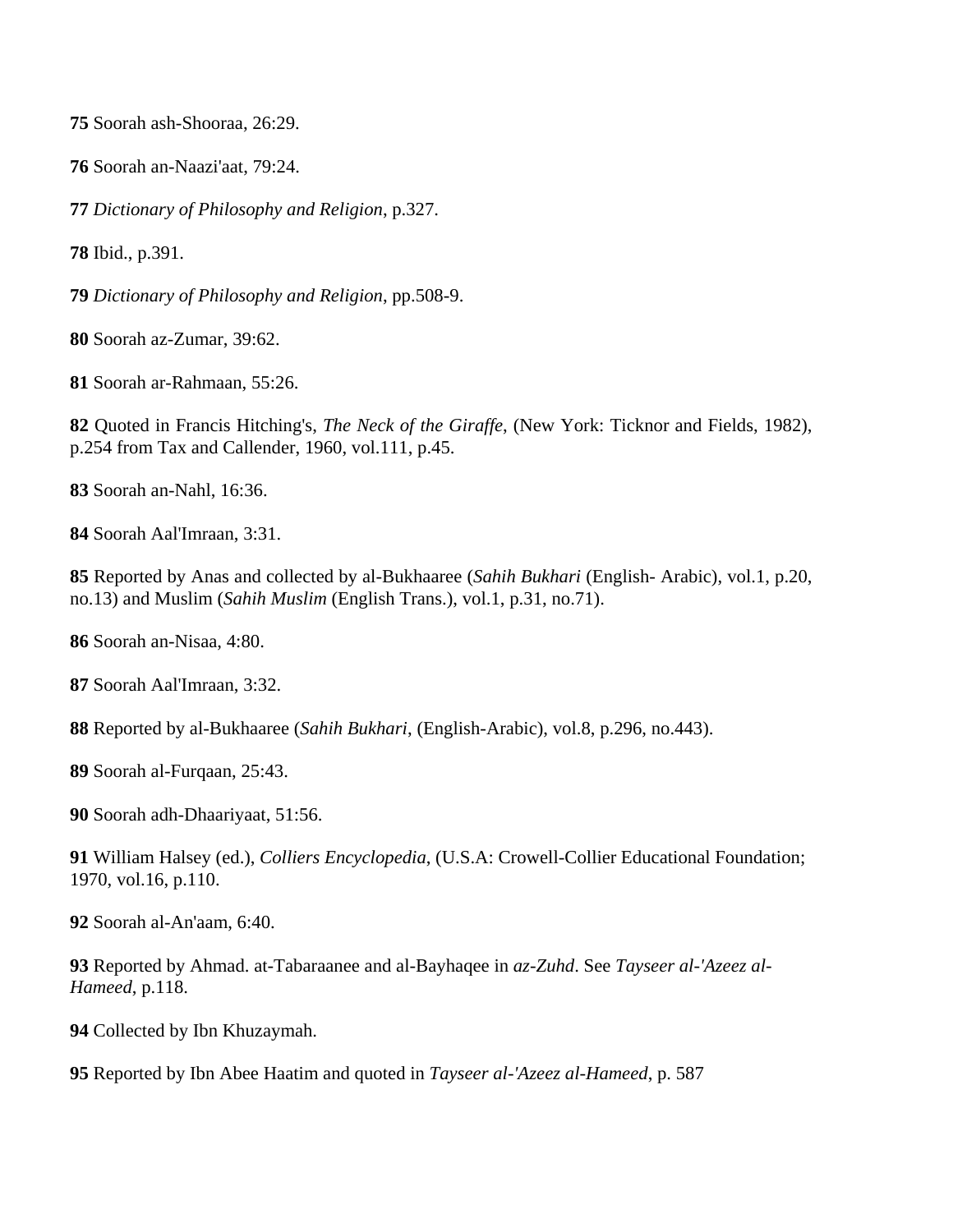Collected by Ahmad and at-Tabaraanee.

Soorah an-Nisaa 4:34.

Soorah al-Baqarah 2:228.

Soorah an-Nahl 16:81.

Soorah al-Baqarah 2:47.

Soorah al-Baqarah 2:253.

Soorah an-Nisaa 4:32.

 Collected by both al-Bukhaaree and Muslim. See *Sahih Al-Bukhari* (Arabic - English). vol. 8, p.328. no.497. and *Sahih Muslim* (English Trans.). vol.4. p. 1530. no.7070.

 Collected by al-Bukhaaree and Muslim. See *Sahih Al-Bukhari* (Arabic - English) vol. 3, p.438. no.730 and *Sahih Muslim* (English Trans.) vol.3, p. 1017. no. 4496.

Soorah Aal'Imraan 3:110.

Soorah al-Hujuraat 49:13.

 Reported by Abu Hurayrah and collected by al-Bukhaaree (*Sahih Al-Bukhari*; (Arabic-English), vol.7, pp.18-9, no.27) and Muslim (*Sahih Muslim*, (English Trans.), vol.2, p.749, no.3457).

Reported by Abu Hurayrah and collected by at-Tirmidhee.

Reported by 'Abdullaah ibn 'Amr and collected by Ahmed.

Soorah al-Baqarah 2:204.

 Among them are ten well known, Abu Bakr, 'Umar, 'Uthmaan, 'Alee, Talhah, az-Zubayr, Sa'd ibn Abee Waqqaas, Sa'eed ibn Zayd, 'Abdur-Rahmaan ibn 'Awf, Abu 'Ubaydah ibn al-Jaarraah (see al-'Aqeedah at-Tahaaweeyah, pp.485-7).

 Reported by Jaabir and collected by Muslim (*Sahih Muslim* (English Trans.), vol.3, p.1034, no.4576).

Soorah al-Fat-h 48:18.

Collected by Muslim. See *Sahih Muslim* (English Trans.) vol.1, p.65, no.209.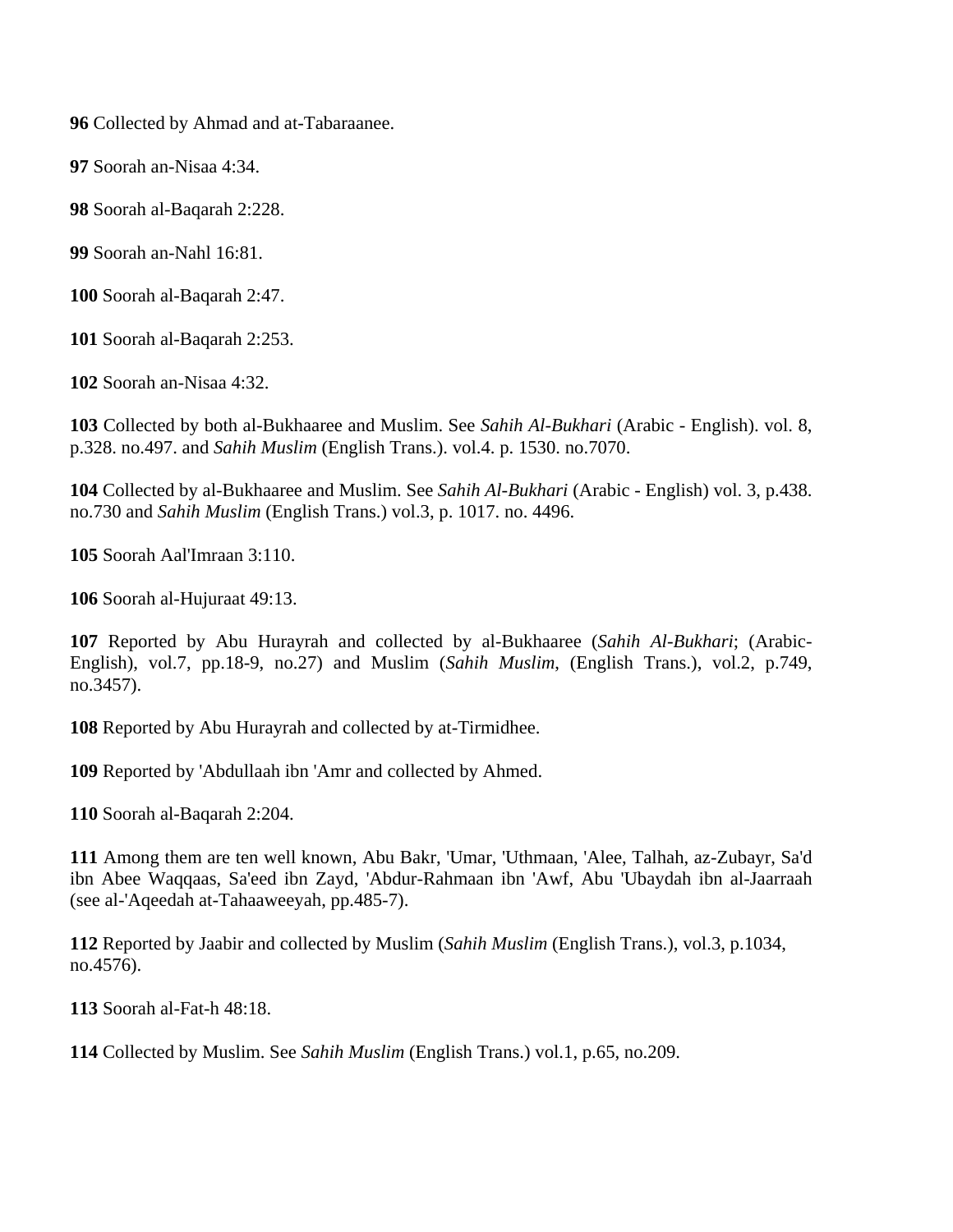Reported by 'Umar ibn al-Khattaab and collected by al-Bukhaaree and Muslim (See *Sahih Al-Bukhari*, (Arabic-English), vol.4, p.435, no.654).

Soorah al-Baqarah 2:257, 3:68, 42:9 and 45:19.

Soorah an-Nisaa 4:119, 7:27, 30, and 4:75.

Soorah al-Israa 17:33.

Soorah Aal'Imraan 3:28, 4:139, 144 and 5:51.

Soorah al-Anfaal 8:34.

Soorah Younus 10:62-63.

*Al-'Aqeedah at-Tahaaweeyah*, p.358.

Soorah al-Baqarah 2:257.

 *Encyclopedia of Islaam*, p.629. See also 'Alee ibn 'Uthmaan al-Hujweeree, *Kashf al-Mahjoob*, trans. by Nicholson (London: Luzac, rep. 1976), p.214.

Soorah al-Hajj 22:6 and 62, 24:25 and 31:30.

 Sanskrit term meaning "blown out" referring to the extinction of all worldly desires, or salvation. Though the term originated in Vedantic (*Bhagavad-Gita* and the Vedas) it is most often associated with Buddhism. In *Hinayana* Buddhism the term is equated with extinction while in *Mahayana* Buddhism it is a state of bliss (W. L. Resse, *Dictionary of Philosophy and Religion*, (New Jersey: Humanities Press, 1980), p.393).

Ibid, p.72.

 From the Greek *"Mystes"* meaning "one initiated into the mysteries." The term is derived from the Greek mystery religions whose initiates bore the name *"mystes"* (*Dictionary of Philosophy and Religion*, p.374).

*Colliers Encyclopedia*, vol.17, p.114.

*Dictionary of Religions*, p.68.

*Dictionary of Philosophy and Religion*, pp.365-6 and 374.

 "The authors of treatises on Muslim mysticism have often compared the "annihilation" of *Sufism* with Buddhist *Nirvana*; but according to others this comparison is entirely inadequate as the Buddhist idea of annihilation is independent of the idea of God and includes the idea of transmigration of souls, to which *Nirvana* puts an end. In Muslim mysticism on the other hand,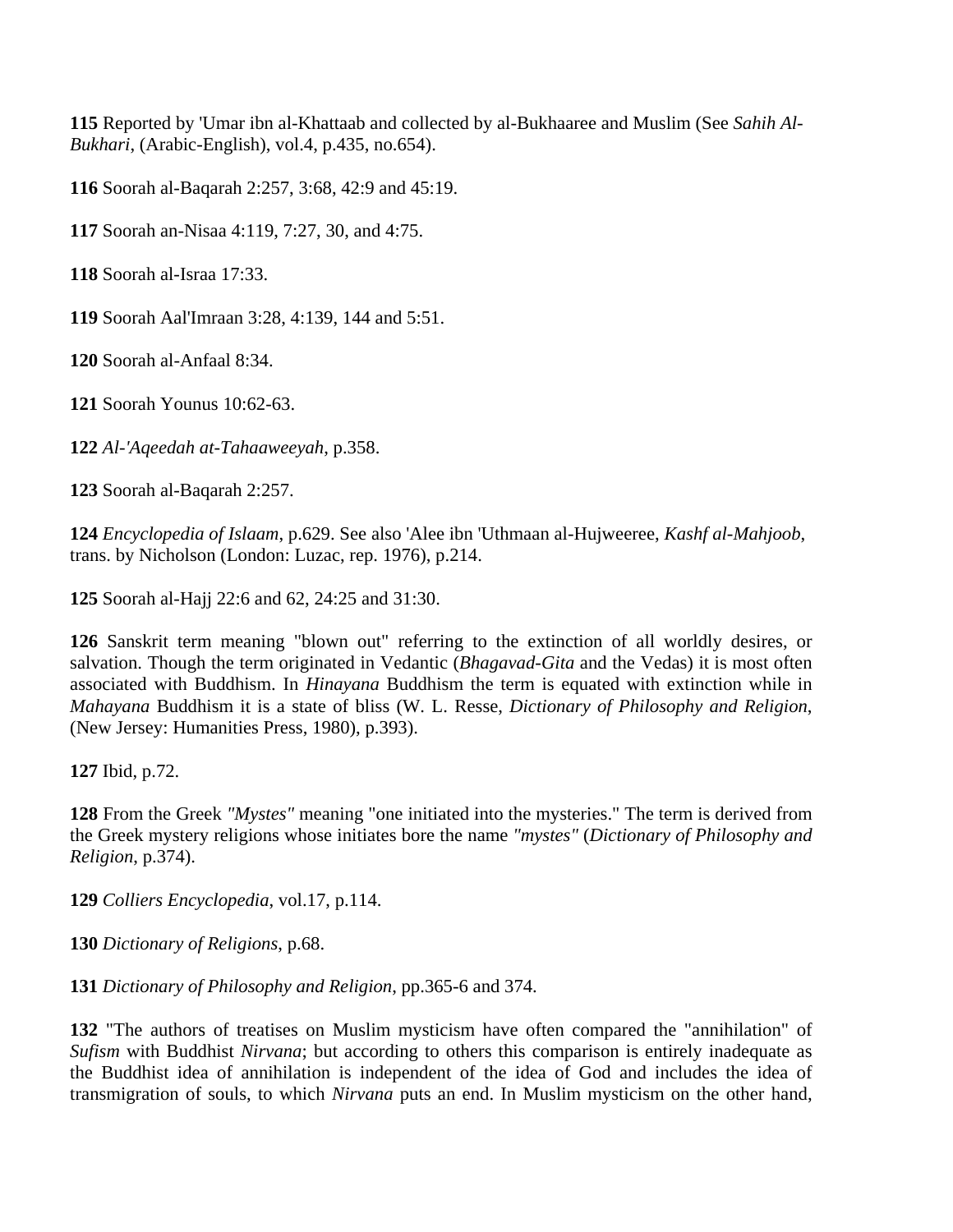there is no question of the passing of soul upon death into another body and the notion of a personal and all-present God is throughout predominant. The origin of the Muslim conception of *Fanaa* has rather to be sought in Christianity from which it seems to be borrowed. This conception simply means the annihilation of the individual human will before the will of God, an idea which forms the center of all Christian mysticism." (*Shorter Encyclopedia of Islam*, p.98).

 *Dhikr*, which normally means the remembrance of God, in mystic circles, is used to refer to the continuous repetition of God's names and attributes.

 Collected by Muslim (*Sahih Muslim* (English Trans.), vol.1, pp.111-112 - nos. 337,339 and p.113, no.341.

Soorah al-'A'raaf 7:143.

Walking around an object of religious devotion.

 Reported by Abu Hurayrah and collected by al-Bukhaaree (*Sahih Al-Bukhari* (Arabic - English). vol.8, pp.336-7. no. 509.

Soorah Aal'Imraan 3:31.

 Collected by Abu Daawood (*Sunan Abu Dawud*, (English Trans.) vol.3, p. 1294, no.4590 and at-Tirmidhee.

Soorah al-Furqaan 25:63.

Soorah an-Nisaa 4:140.

Soorah as-Sajdah 32:9, and 38:72.

Soorah al-Hijr 15:29 and Soorah Saad 38:72.

Soorah al-Anbiyaa 21:91 and Soorah at-Tahreem 66:12.

Soorah Taahaa 20:22.

*Tayseer al-'Azeez al-Hameed*, pp.84-5.

Soorah al-Baqarah 2:105.

Soorah al-A'raaf 7:73.

Soorah al-Baqarah 2:125.

Soorah al-Fajr 89:30.